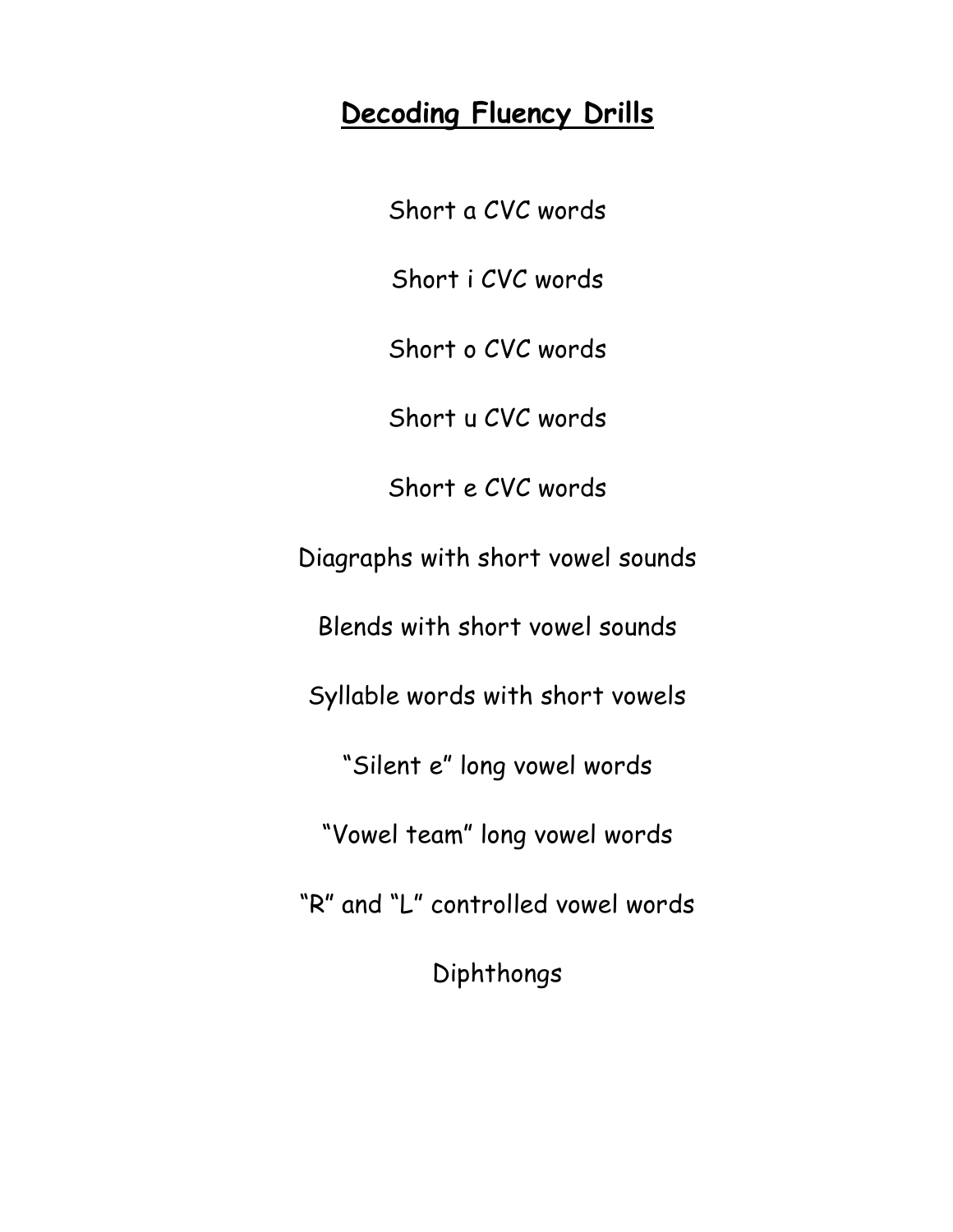# **Short A Words**

| 14   | 28    | 42   | 56   |
|------|-------|------|------|
| pack | quack | rack | sack |
| sat  | vat   | back | lack |
| fat  | mat   | pat  | rat  |
| bat  | at    | cat  | hat  |
| nap  | rap   | sap  | tap  |
| cap  | gap   | lap  | map  |
| pan  | ran   | tan  | van  |
| an   | can   | fan  | man  |
| ham  | jam   | ram  | yam  |
| tag  | wag   | am   | dam  |
| gag  | lag   | rag  | sag  |
| mad  | pad   | sad  | bag  |
| dad  | fad   | lad  | had  |
| cab  | lab   | tab  | bad  |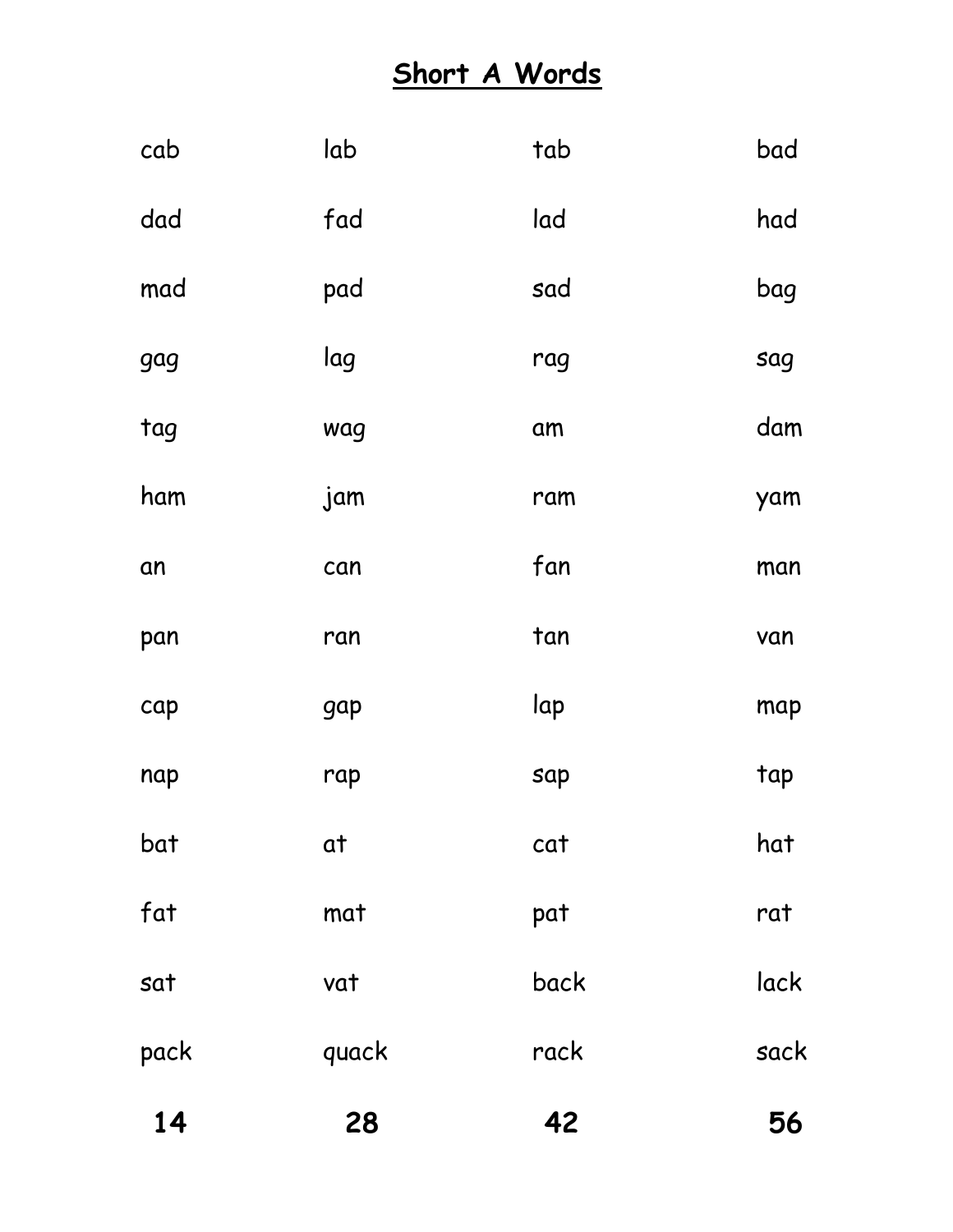#### **Short A Sentences**

| The man is sad.                 | 4  |
|---------------------------------|----|
| Here is a bag.                  | 8  |
| I had a nap.                    | 12 |
| Here is the jam.                | 16 |
| The pan is here.                | 20 |
| I had a hat.                    | 24 |
| She had the bat.                | 28 |
| Is he mad?                      | 31 |
| He is not bad.                  | 35 |
| The cat sat on a mat.           | 41 |
| Dad is fat.                     | 44 |
| She is not sad.                 | 48 |
| I ran to may dad.               | 53 |
| I can pat the cat.              | 58 |
| She is sad.                     | 61 |
| The ham and yam are in the pan. | 69 |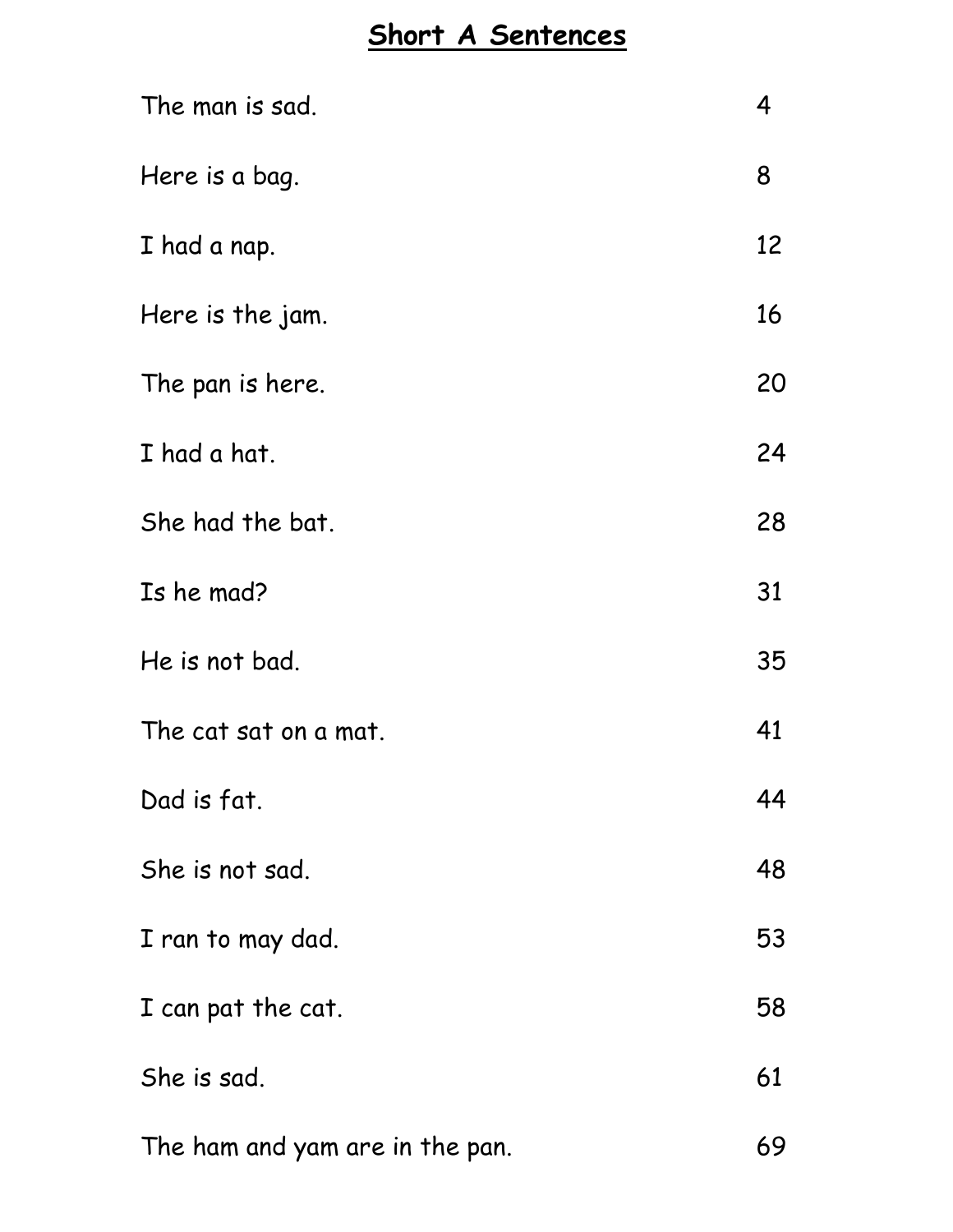#### **Short I Words**

| bib | fib | rib | bid |
|-----|-----|-----|-----|
| did | hid | kid | lid |
| rid | big | dig | fig |
| jig | pig | rig | wig |
| dim | him | rim | in  |
| bin | fin | kin | pin |
| tin | win | dip | hip |
| lip | rip | sip | tip |
| zip | i   | bit | fit |
| hit | kit | lit | pit |
|     |     |     |     |
| 10  | 20  | 30  | 40  |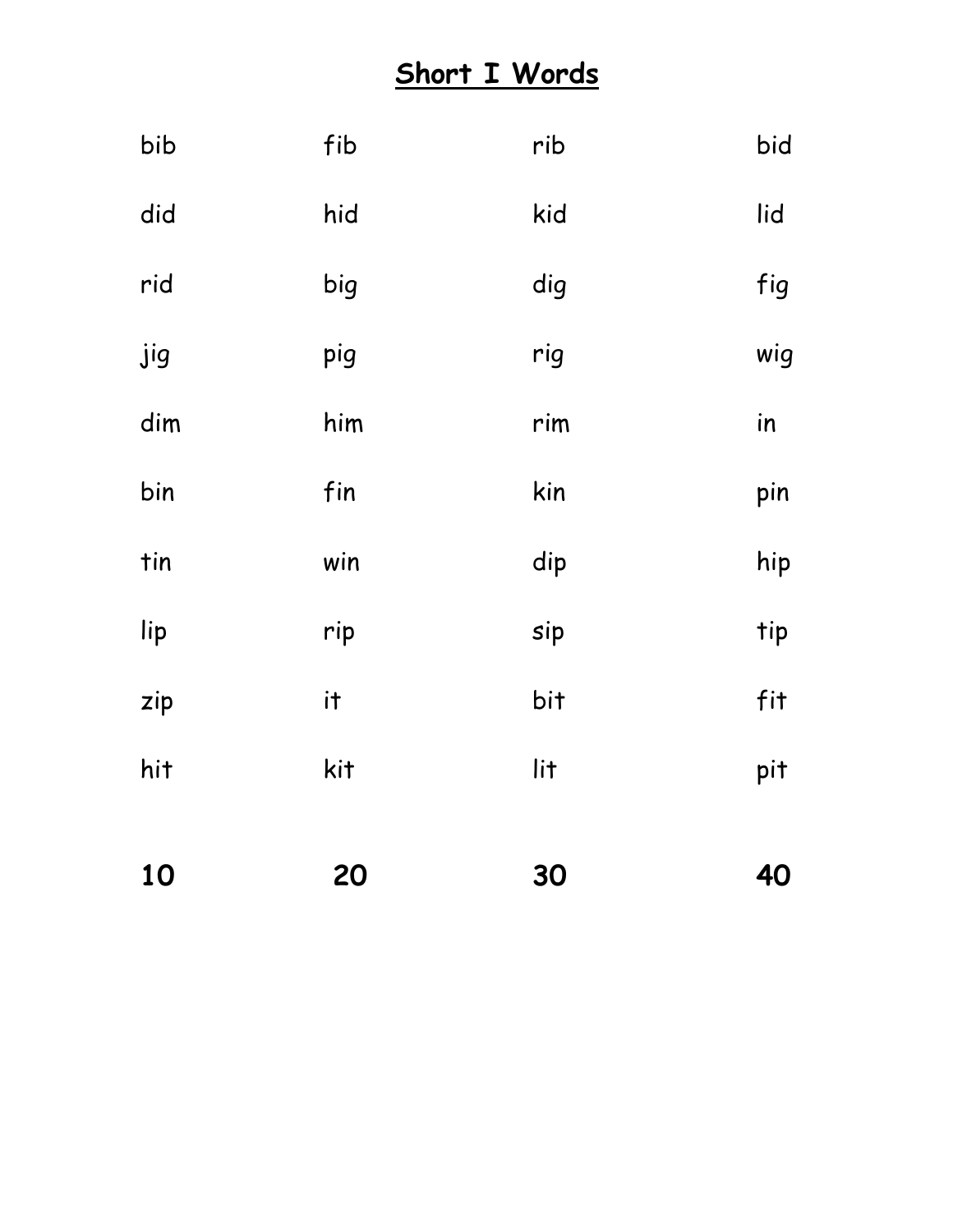### **Short I Sentences**

| It is a fig.            | 4  |
|-------------------------|----|
| He hid the wig.         | 8  |
| It is a bib.            | 12 |
| She lit it.             | 15 |
| It is a big fat yam.    | 21 |
| Did he sip it?          | 25 |
| A bin is a big tin can. | 32 |
| Did it fit him?         | 36 |
| He hit my lip.          | 40 |
| Did you win?            | 43 |
| The lid is big.         | 47 |
| Did he dig the big pit? | 53 |
| Did you dig the pit?    | 58 |
| Did the rat nip you?    | 63 |
| Did you rip my wig?     | 68 |
| The pin is in the bib.  | 74 |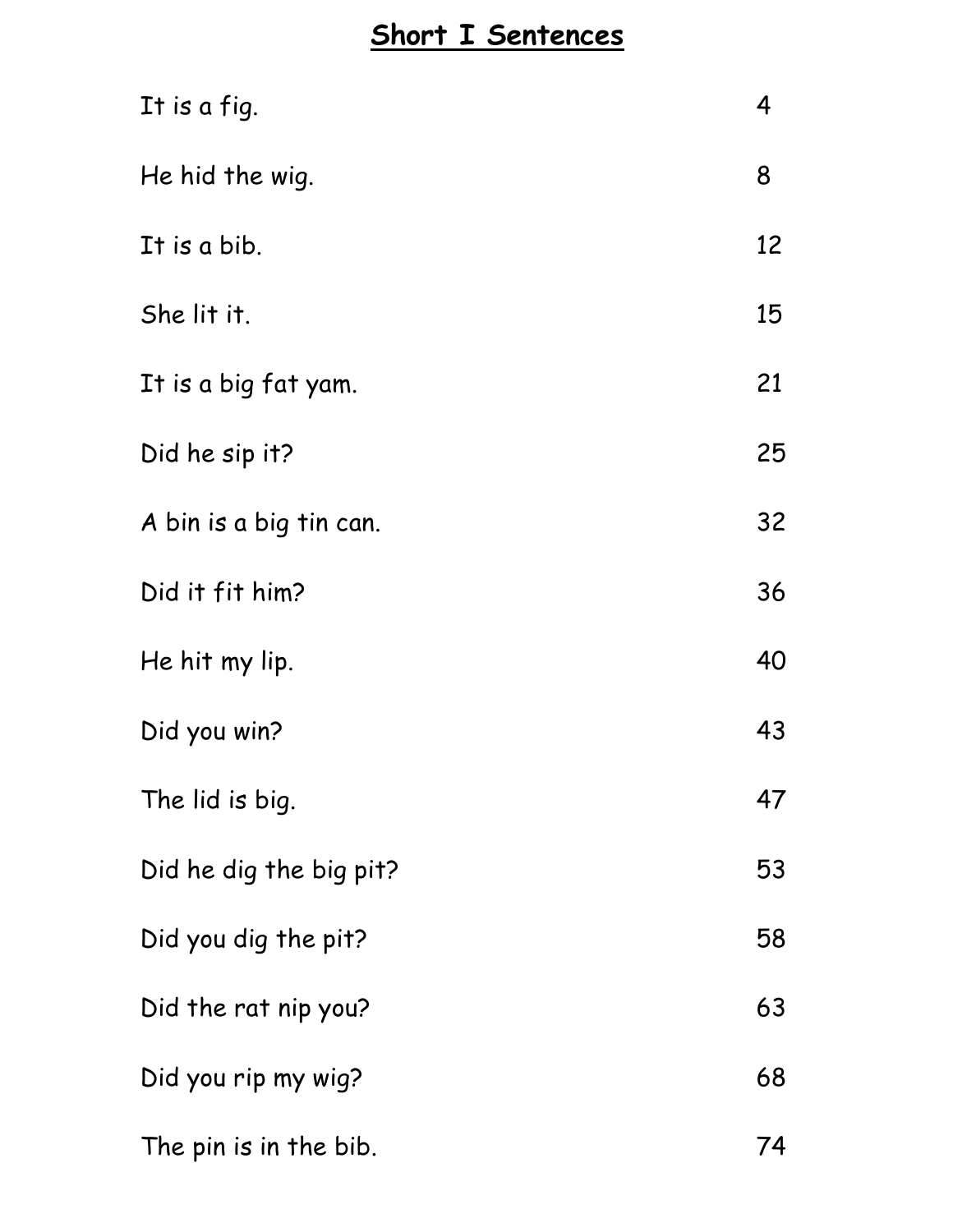#### **Short O Words**

| 10   | 20   | 30   | 40   |
|------|------|------|------|
| mock | rock | sock | boss |
| box  | fox  | dock | lock |
| not  | pot  | rot  | 0X   |
| lot  | not  | jot  | lot  |
| dot  | got  | hot  | jot  |
| mop  | pop  | top  | cot  |
| hog  | jog  | log  | hop  |
| rod  | sod  | bog  | fog  |
| sob  | cod  | nod  | pod  |
| cob  | job  | mob  | rob  |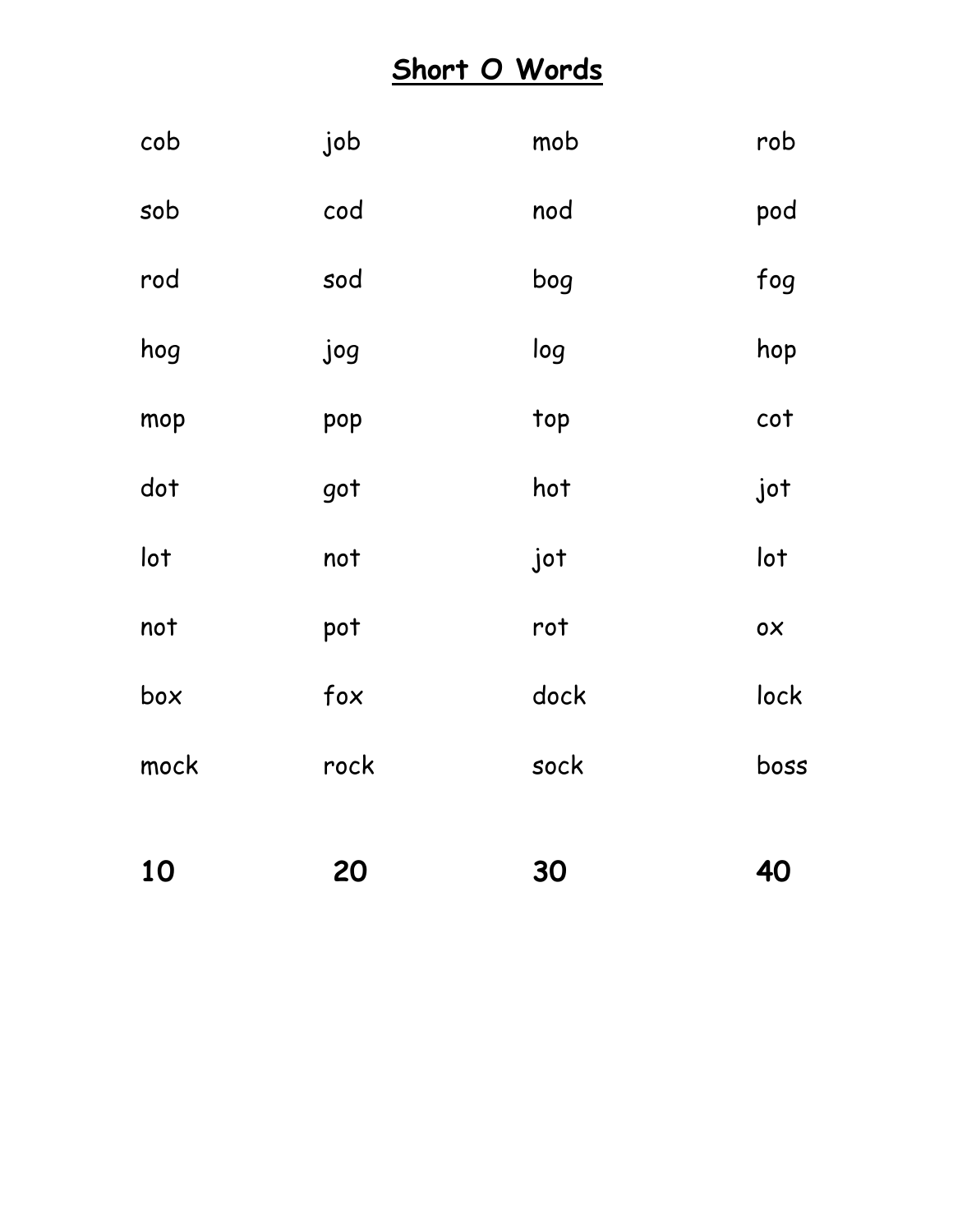#### **Short O Sentences**

| Did you jog here?                 | 4              |
|-----------------------------------|----------------|
| Can you box?                      | $\overline{7}$ |
| I had a good job.                 | 12             |
| Sit on that cot.                  | 16             |
| Did that log rot?                 | 20             |
| A hog is a pig.                   | 25             |
| It is too hot to jog.             | 31             |
| Did Mom see the box?              | 36             |
| A cot is a bed.                   | 41             |
| This is not my box.               | 46             |
| Can you hop?                      | 49             |
| This is not my dog.               | 54             |
| Is the pen for me?                | 59             |
| He had the rod.                   | 63             |
| I had six dogs and ten hogs.      | 70             |
| She had a big red dot on her cap. | 79             |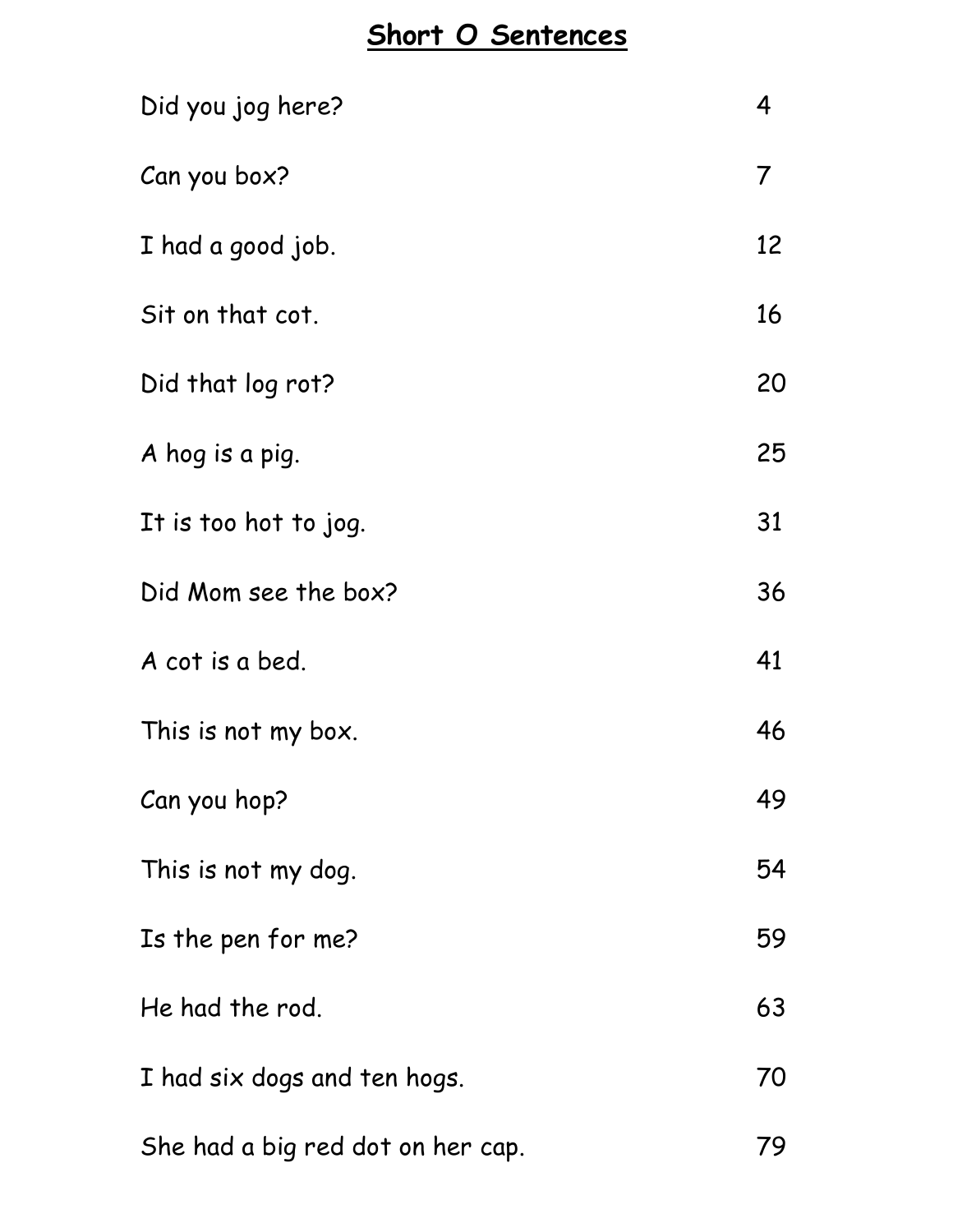#### **Short U Words**

| cub       | hub  | rub  | sub  |
|-----------|------|------|------|
| tub       | bug  | dug  | hug  |
| jug       | rug  | tug  | mug  |
| gum       | hum  | sum  | bun  |
| fun       | gun  | pun  | run  |
| sun       | up   | cup  | pup  |
| <b>US</b> | bus  | but  | cut  |
| hut       | nut  | rut  | buck |
| duck      | luck | tuck | cuff |
| puff      |      |      |      |
|           |      |      |      |

| 10 | 19 | 28 | 37 |
|----|----|----|----|
|    |    |    |    |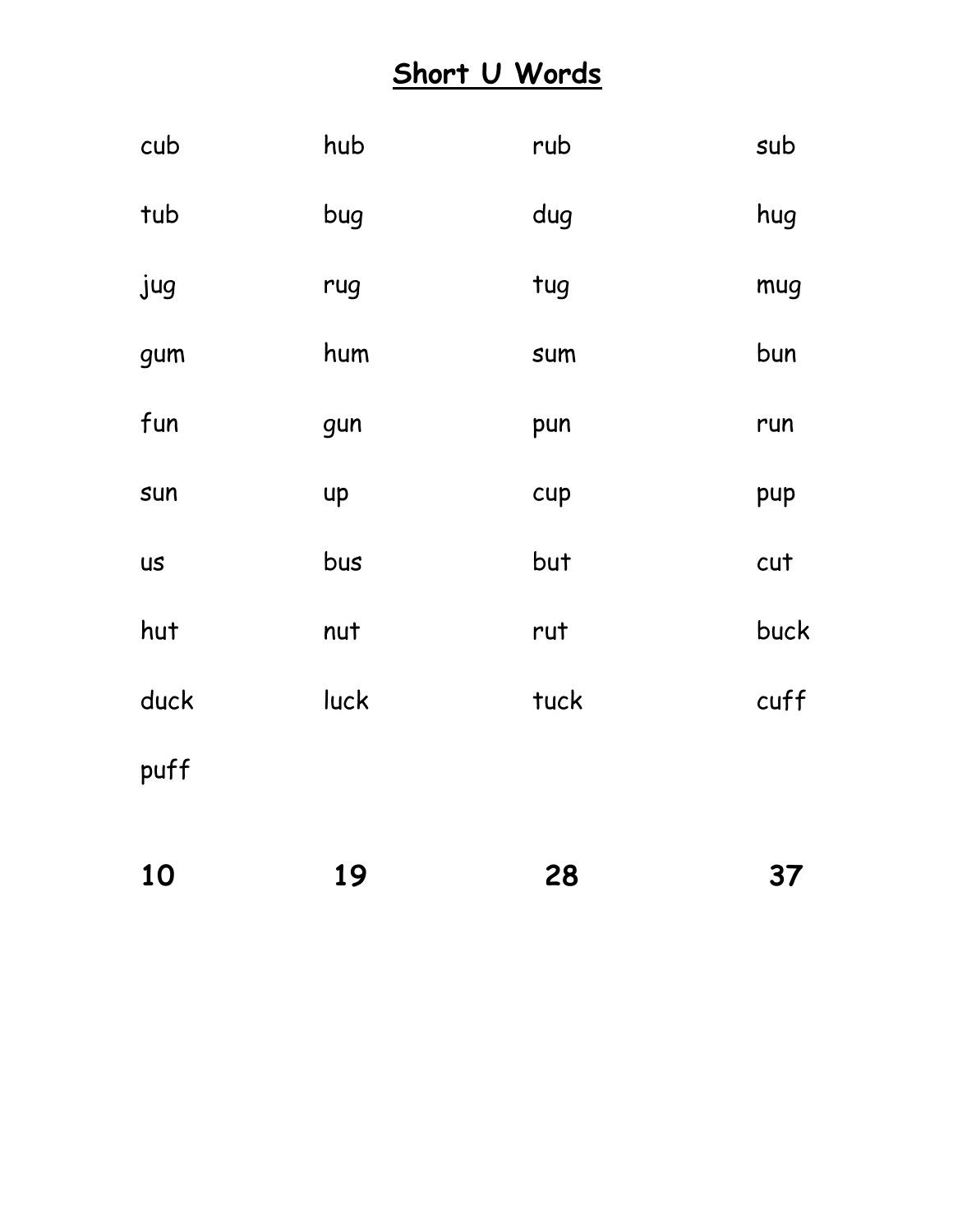#### **Short U Sentences**

| This is fun.            | 3              |
|-------------------------|----------------|
| Did the buns rot?       | $\overline{7}$ |
| Did you run here?       | 11             |
| It is fun to jog.       | 16             |
| She had my cup.         | 20             |
| This rug is very wet.   | 25             |
| The pup bit my let.     | 30             |
| They sat on the rug.    | 35             |
| The nuts are in a box.  | 41             |
| The cub hid in the den. | 47             |
| He hid my gum.          | 51             |
| She cut the fat log.    | 56             |
| Did she hug you?        | 60             |
| We fed the cub.         | 64             |
| Set the mug on the rug. | 70             |
| This is not Mom's rug.  | 75             |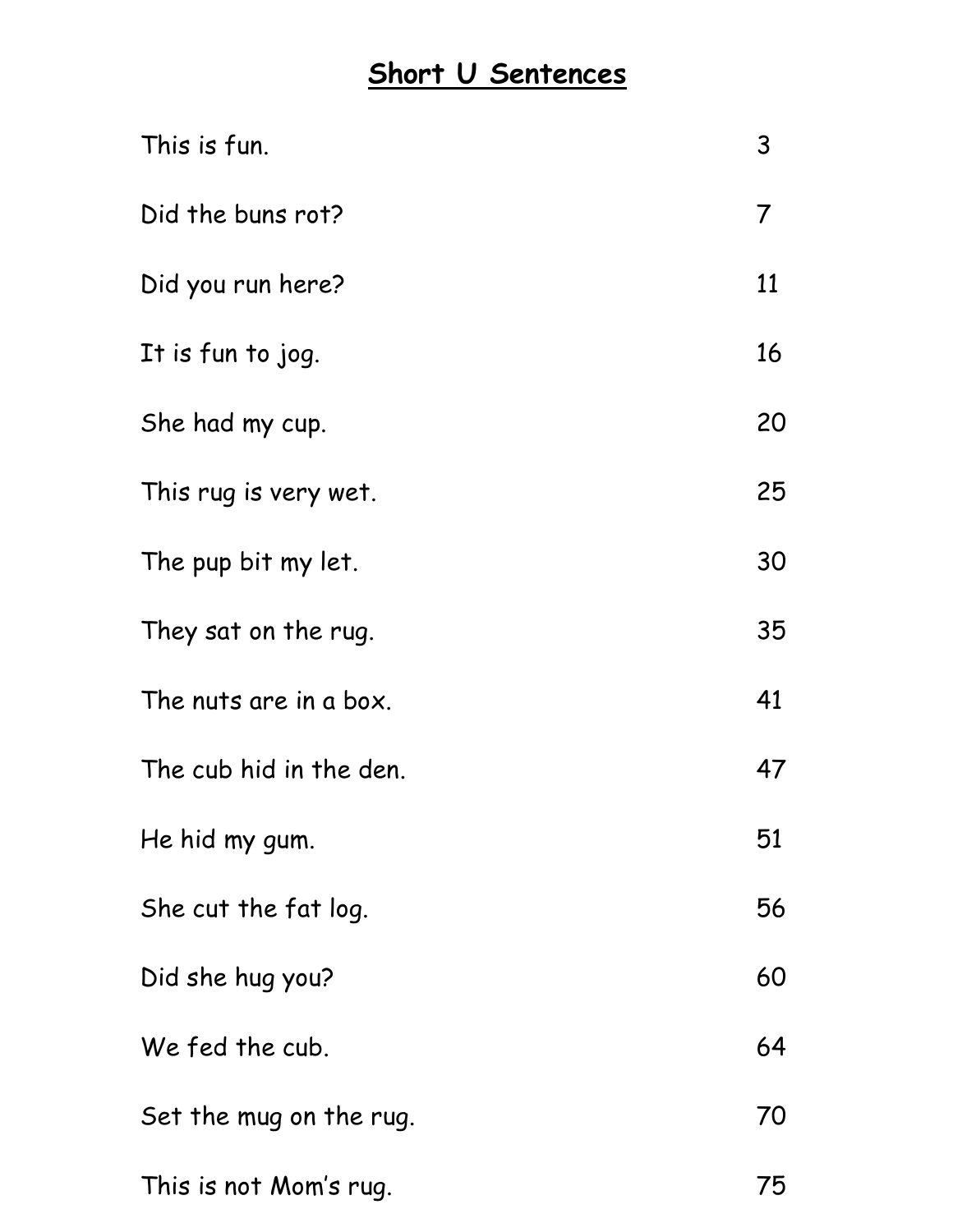#### **Short E Words**

| 9    | 18   | 27   | 36   |
|------|------|------|------|
| sell | tell | well | yell |
| mess | bell | cell | fell |
| deck | neck | peck | less |
| pet  | set  | wet  | yet  |
| jet  | let  | met  | net  |
| pen  | ten  | bet  | get  |
| hem  | den  | hen  | men  |
| wed  | beg  | Meg  | peg  |
| bed  | fed  | led  | red  |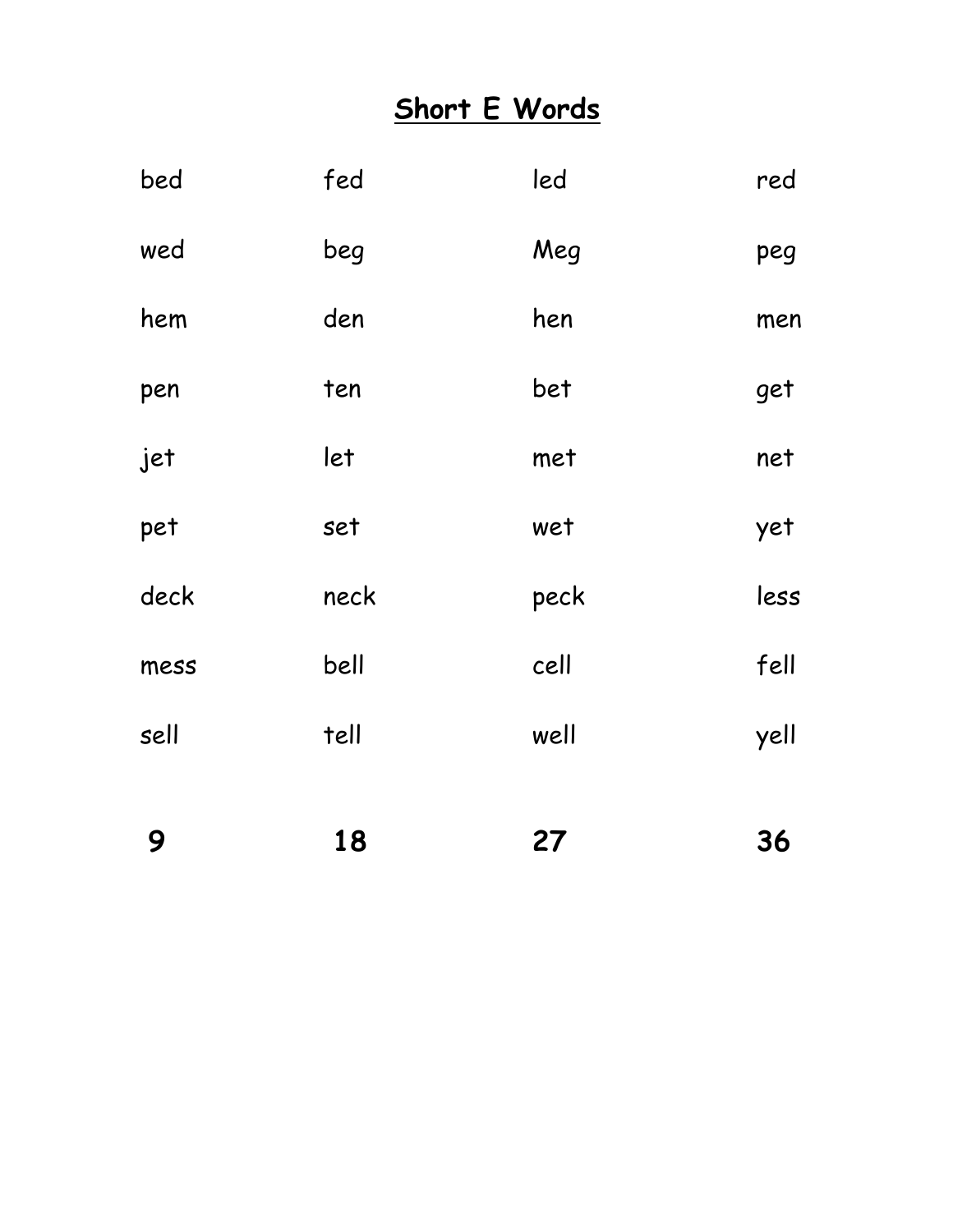#### **Short E Sentences**

| He fed the big cat.        | 5  |
|----------------------------|----|
| I am in the bed.           | 10 |
| She led him here.          | 14 |
| She wed the man.           | 18 |
| Did you see my net?        | 23 |
| I had ten cats.            | 27 |
| My hat is wet.             | 31 |
| She had a pet rat.         | 36 |
| I had a red bag.           | 41 |
| Let me come with you.      | 46 |
| Did he beg you for it?     | 52 |
| Get me the fat net.        | 57 |
| I met him at the jet.      | 63 |
| I had a red pen.           | 68 |
| She set the cat on my lap. | 75 |
| Can you see the big hen?   | 81 |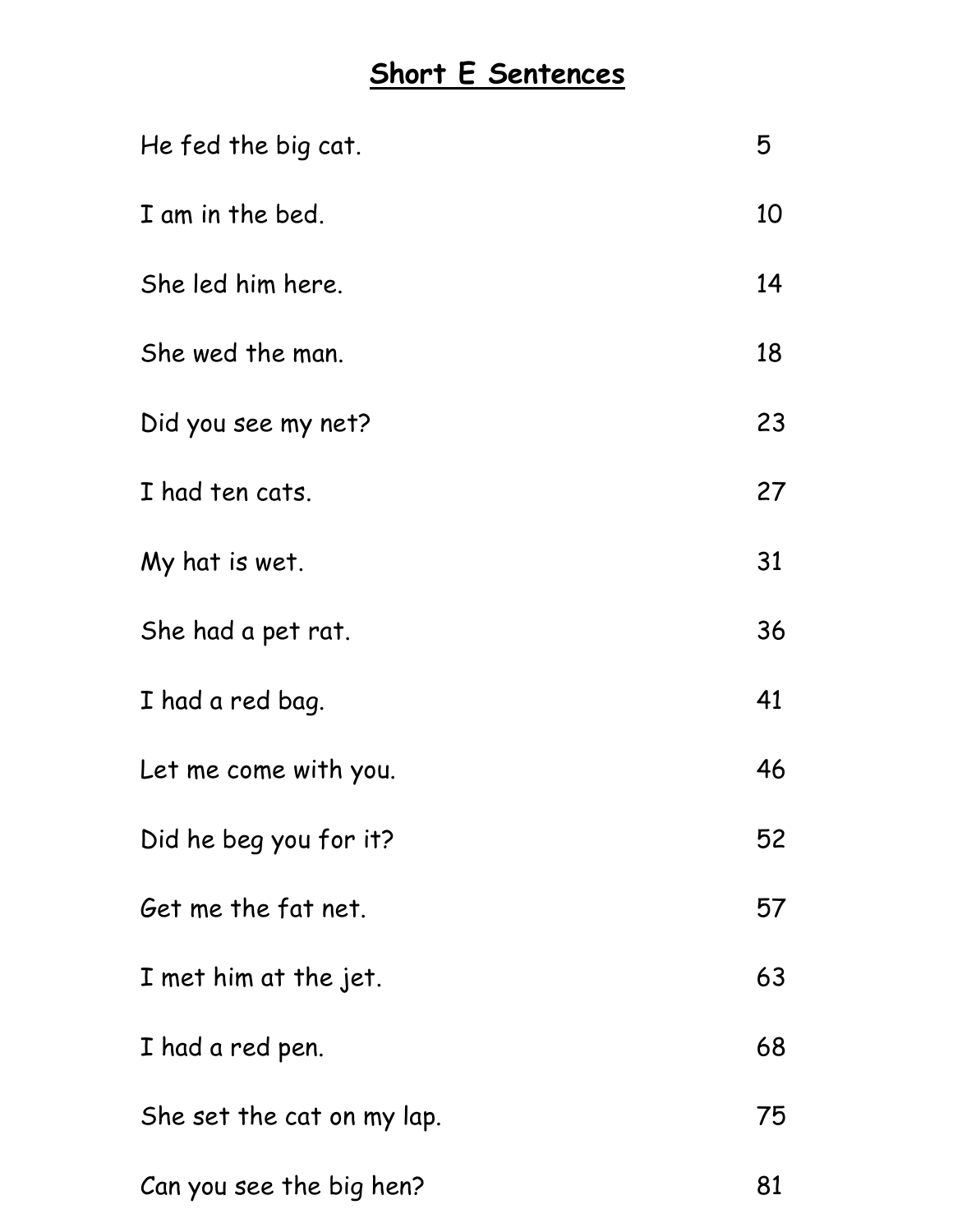| Probe 1    |     |     |            |            |
|------------|-----|-----|------------|------------|
| tob        | dos | et  | tuf        | kej        |
| mun        | ik  | saf | naf        | mid        |
| jag        | vof | biv | sel        | yic        |
| liv        | hef | zis | jom        | vaj        |
| raj        | ak  | kuj | rit        | hik        |
| buj        | vog | kap | daf        | doz        |
| sig        | zog | meb | kag        | lin        |
| mup        | tik | zok | eg         | fub        |
| hoc        | wik | fup | reg        | yem        |
| toj        | mam | en  | zez        | hij        |
| <b>ZUZ</b> | fez | dut | nas        | <b>WUS</b> |
| nos        | yez | neg | ek         | jal        |
| ak         | vib | ic  | tak        | hul        |
| kan        | hez | piv | $\alpha z$ | <b>VUV</b> |
| tej        | wiv | pik | fif        | koj        |
| lef        | fem | fot | zim        | ad         |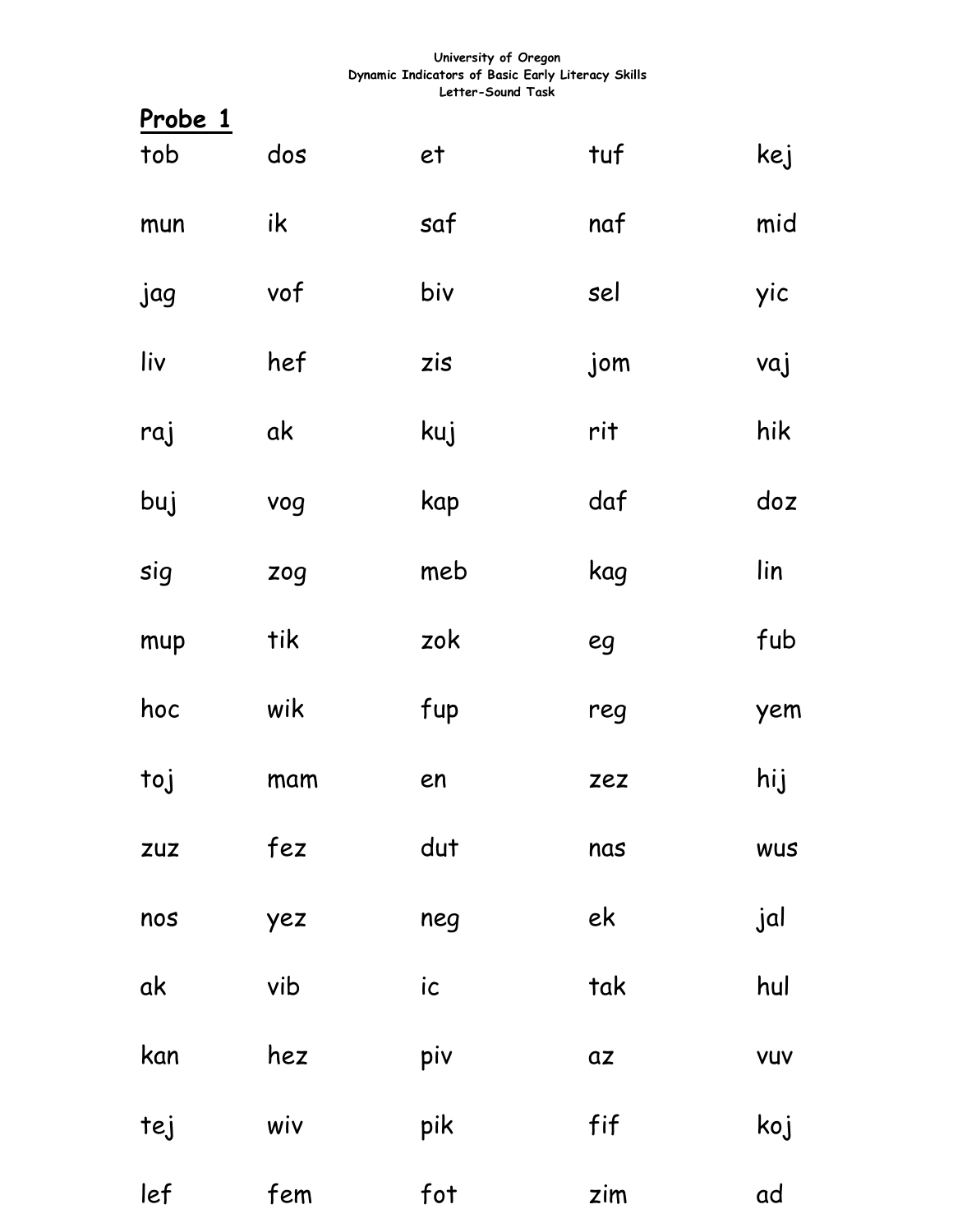| <u>Probe 2</u> |     |          |            |     |
|----------------|-----|----------|------------|-----|
| kik            | woj | sig      | faj        | yis |
| kaj            | fek | αv       | zin        | zez |
| lan            | nul | zem      | og         | nom |
| yuf            | pos | vok      | viv        | feg |
| bub            | dij | sij      | <b>VUS</b> | tos |
| WUV            | nij | pik      | nok        | mot |
| nif            | vec | al       | boj        | nen |
| SUV            | yig | dit      | tum        | joj |
| yaj            | zof | um       | vim        | vel |
| tig            | mak | sog      | wot        | sav |
| huk            | yif | ig       | fav        | iv  |
| noj            | luj | $\alpha$ | nez        | pej |
| ud             | ruv | ruz      | wev        | vak |
| bak            | pip | lud      | ig         | ab  |
| zes            | pom | rab      | pon        | tup |
| siz            | hov | kes      | hej        | kaj |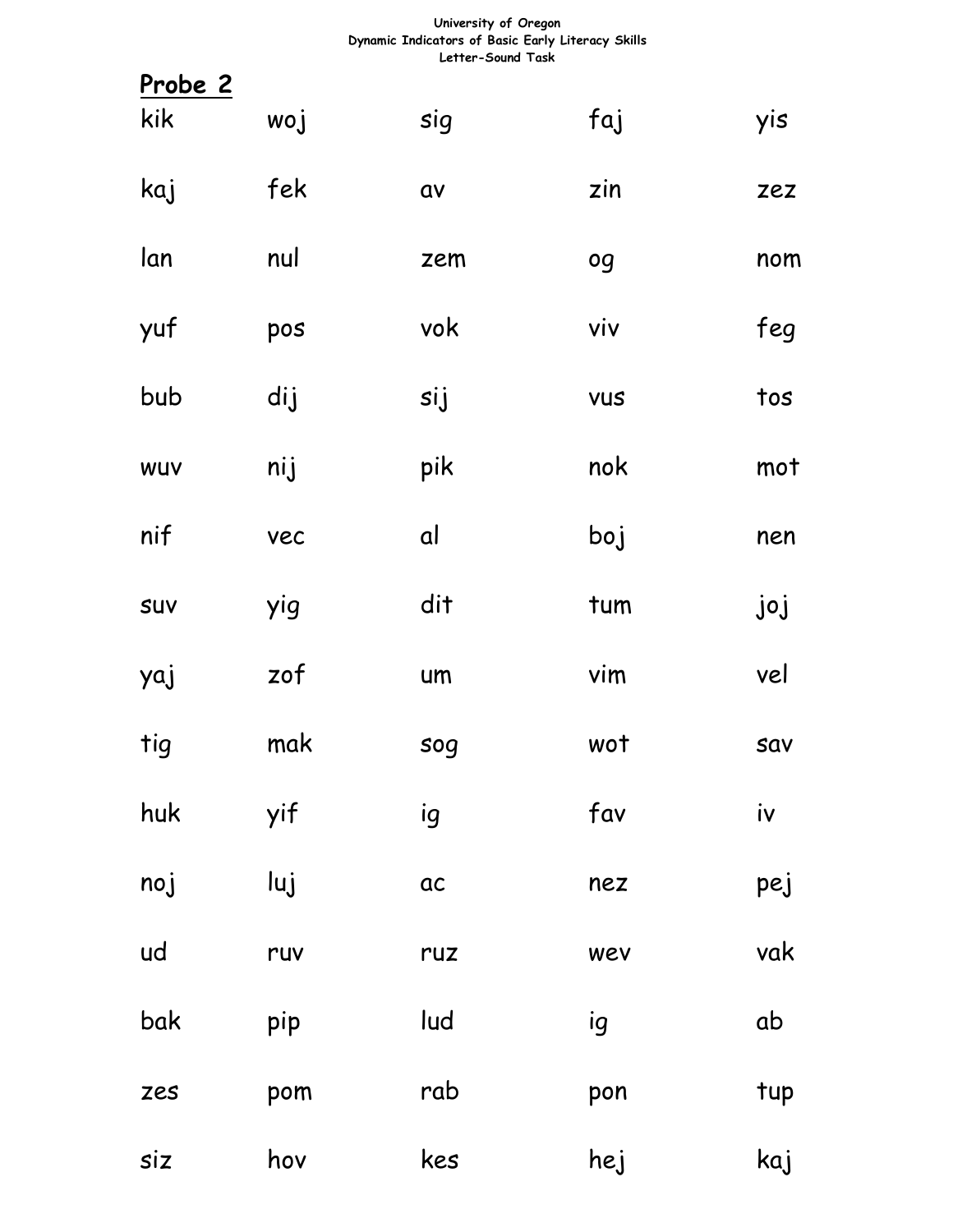| <u>Probe 3</u> |           |           |     |            |
|----------------|-----------|-----------|-----|------------|
| bov            | tif       | mef       | luv | kip        |
| ret            | pel       | miv       | buk | rij        |
| vuk            | jun       | dop       | dav | nin        |
| zas            | fip       | ip        | kif | daf        |
| $\mathsf{ov}$  | mam       | tam       | yob | $\alpha z$ |
| dij            | hof       | eb        | vik | ap         |
| hiv            | bev       | leb       | buv | mip        |
| loj            | wam       | <b>UC</b> | yij | zuf        |
| yub            | ij        | lus       | vab | vug        |
| mef            | hib       | fuz       | pok | jut        |
| ad             | ziv       | dul       | mul | jal        |
| mol            | ut        | jof       | pov | luc        |
| mid            | <b>OS</b> | bef       | dul | kos        |
| mos            | rud       | wot       | hej | SOS        |
| sac            | kem       | wip       | ev  | ub         |
| rij            | yud       | zim       | ul  | meb        |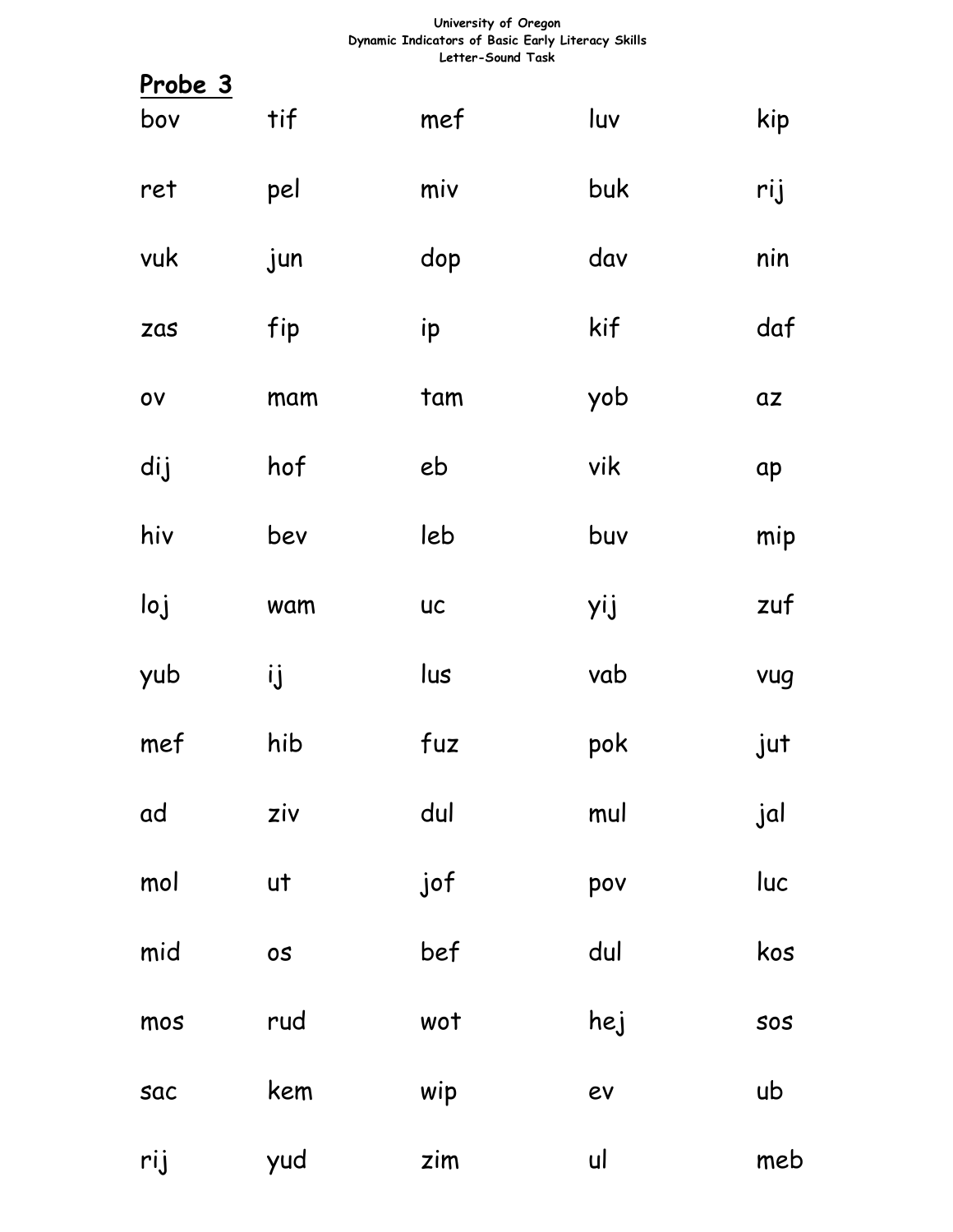| <u>Probe 4</u> |               |     |     |               |
|----------------|---------------|-----|-----|---------------|
| uk             | sot           | pez | hus | Sav           |
| mol            | wuf           | bav | fik | mak           |
| rav            | nid           | rev | zed | vaf           |
| nop            | jip           | kep | dif | SUS           |
| min            | lus           | tot | og  | ef            |
| hic            | fum           | rig | niz | $i\mathsf{c}$ |
| doj            | zuf           | tuc | ig  | hur           |
| miz            | $i\mathsf{c}$ | lac | kog | wog           |
| $\mathsf{ov}$  | dos           | zec | ap  | lak           |
| pej            | joz           | wij | lim | bif           |
| nik            | kal           | nij | ul  | fum           |
| sid            | <b>VUZ</b>    | maf | zog | med           |
| yoz            | wem           | zom | hil | des           |
| ig             | kav           | kak | jel | tol           |
| zek            | pul           | zem | tuk | feg           |
| sen            | hov           | yom | roz | yus           |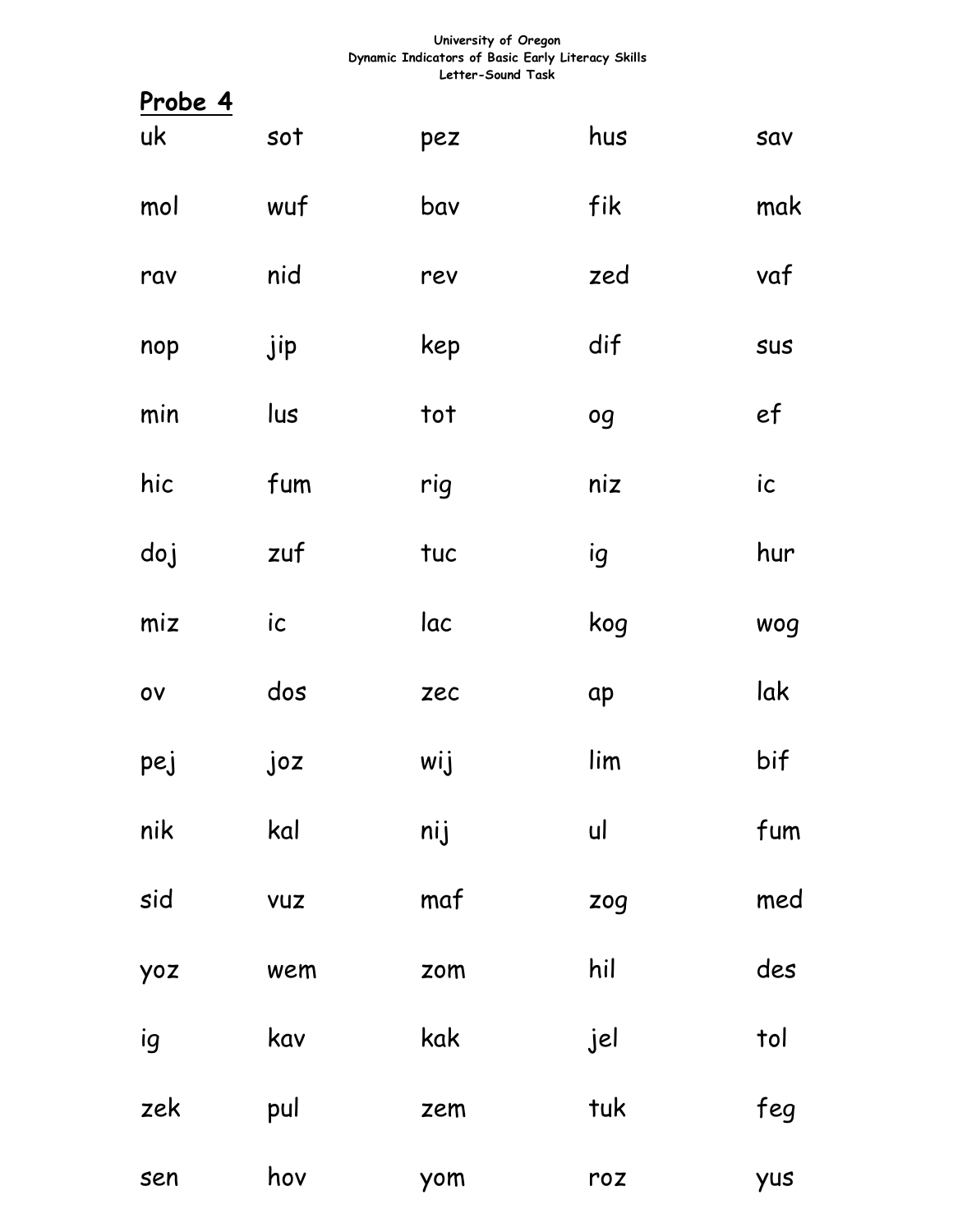| <u>Probe 5</u> |            |               |            |     |
|----------------|------------|---------------|------------|-----|
| foz            | lez        | boz           | mas        | buk |
| mid            | kol        | seg           | ful        | siv |
| zij            | yul        | pef           | num        | duv |
| jof            | hiz        | naj           | <b>SUZ</b> | jek |
| seb            | <b>WOZ</b> | fen           | id         | al  |
| <b>SUC</b>     | Ioj        | vug           | teg        | buj |
| hik            | ob         | joc           | rej        | tis |
| jel            | bav        | $i\mathsf{c}$ | jad        | doz |
| nid            | sof        | vek           | koz        | nuk |
| nak            | wom        | ben           | yiz        | nid |
| ret            | hic        | ap            | rom        | op  |
| fiv            | sij        | wut           | pos        | tek |
| ked            | dec        | lal           | vub        | lop |
| dez            | <b>VUZ</b> | fak           | bim        | bec |
| kav            | <b>UC</b>  | roj           | lej        | vom |
| jem            | joj        | doz           | nez        | sek |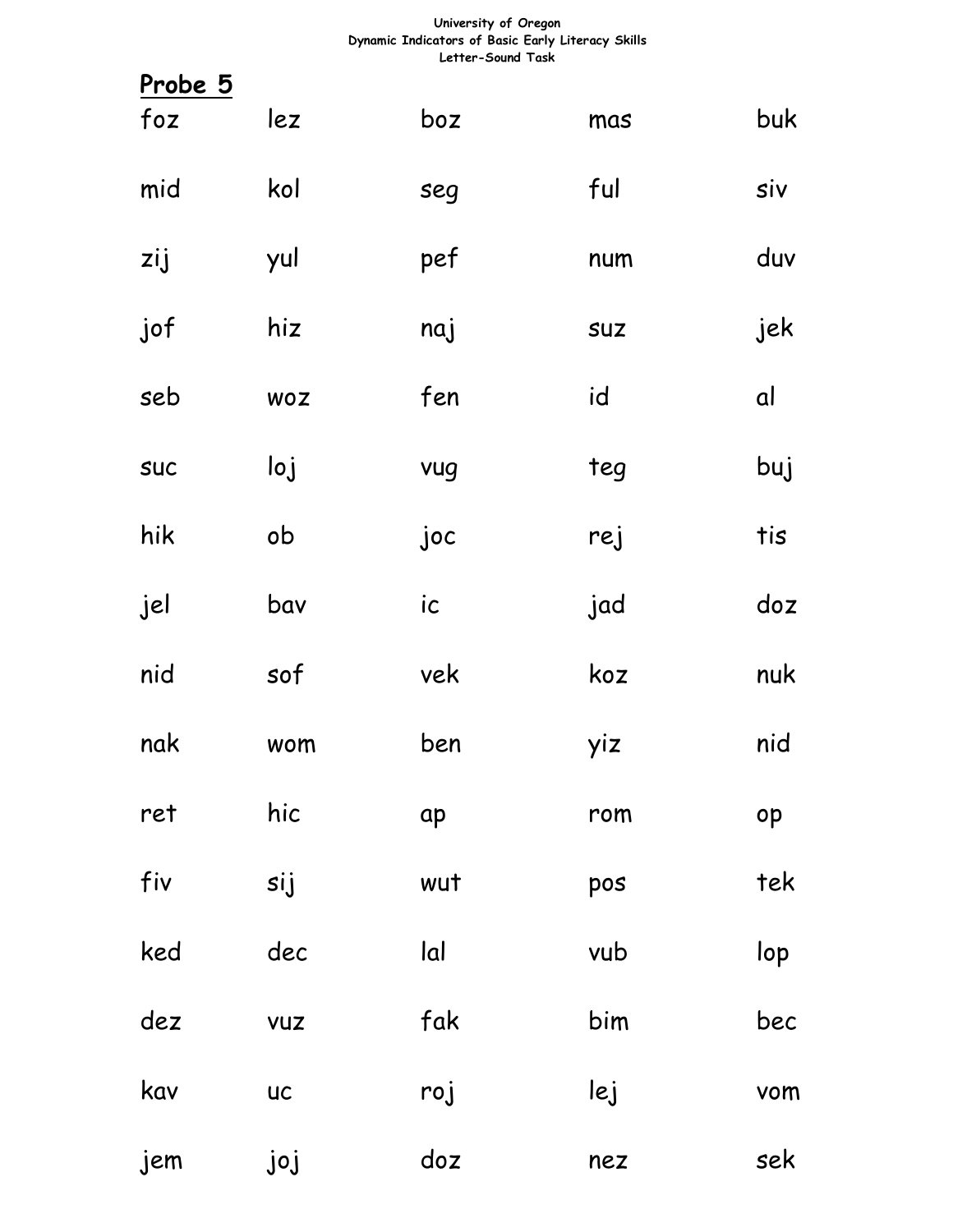#### **Mixed Short Vowel Words**

| 10    | 20   | 30        | 40    |
|-------|------|-----------|-------|
| quack | yet  | jig       | hum   |
| him   | 0X   | tuck      | mix   |
| dock  | cuff | yam       | less  |
| jug   | nap  | peck      | quill |
| mad   | tell | quit      | loss  |
| leg   | wig  | fox       | up    |
| rib   | cod  | <b>US</b> | yam   |
| pop   | sun  | van       | hem   |
| tub   | rag  | let       | zip   |
| cab   | men  | kid       | jog   |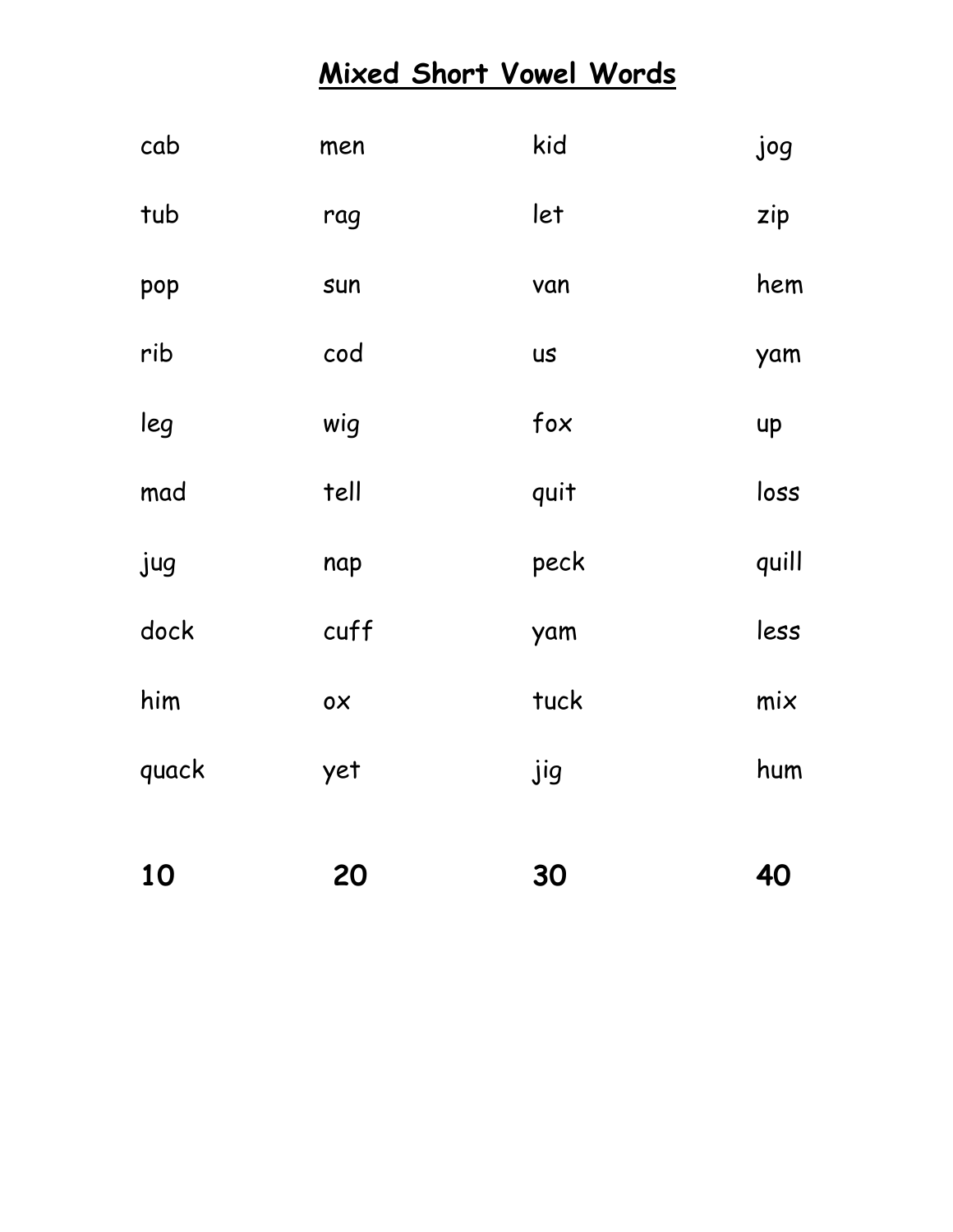| Short Vowel Sentences               |     |
|-------------------------------------|-----|
| I sat the top on the tan pot.       | 8   |
| The sad cat is bad.                 | 13  |
| It is a bib on Sam.                 | 19  |
| I ran to Tam and got the cap.       | 27  |
| He hit my lip and leg.              | 33  |
| The big rat had the ham.            | 39  |
| Did you dig the big pit?            | 45  |
| Here is a bag of pins.              | 51  |
| I had six dogs and ten hogs.        | 58  |
| Did the red hat fit him?            | 64  |
| A cot is a bed in a hut.            | 72  |
| The big dog ran to the red fox.     | 80  |
| Mom fed the man cod in a pot.       | 88  |
| The men had a rod and a net.        | 96  |
| Did the dog tug at you?             | 102 |
| Set the mug on the rug in the den.  | 111 |
| Bob and Tim are not in the big pit. | 120 |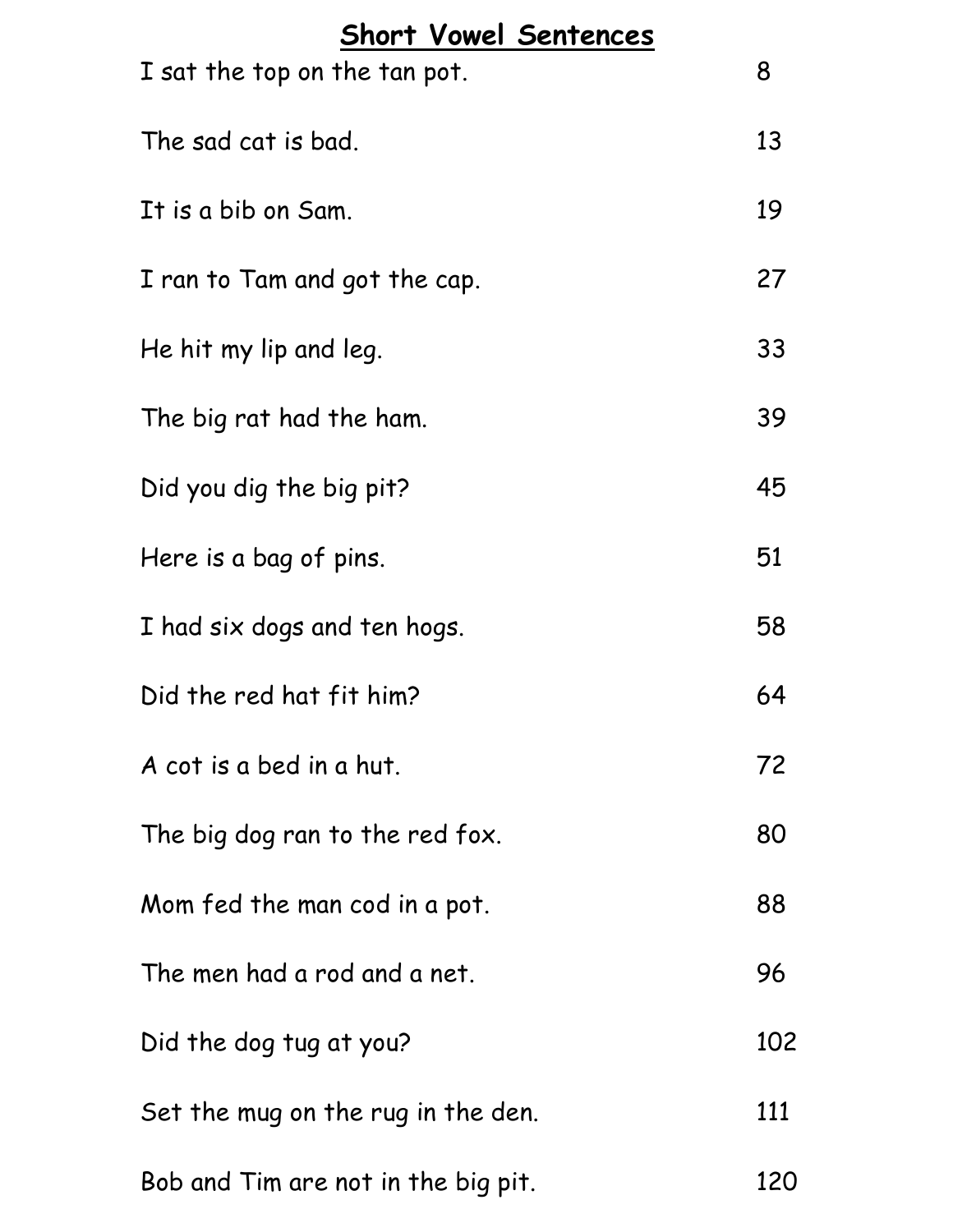# **Short Vowel Words with Digraphs**

| 10    | 20    | 30    | 40    |
|-------|-------|-------|-------|
| shut  | then  | bench | fish  |
| shock | chop  | shop  | chum  |
| shin  | thin  | chip  | ship  |
| thick | chill | whim  | chin  |
| when  | mesh  | chess | chick |
| check | shed  | shell | them  |
| that  | bath  | math  | path  |
| mash  | rash  | sash  | chat  |
| cash  | dash  | gash  | lash  |
| shack | than  | chap  | ash   |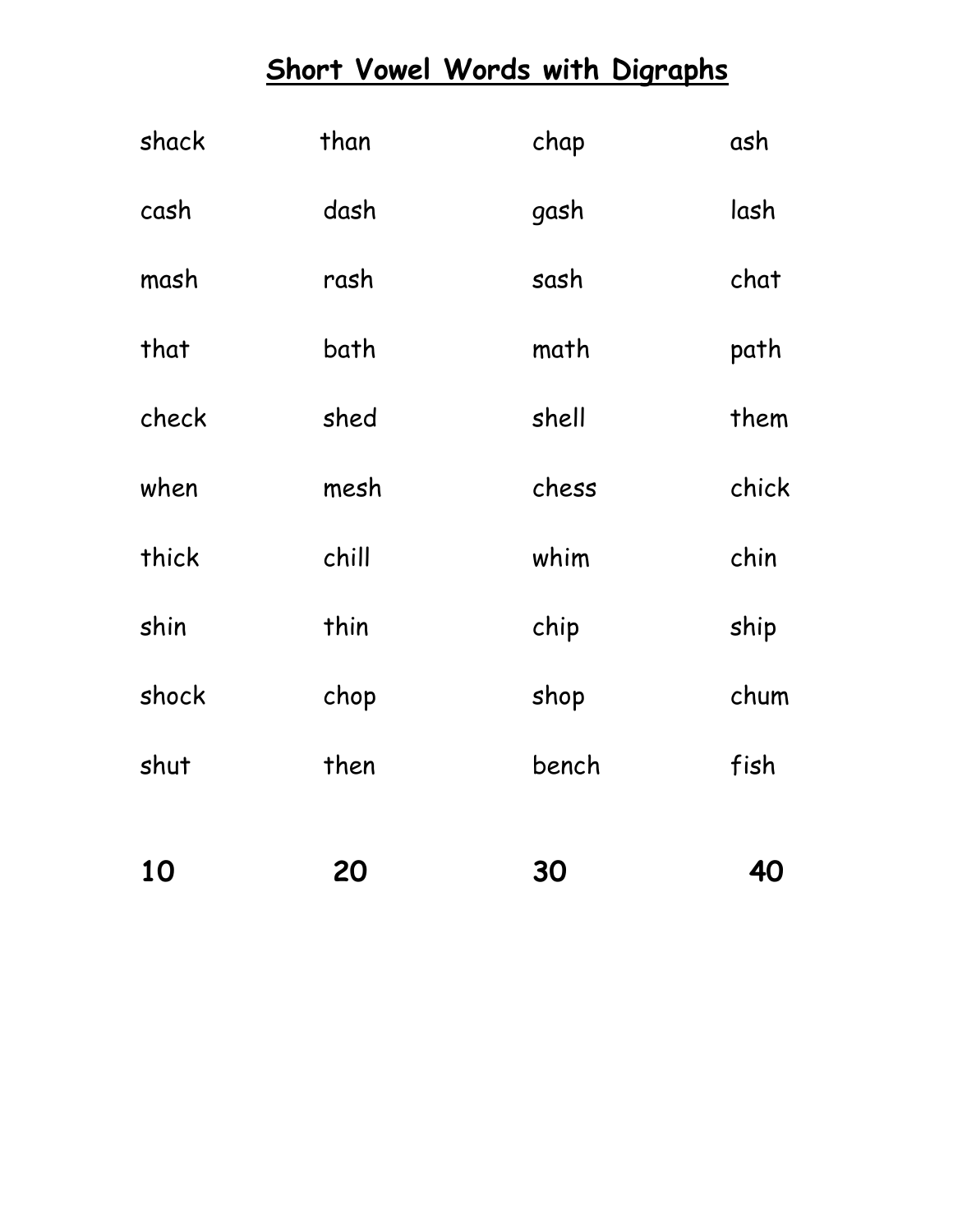#### **Short Vowel "ng " Words**

| 9      | 18     | 26     | <b>34</b> |
|--------|--------|--------|-----------|
| strung | swung  |        |           |
| sung   | flung  | sprung | stung     |
| wrong  | hung   | lung   | rung      |
| wring  | long   | song   | strong    |
| sting  | string | swing  | thing     |
| bring  | cling  | fling  | spring    |
| king   | ring   | sing   | wing      |
| rang   | sang   | clang  | sprang    |
| bang   | fang   | gang   | hang      |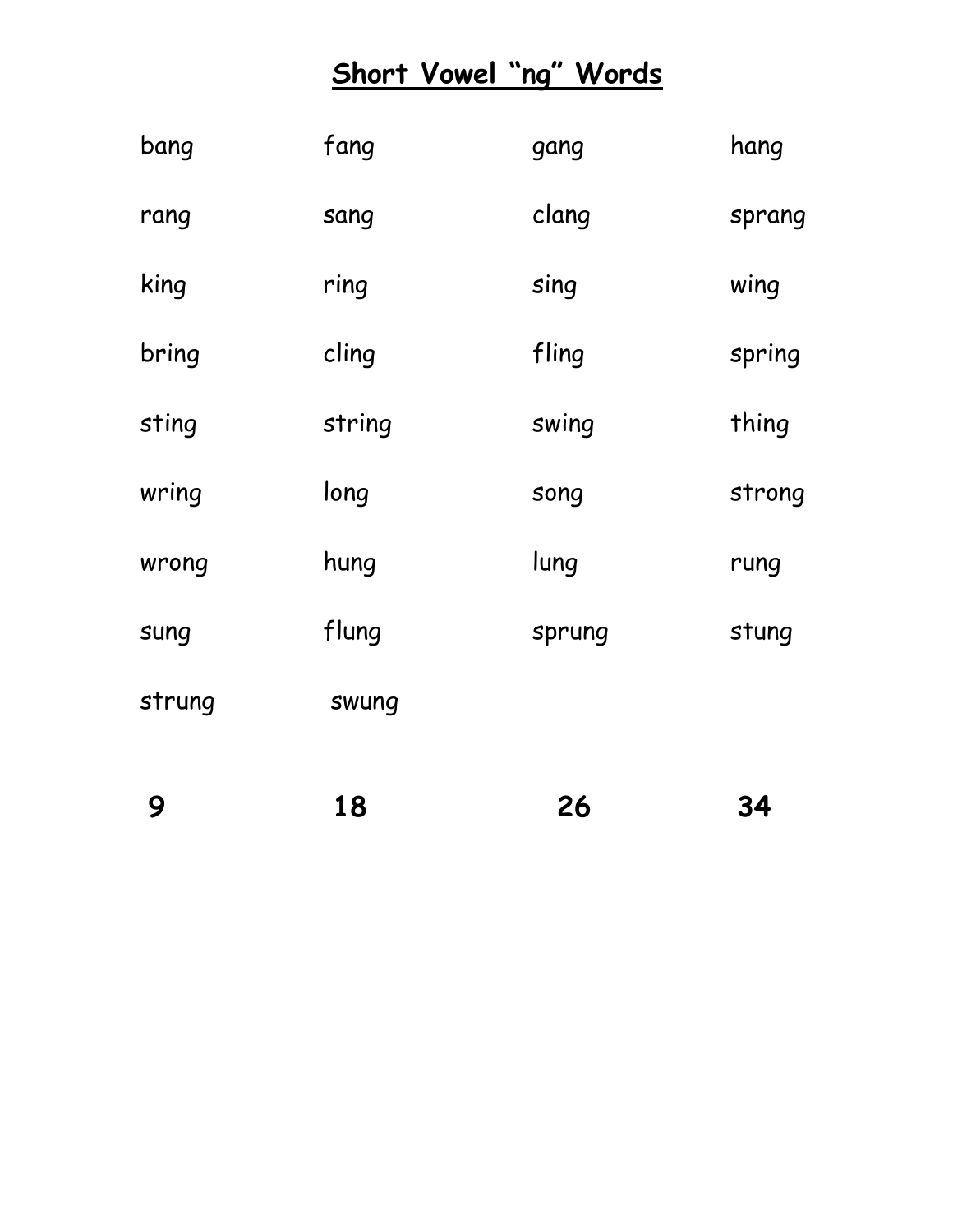# **Short Vowel "nk" Words**

| 8     | 16     | 24     | 32    |
|-------|--------|--------|-------|
| sunk  | chunk  | shrunk | skunk |
| bunk  | dunk   | hunk   | junk  |
| drink | shrink | slink  | think |
| rink  | sink   | wink   | blink |
| thank | ink    | link   | pink  |
| drank | plank  | prank  | spank |
| yank  | blank  | clank  | crank |
| bank  | rank   | sank   | tank  |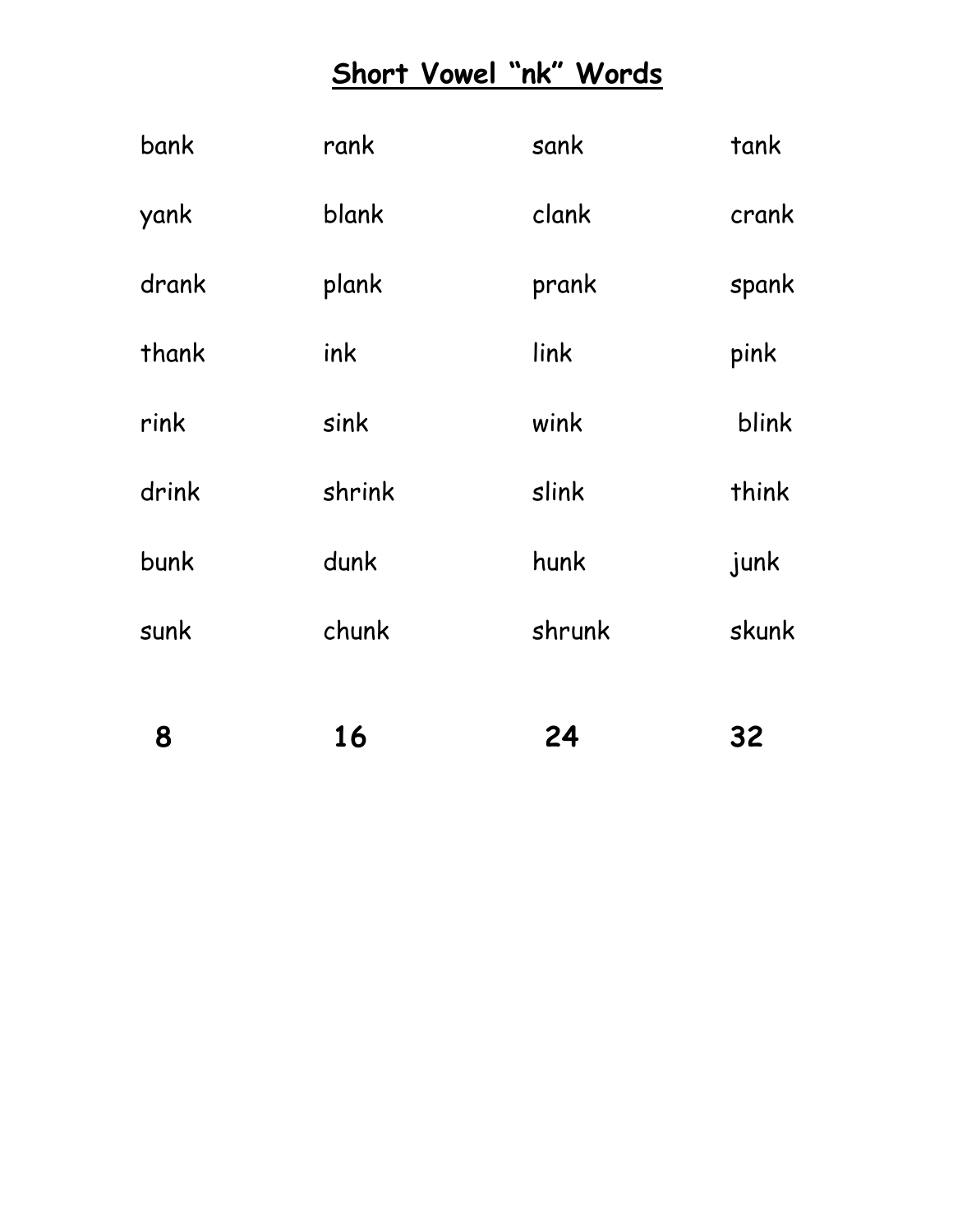# **Sentences with Digraphs**

| When did the fish fall in the tub?                     | 8  |
|--------------------------------------------------------|----|
| I had to check the math.                               | 14 |
| Pam ran with that bunch of kids.                       | 21 |
| The chick pecks and pecks at the bag of gum.           | 31 |
| The big ranch has six pigs, a hen, a dog and ten cats. | 44 |
| I sat on the bench in the back of the shed.            | 55 |
| Whack! The ball hit the bat.                           | 61 |
| Where did you put my lunch?                            | 67 |
| The man can sing songs in the bank.                    | 75 |
| The path let Pam to the shack.                         | 82 |
| The rich king was on the ship.                         | 89 |
| I got cash back when I sat on the jet.                 | 99 |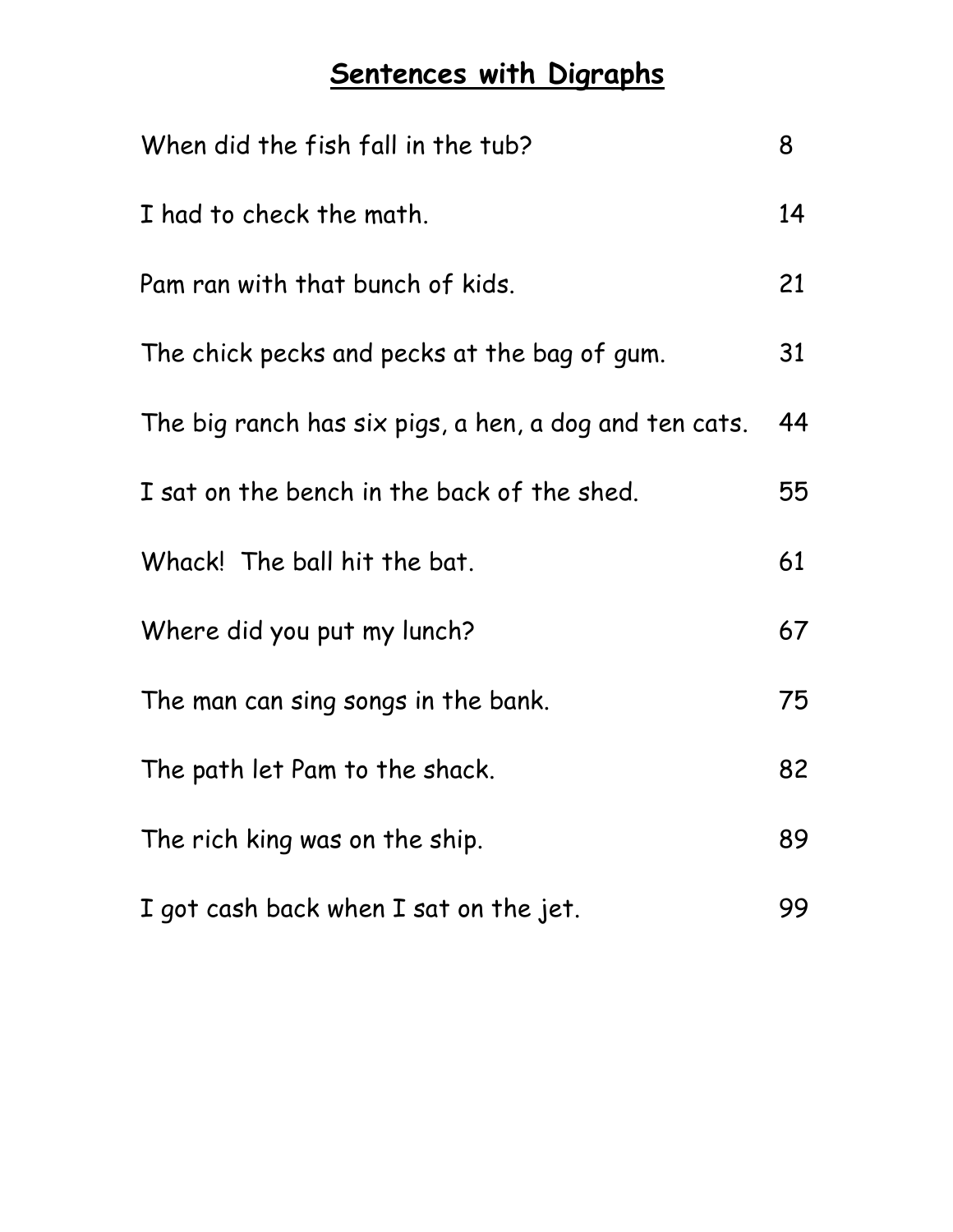# **Nonsense Words with Digraphs**

ch tch ng ph sh th wh

| 1. chaz              | sheck | whoff  | thung  | quish  | thatch |
|----------------------|-------|--------|--------|--------|--------|
| 2. chas              | pung  | thox   | whatch | sheck  | phutch |
| 3. thack             | quing | thosh  | thim   | phen   | whetch |
| 4. whog              | shull | chotch | phut   | thiff  | totch  |
| 5. eph               | whun  | pham   | wheck  | quech  | phan   |
| 6. whes              | chin  | shang  | whib   | thatch | quetch |
| 7. shax              | thom  | chut   | shing  | whiv   | sheng  |
| 8. chuth             | tham  | thung  | vang   | phep   | hoth   |
| 9. shub              | litch | seng   | thif   | whuv   | thos   |
| 10. thab tetch shull |       |        | whaf   | quith  | ong    |
| 11. thip whes        |       | chell  | thos   | chup   | gath   |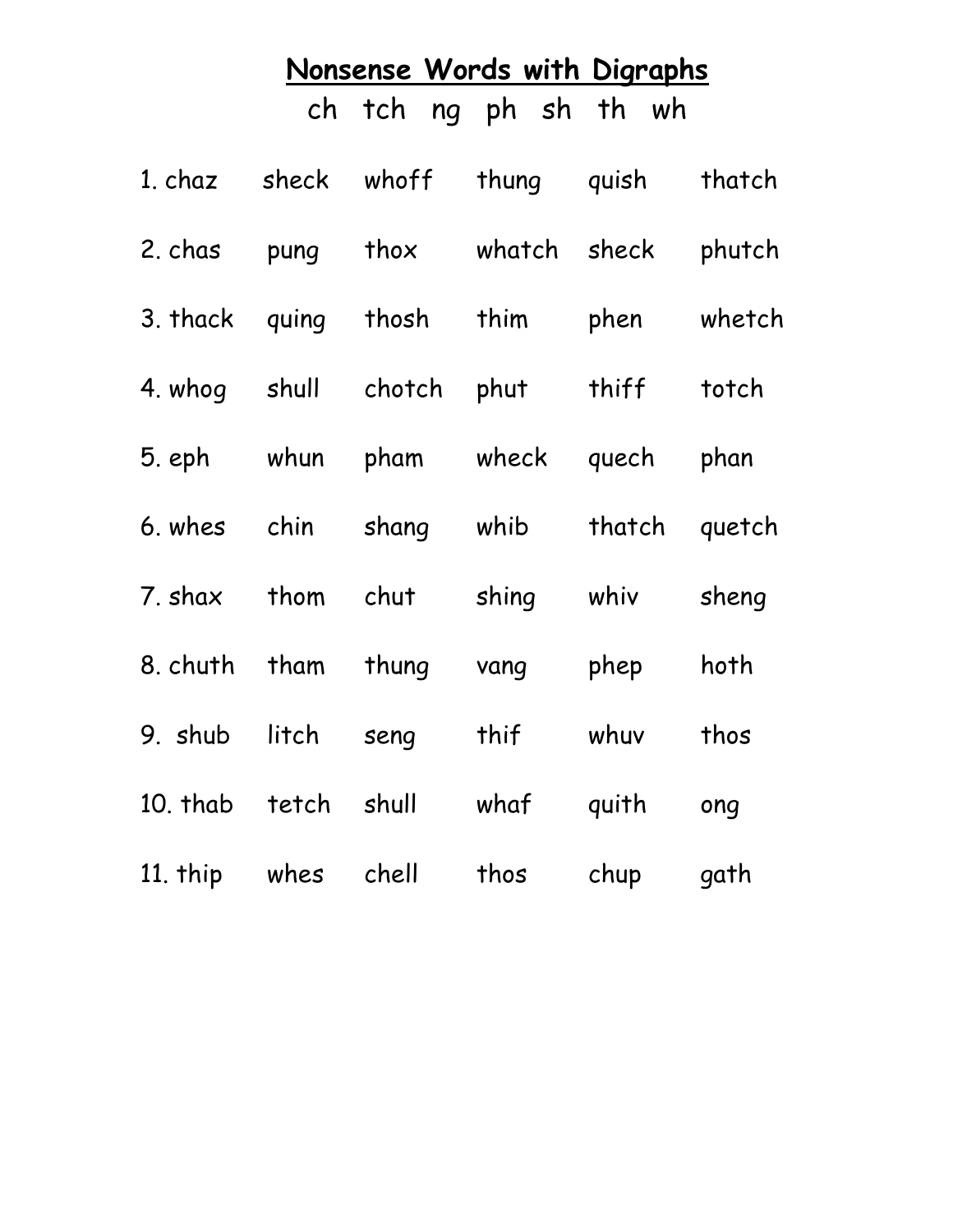#### **Sentence with Blends**

| The grand frog was sad and wept.                             | $\overline{7}$ |
|--------------------------------------------------------------|----------------|
| A clock went tick-tock and then was still.                   | 16             |
| Mr. Flack is glad he held the crab.                          | 24             |
| I think Mom had a stamp pad.                                 | 31             |
| The raft sank in the pond with the ducks.                    | 40             |
| You can act with the cast if you put on a pink silk mask. 54 |                |
| The black truck had a flag.                                  | 60             |
| Plants deck the hill to the camp.                            | 67             |
| The elf crept up the step.                                   | 73             |
| The web is a trap for a pest.                                | 81             |
| Where did Jim send the ink pen and the desk?                 | 91             |
| The tramp can gulp the milk drink.                           | 98             |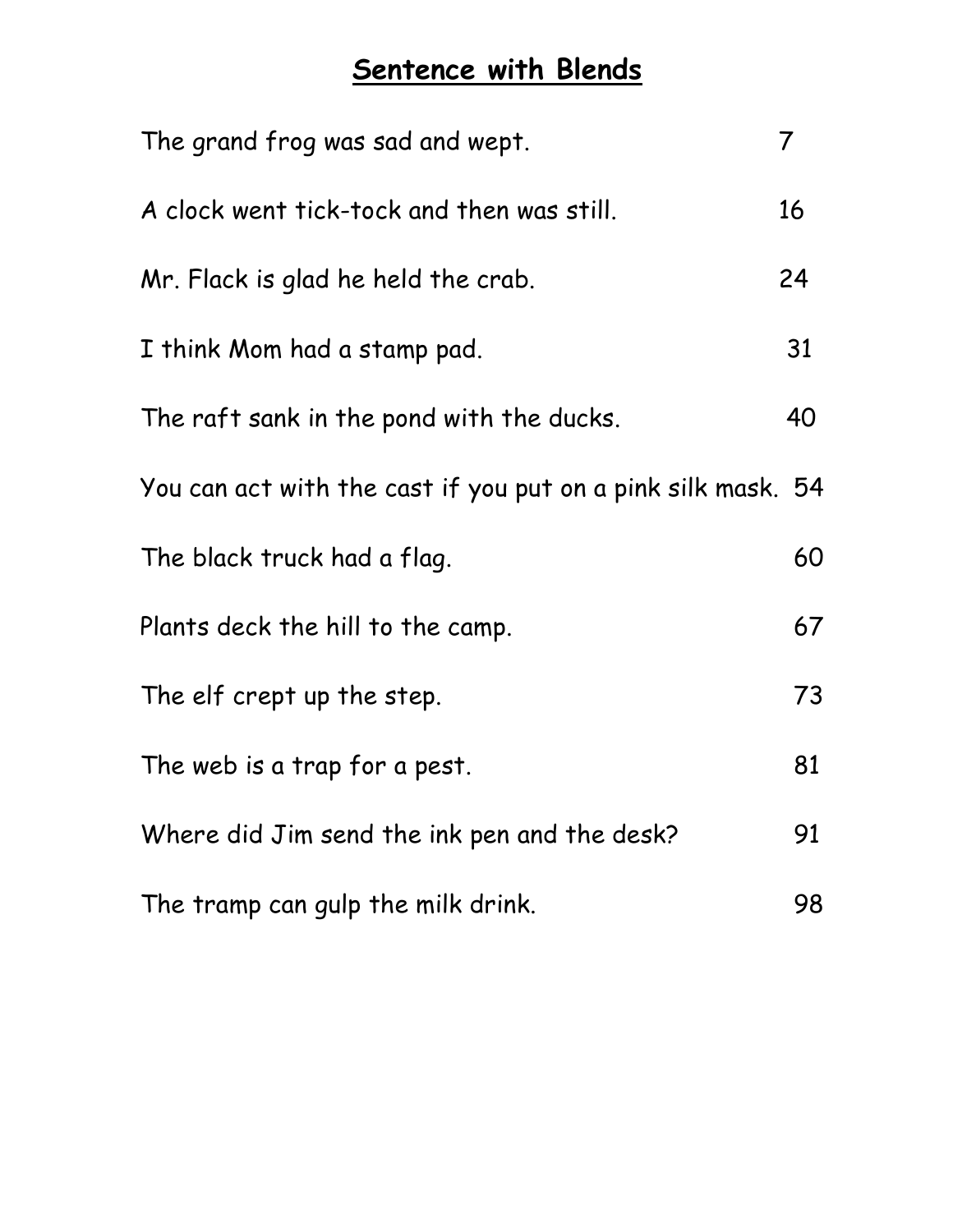| Nonsense Words with Beginning and Ending |              |      |                         |                                |        |       |
|------------------------------------------|--------------|------|-------------------------|--------------------------------|--------|-------|
|                                          |              |      | <b>Consonant Blends</b> |                                |        |       |
|                                          | 1. dreb baft |      |                         | scoz feld blim                 |        | sind  |
|                                          |              |      |                         | 2. pleb tust slell closs dest  |        | trat  |
|                                          |              |      |                         | 3. vilt  pless musp skiff laft |        | Snoss |
|                                          |              |      |                         | 4. frav galf droff munt triz   |        | mulp  |
|                                          |              |      |                         | 5. frex balb spig selm sliv    |        | timp  |
|                                          |              |      |                         | 6. clim fost sneck lund frob   |        | rems  |
|                                          |              |      |                         | 7. frip  fisk  cleck  zoft     | plob   | teld  |
|                                          |              |      |                         | 8. dran sont spux tuct trud    |        | somp  |
|                                          |              |      |                         | 9. stoff pulk trex rond druss  |        | pupt  |
|                                          | 10. claff    | mest | bluv                    | nult                           | plin   | lask  |
|                                          | 11. drig     | golt | spap                    | filp                           | striss | dift  |
|                                          | 12. snup     | bulf | blav                    | zint                           | troz   | tolp  |
|                                          | 13. blop     | semp | snill pilm              |                                | plon   | snat  |
|                                          | 14. loct     | crav | mund                    | slux                           | leps   | scun  |
|                                          | 15. dask     | blet | woft                    | flaz                           | brex   | glat  |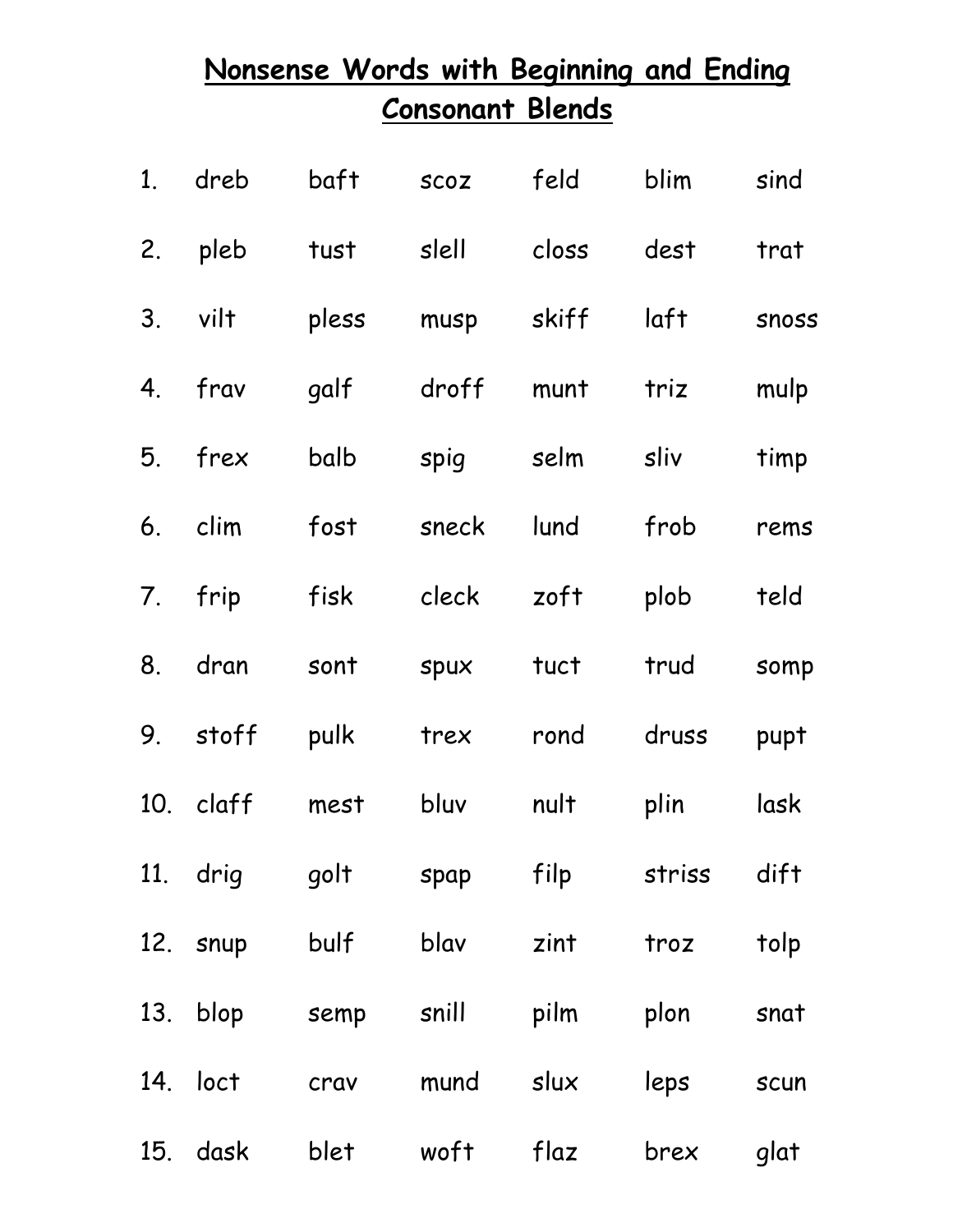|             |       | <b>Short Vowel Words with Blends and Digraphs</b> |       |
|-------------|-------|---------------------------------------------------|-------|
| crab        | drab  | grab                                              | scab  |
| black       | crack | smack                                             | snack |
| stack       | track | glad                                              | brag  |
| drag        | flag  | snag                                              | stag  |
| clam        | cram  | gram                                              | slam  |
| swam        | tram  | camp                                              | damp  |
| lamp        | ramp  | champ                                             | clamp |
| cramp       | stamp | bran                                              | plan  |
| <b>Scan</b> | span  | and                                               | band  |
| hand        | land  | sand                                              | bland |
|             |       |                                                   |       |
| 10          | 20    | 30                                                | 40    |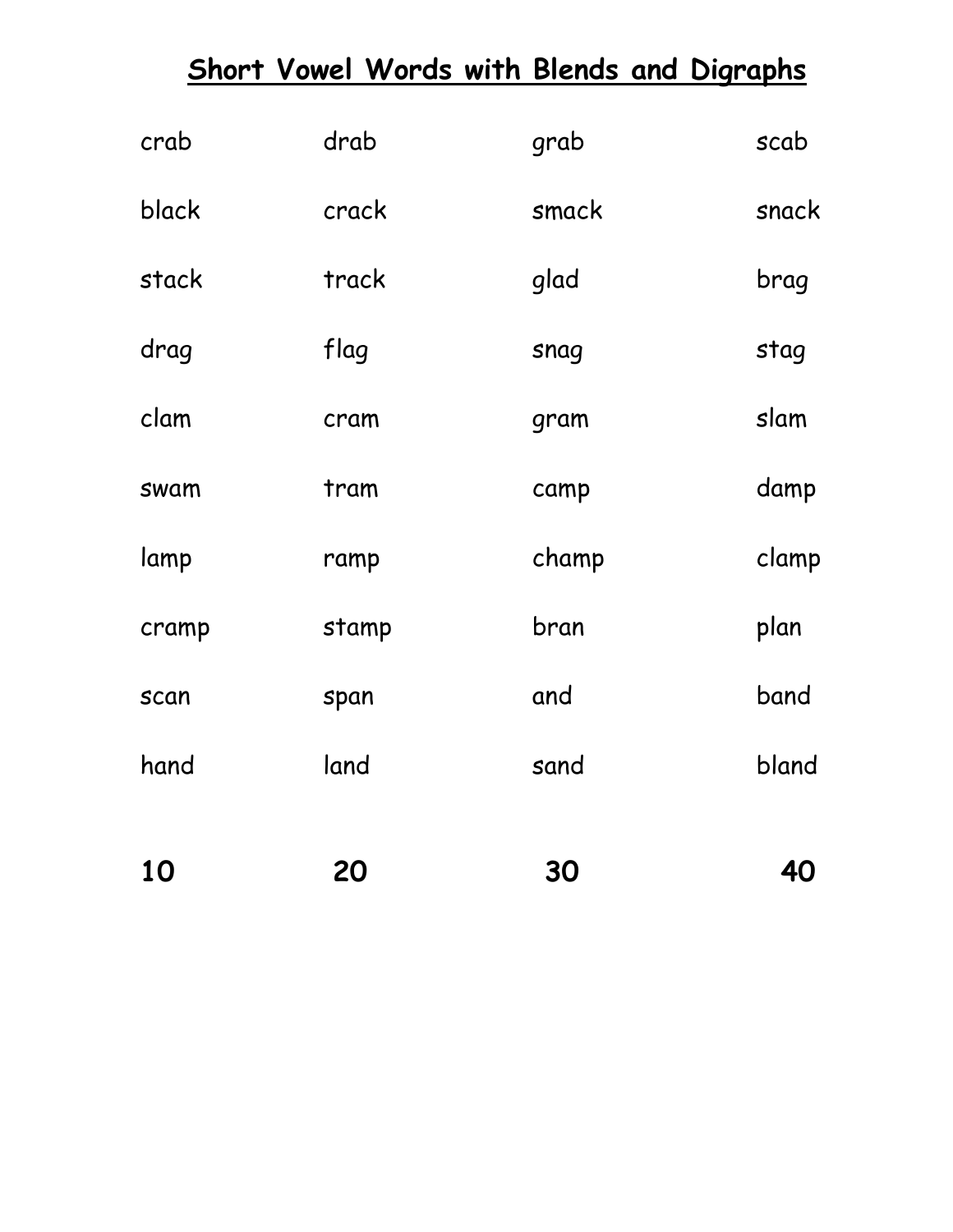| 11     | 22            | 33     | 44     |
|--------|---------------|--------|--------|
| drench | French        | quench | trench |
| belt   | felt          | melt   | clench |
| dwell  | smell         | spell  | swell  |
| fled   | shred         | sled   | sped   |
| flat   | scat          | speck  | bled   |
| last   | mast          | past   | blast  |
| clasp  | cast<br>grasp |        | fast   |
| flash  | smash         | trash  | gasp   |
| snap   | strap         | trap   | clash  |
| clap   | flap          | scrap  | slap   |
| brand  | gland         | stand  | strand |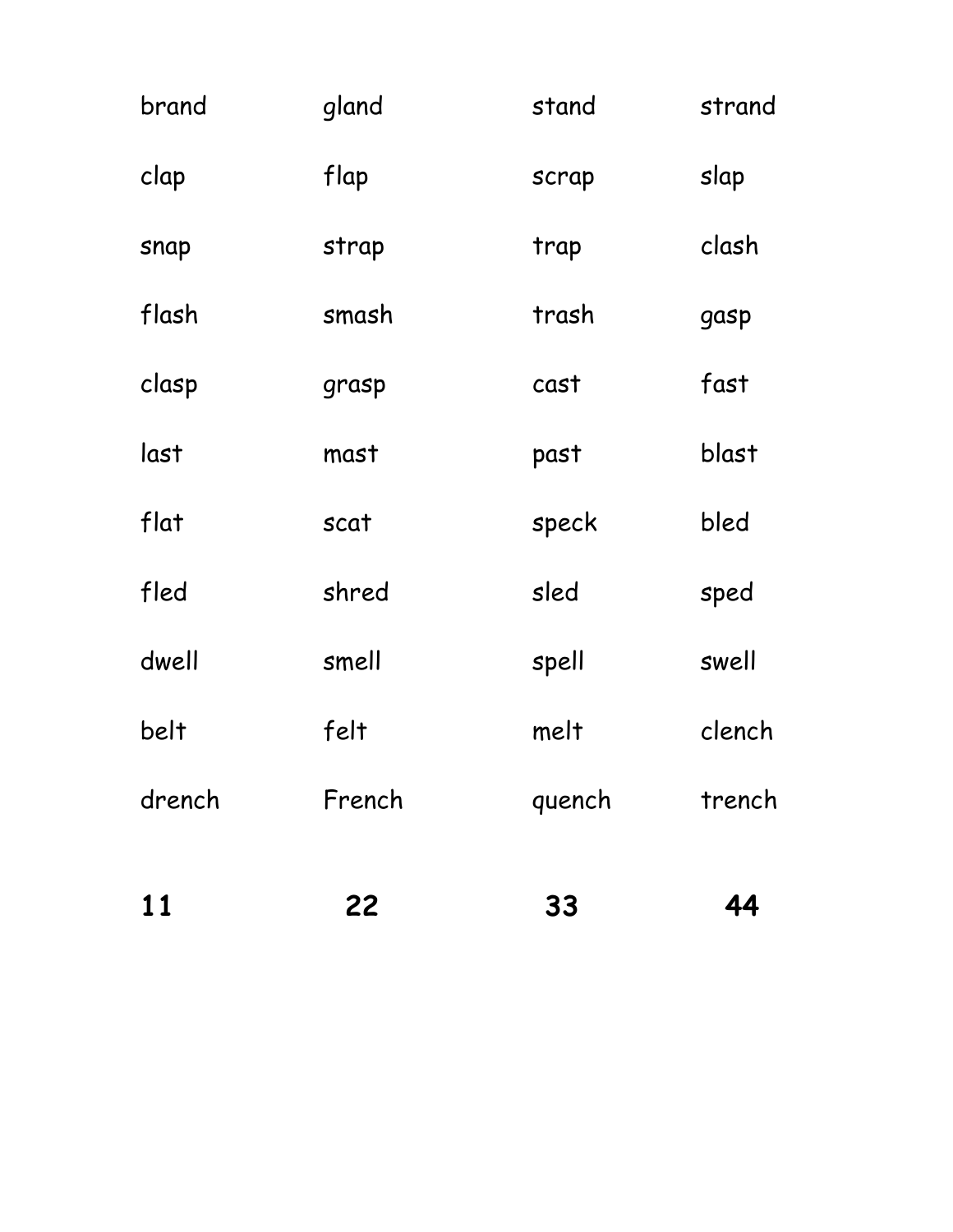| 11     | 22    | 33    | 44    |
|--------|-------|-------|-------|
| flick  | slick | stick | trick |
| chest  | quest | brick | click |
| rest   | test  | vest  | west  |
| stress | best  | nest  | pest  |
| flesh  | fresh | dress | press |
| kept   | crept | slept | swept |
| vent   | went  | spent | wept  |
| lent   | rent  | sent  | tent  |
| trend  | bent  | cent  | dent  |
| send   | tend  | blend | spend |
| end    | bend  | lend  | mend  |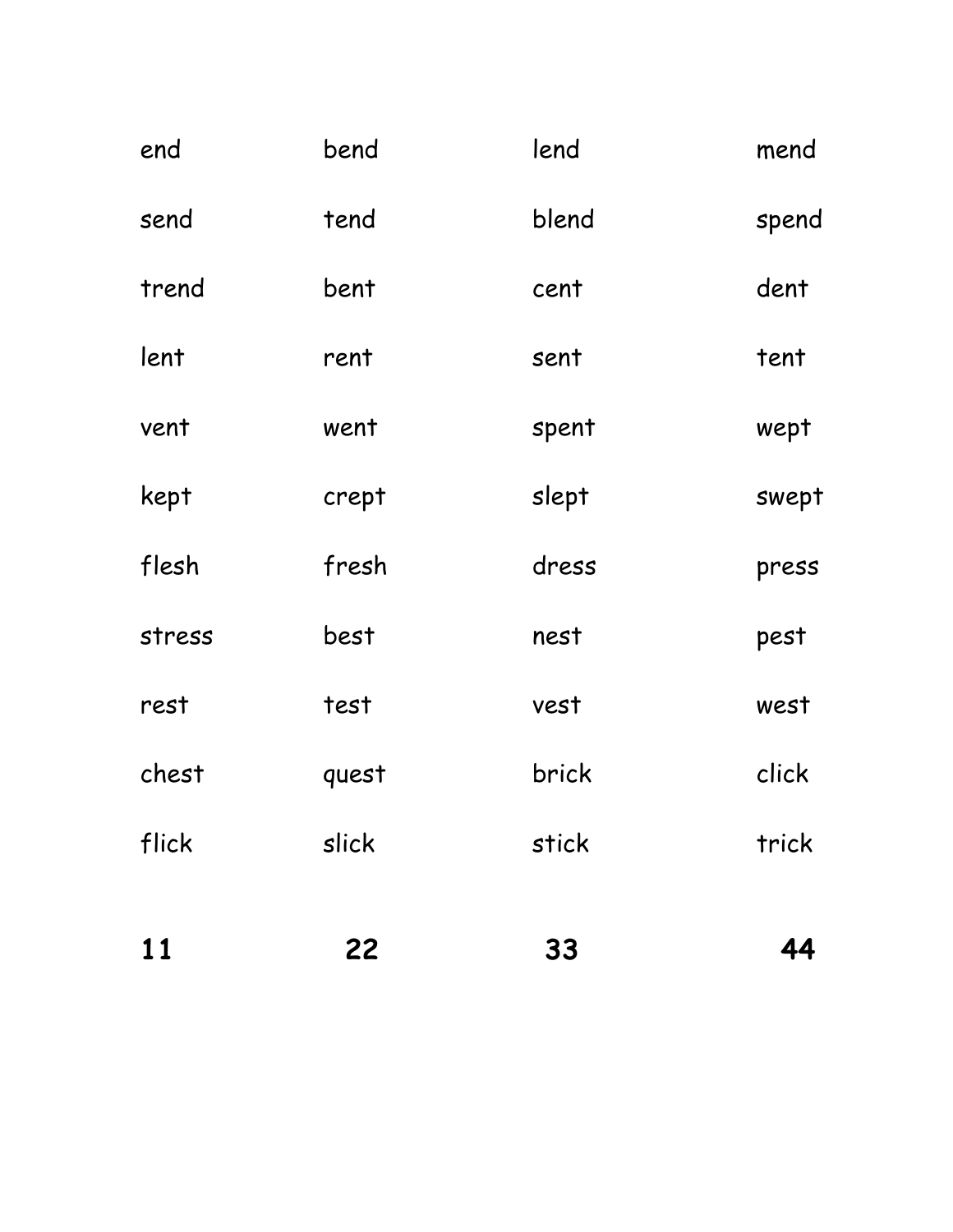| 11     | 22     | 33     | 44     |
|--------|--------|--------|--------|
| trip   | bliss  | Swiss  | block  |
| skip   | slip   | snip   | strip  |
| squint | drip   | flip   | grip   |
| print  | splint | sprint | clip   |
| hint   | lint   | mint   | tint   |
| twist  | skit   | slit   | split  |
| twin   | fist   | list   | mist   |
| trim   | skin   | grin   | spin   |
| brim   | grim   | slim   | swim   |
| skill  | spill  | still  | thrill |
| sprig  | twig   | drill  | grill  |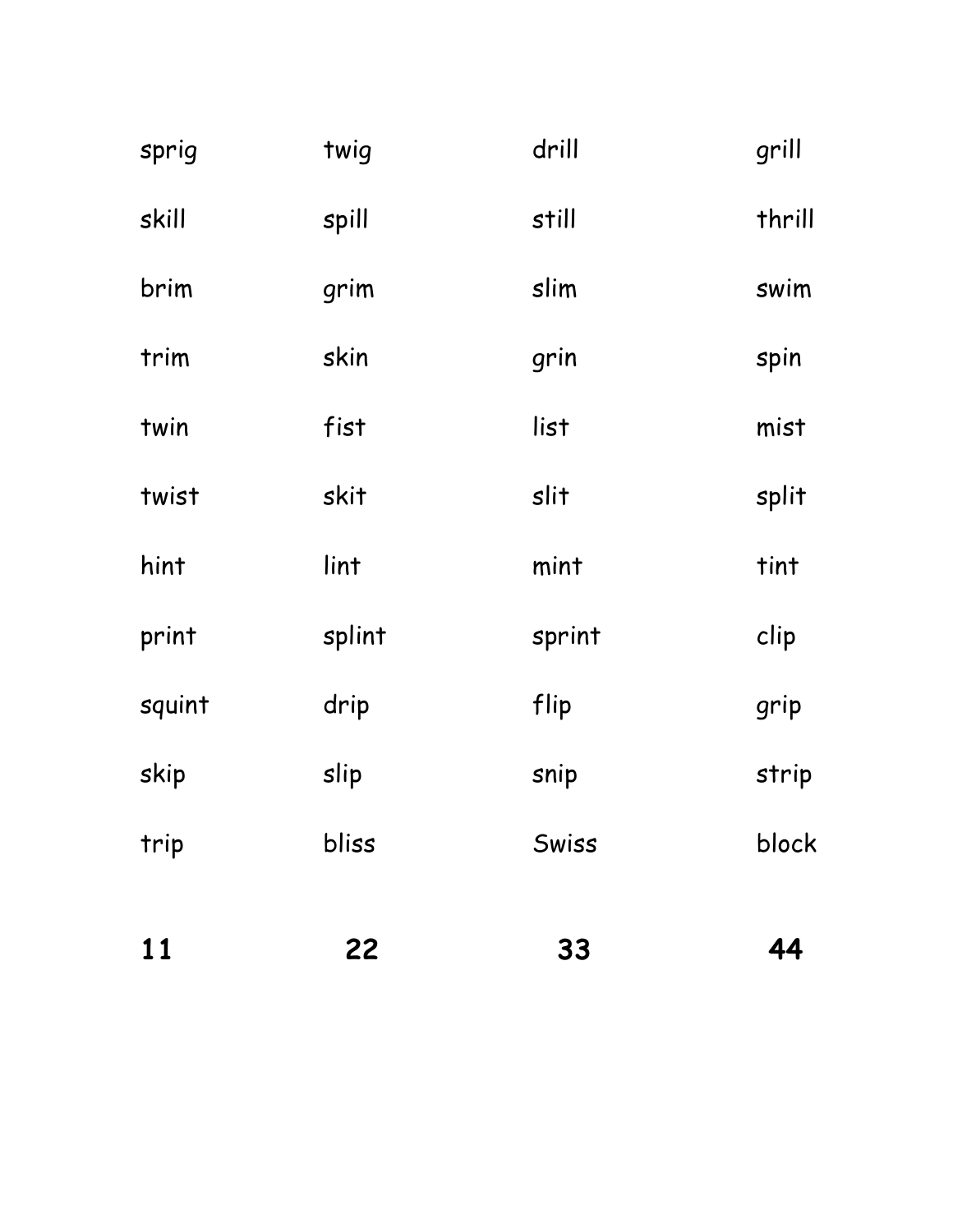| 11    | 22    | 33     | 44    |
|-------|-------|--------|-------|
| drum  | glum  | plum   | strum |
| stuff | plug  | shrug  | snug  |
| bluff | fluff | gruff  | scuff |
| club  | scrub | shrub  | stub  |
| pluck | stuck | struck | truck |
| slot  | spot  | trot   | cluck |
| floss | blot  | clot   | plot  |
| flop  | prop  | stop   | cross |
| frog  | smog  | crop   | drop  |
| clod  | plod  | prod   | clog  |
| clock | flock | smock  | stock |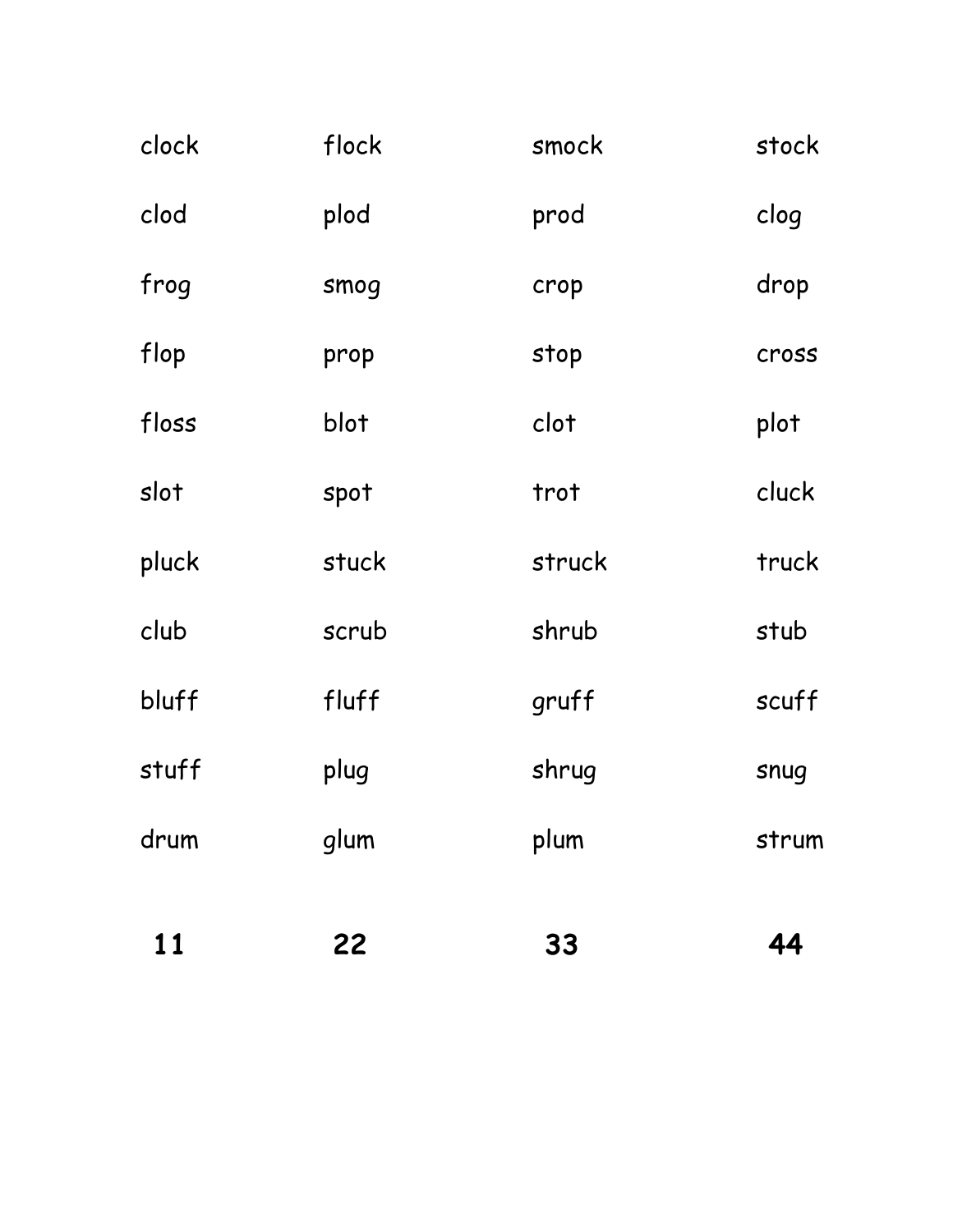| 11          | 22     | 33      | 44     |
|-------------|--------|---------|--------|
| thrust      | strut  | scratch | switch |
| must        | rust   | crust   | trust  |
| bust        | dust   | just    | gust   |
| plus        | blush  | brush   | crush  |
| runt        | blunt  | grunt   | stunt  |
| stun        | bunt   | hunt    | punt   |
| punch       | brunch | crunch  | spun   |
| bunch       | hunch  | lunch   | munch  |
| grump       | plump  | slump   | stump  |
| jump        | lump   | pump    | clump  |
| <b>SWUM</b> | bump   | dump    | hump   |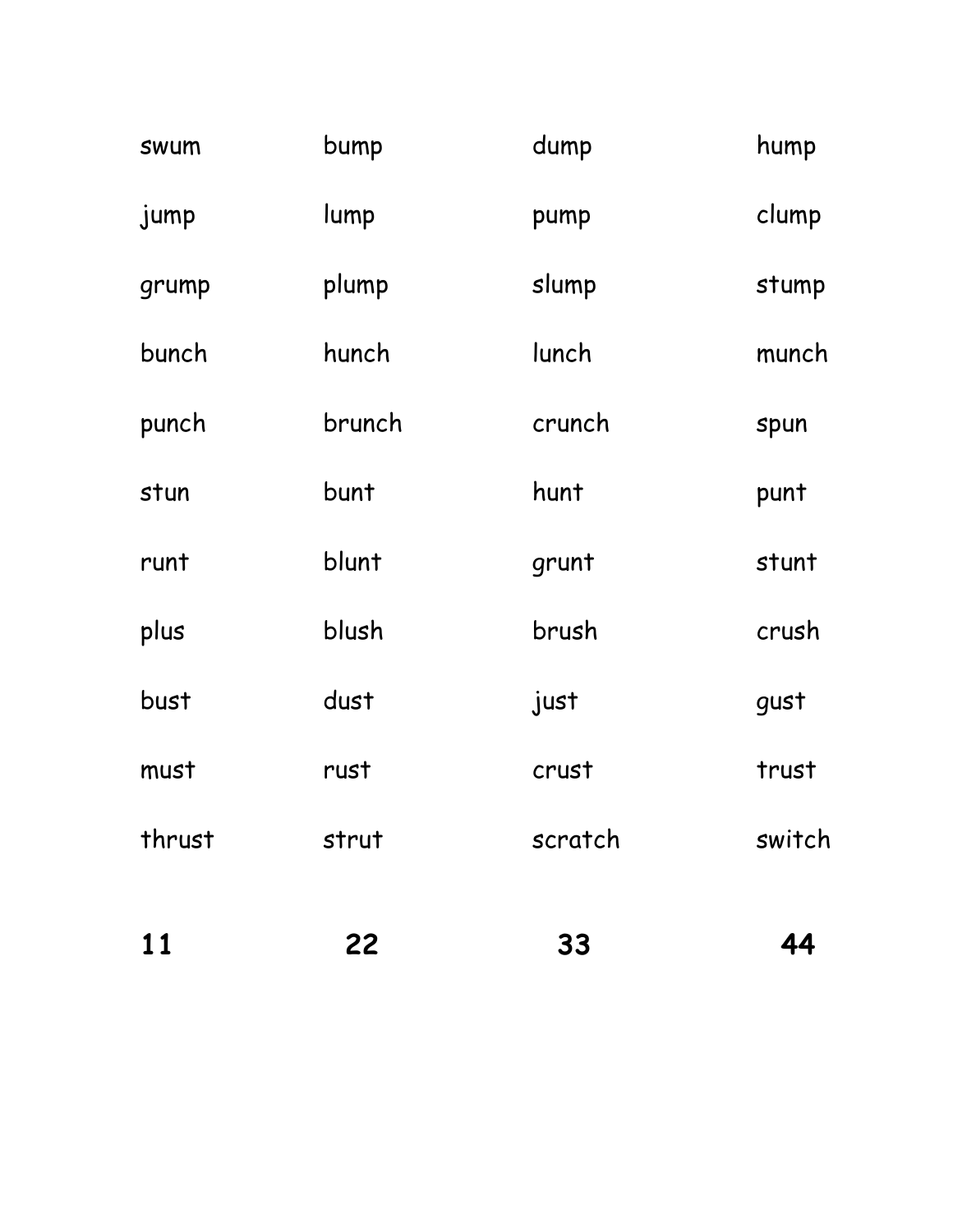| <b>Short Vowel Sentences with Blends and Digraphs</b> |     |  |  |
|-------------------------------------------------------|-----|--|--|
| An elf sat on a flat dish.                            | 7   |  |  |
| The frog can jump on the log in the pond.             | 17  |  |  |
| A best dog slept on a rug.                            | 24  |  |  |
| A dog sat on the cat.                                 | 30  |  |  |
| The big fat rat ran from the fast chick.              | 39  |  |  |
| Tim can clap and snap.                                | 44  |  |  |
| Dad can tap the drum and Sam sang a rap song.         | 55  |  |  |
| The King can run fast and bring back the black ball.  | 66  |  |  |
| Sam cut his leg and got help.                         | 73  |  |  |
| Pam can pick a gift for Dad.                          | 80  |  |  |
| This cat is sad that the hen is lost.                 | 89  |  |  |
| The dog will help the cat off the sink.               | 98  |  |  |
| Did you see the man and his pet frog?                 | 107 |  |  |
| Big Bob is the glad man.                              | 113 |  |  |
| The duck will quack and swim in the pond.             | 122 |  |  |
| The ant ran fast and the pig did a jig.               | 132 |  |  |
| Let the red bag drop and jump on the mat.             | 142 |  |  |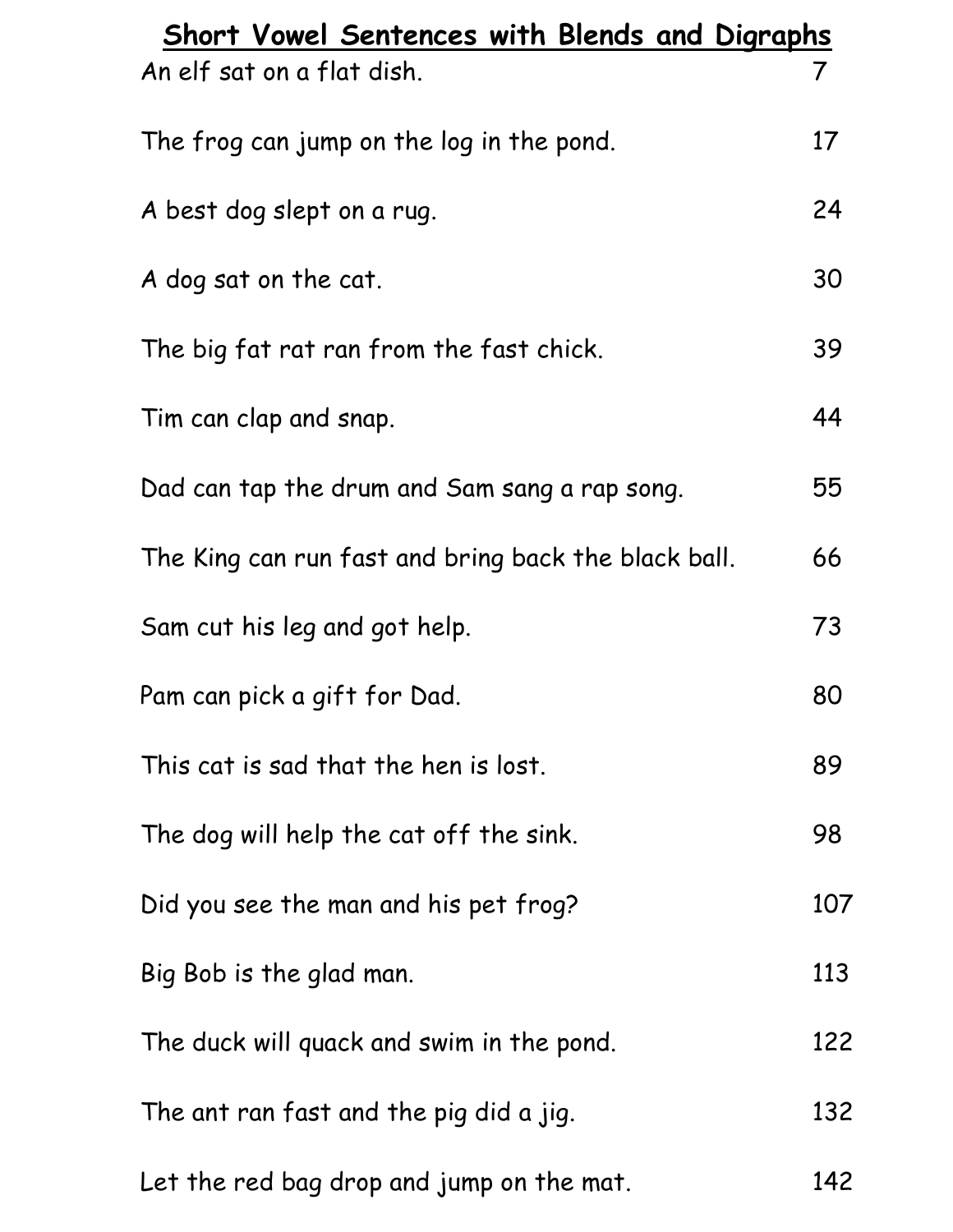|             | Nonsense Words with Blends and Digraphs |           |                |          |        |  |  |
|-------------|-----------------------------------------|-----------|----------------|----------|--------|--|--|
|             |                                         | tch<br>ch | ph<br>sh<br>ng | th<br>wh |        |  |  |
|             | 1. chaft                                | chelt     | wholf          | thust    | quift  |  |  |
| 2.          | pretch                                  | chast     | frung          | thont    | cratch |  |  |
| $3_{\cdot}$ | sheft                                   | phust     | chast          | quind    | thosk  |  |  |
| 4.          | thimp                                   | pleck     | sletch         | phopt    | shulb  |  |  |
| 5.          | choft                                   | whult     | thilk          | smotch   | sweng  |  |  |
| 6.          | whusp                                   | thamp     | pleck          | quemp    | phand  |  |  |
| 7.          | phest                                   | chint     | shast          | whilb    | thelk  |  |  |
| 8.          | fritch                                  | shand     | tholf          | crung    | shisp  |  |  |
| 9.          | shapt                                   | phend     | shrup          | steck    | thruld |  |  |
|             | 10. slatch                              | thilm     | plick          | quosk    | whilp  |  |  |
|             | 11. phend                               | chesp     | shust          | thamp    | glong  |  |  |
|             | 12. phant                               | scong     | thelk          | shupt    | gritch |  |  |
|             | 13. chold                               | whuft     | grick          | thelt    | qualb  |  |  |
|             | 14. swetch                              | chalf     | scrong         | phips    | chuct  |  |  |
|             | 15. shulm                               | thisk     | splack         | shoft    | theld  |  |  |
|             | 16. tritch                              | quent     | whust          | thalk    | phept  |  |  |
|             | 17. shalb                               | chosp     | squeck         | thund    | sming  |  |  |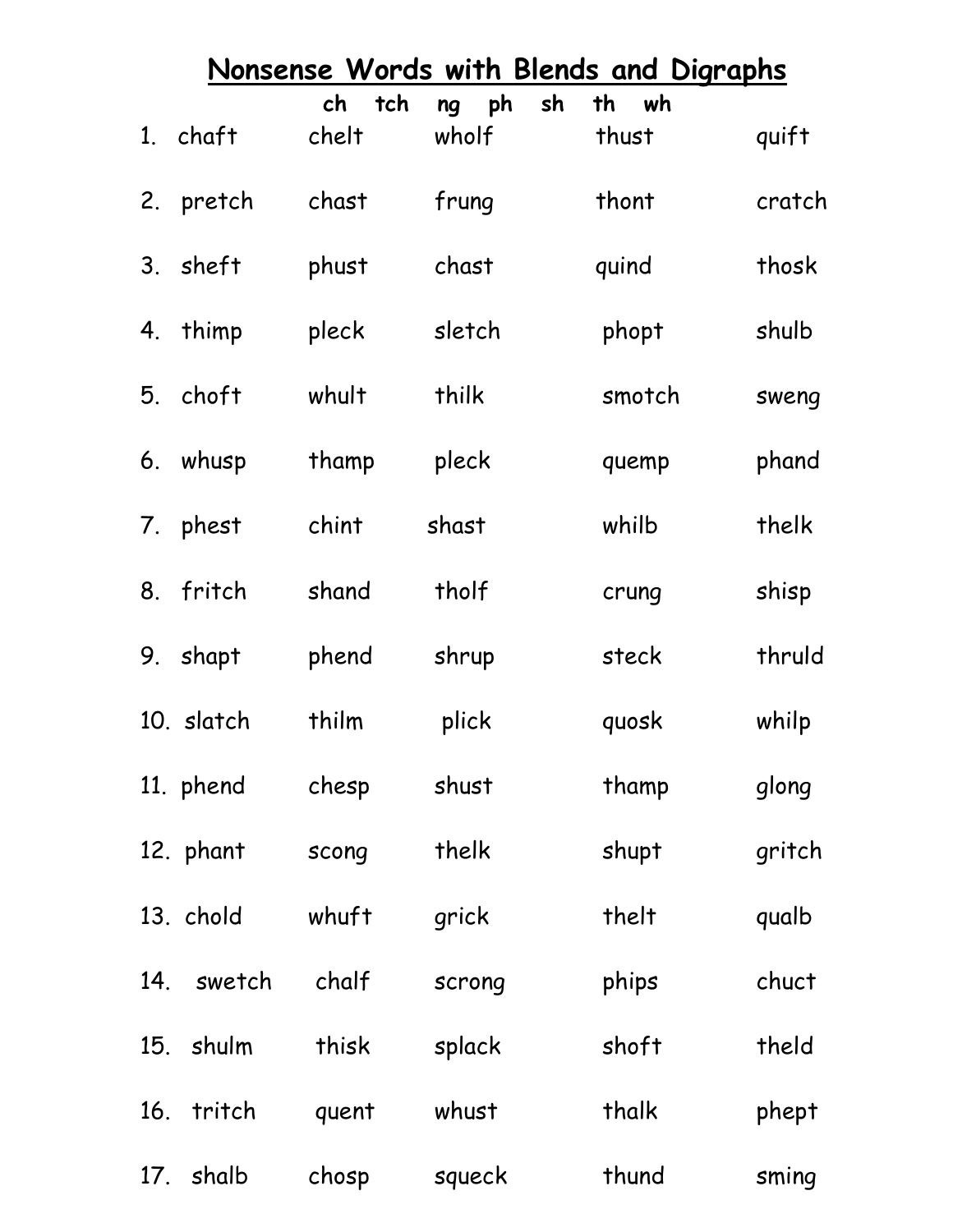# **Syllable Words With Short Vowels**

| 10        | 20       | <b>30</b> |
|-----------|----------|-----------|
| classic   | napkin   | bandit    |
| mammoth   | gallop   | pompom    |
| indent    | oblong   | muffin    |
| disgust   | insist   | pastel    |
| consult   | disrupt  | mitten    |
| unless    | confess  | infest    |
| command   | offend   | until     |
| bracket   | suspend  | collect   |
| hammock   | goblet   | ransom    |
| fantastic | Atlantic | Wisconsin |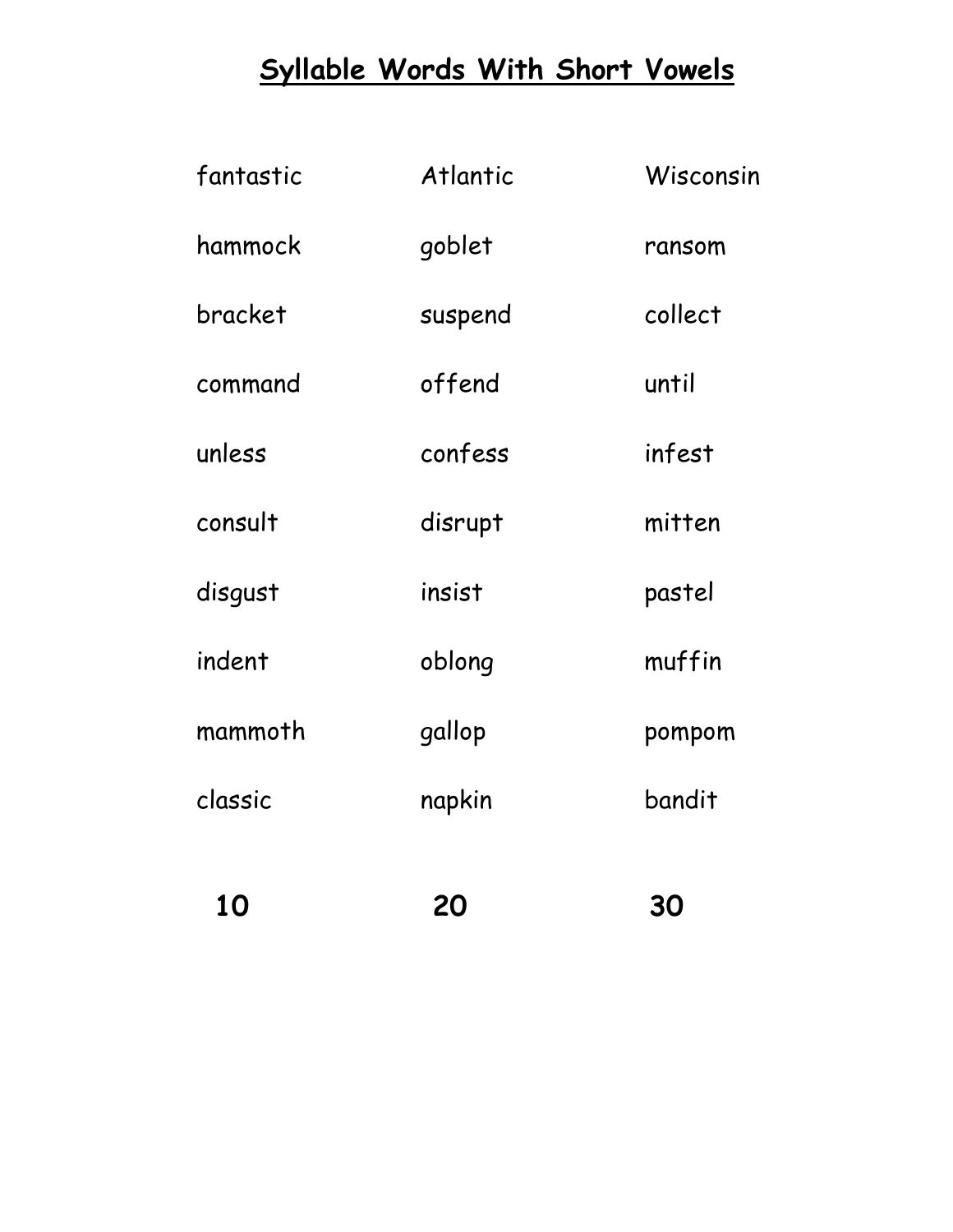| 11       | 22      | 33      |
|----------|---------|---------|
| magnet   | cactus  | gossip  |
| tonsil   | problem | frantic |
| dentist  | picnic  | attic   |
| content  | fossil  | cabin   |
| flannel  | sibling | tablet  |
| contact  | contest | aspect  |
| spotless | funnel  | absent  |
| campus   | absent  | sadness |
| traffic  | goblin  | frantic |
| rabbit   | mascot  | tablet  |
| plastic  | hammock | cosmic  |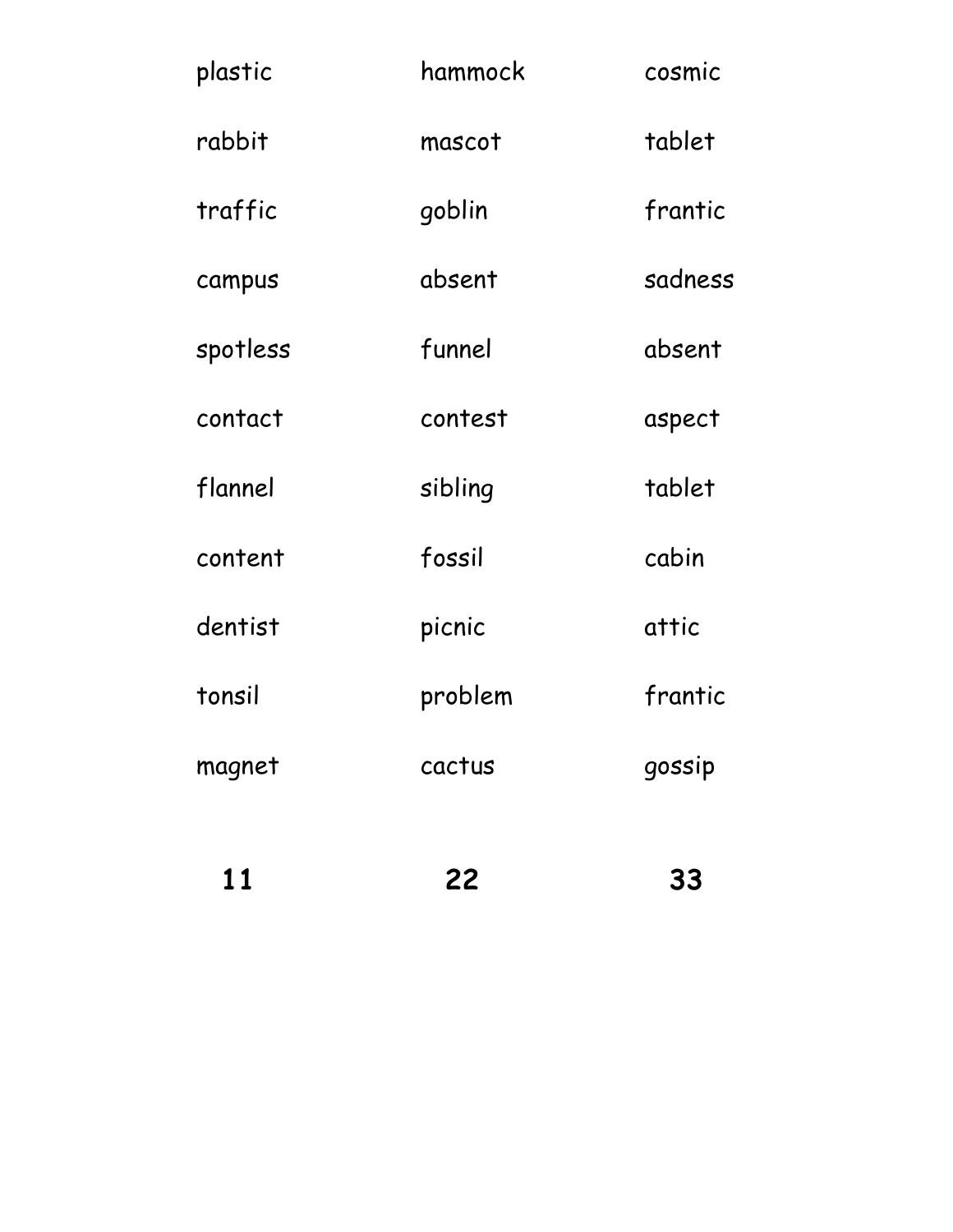| Syllable Words - Short Vowels |               |               |              |              |           |
|-------------------------------|---------------|---------------|--------------|--------------|-----------|
| hammock                       | blossom       | problem       | walnut       | basket       | contest   |
| cactus                        | rabbit        | mantis        | picnic       | mitten       | napkin    |
| bandit                        | fossil        | button        | walrus       | velvet       | pencil    |
| dentist                       | plastic       | lesson        | goblin       | tablet       | possum    |
| happen                        | backward      | collect       | muffin       | kitten       | pompom    |
| wallet                        | spotless      | trumpet       | puppet       | canyon       | mammoth   |
| traffic                       | pilgrim       | trinket       | sentence     | tonsil       | subject   |
| insect                        | comment       | cosmic        | frantic      | fabric       | hundred   |
| children                      | flannel       | sandwhich     | nostril      | disgust      | pumpkin   |
| helmet                        | kingdom       | maggot        | musket       | midget       | public    |
| thunder                       | sadness       | compass       | confess      | bobbin       | fantastic |
| bracket                       | command       | unless        | consult      | aspect       | indent    |
| classic                       | Atlantic      | goblet        | suspend      | offend       | ransom    |
| disrupt                       | insist        | oblong        | gallop       | Wisconsin    | sibling   |
| until                         | infest        | pastel        | gossip       | funnel       | absent    |
| campus<br>16                  | contact<br>32 | content<br>48 | magnet<br>64 | mascot<br>80 | 95        |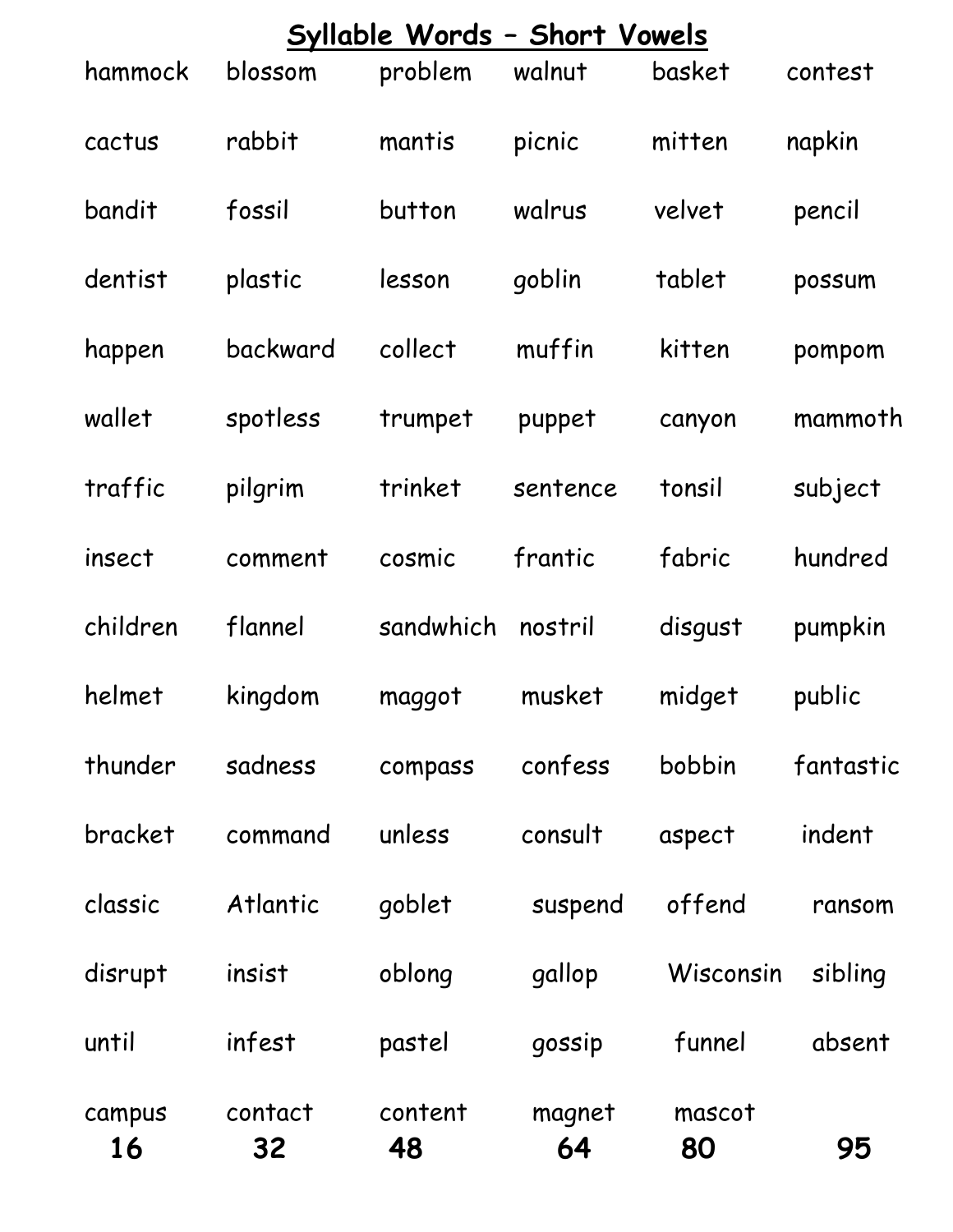#### **Syllable Sentences**

| Will Dad discuss the problem with Mom? | 7  |
|----------------------------------------|----|
| The index sad on the box.              | 13 |
| Bob is a tennis buff.                  | 18 |
| The kids will dismiss us for lunch.    | 25 |
| They had ten tablets on the desk.      | 32 |
| Tim picked up the fossil.              | 37 |
| Where did the kitten run?              | 42 |
| When did Pam gossip to the pilgrim?    | 49 |
| The traffic is bad near the kingdom.   | 56 |
| Sam is getting some popcorn.           | 61 |
| Is the sandwich in your pocket?        | 67 |
| The possum is brown.                   | 71 |
| The plastic trinket fell on the mat.   | 78 |
| The fabric is ripped.                  | 82 |
| Is the basket on the rug?              | 88 |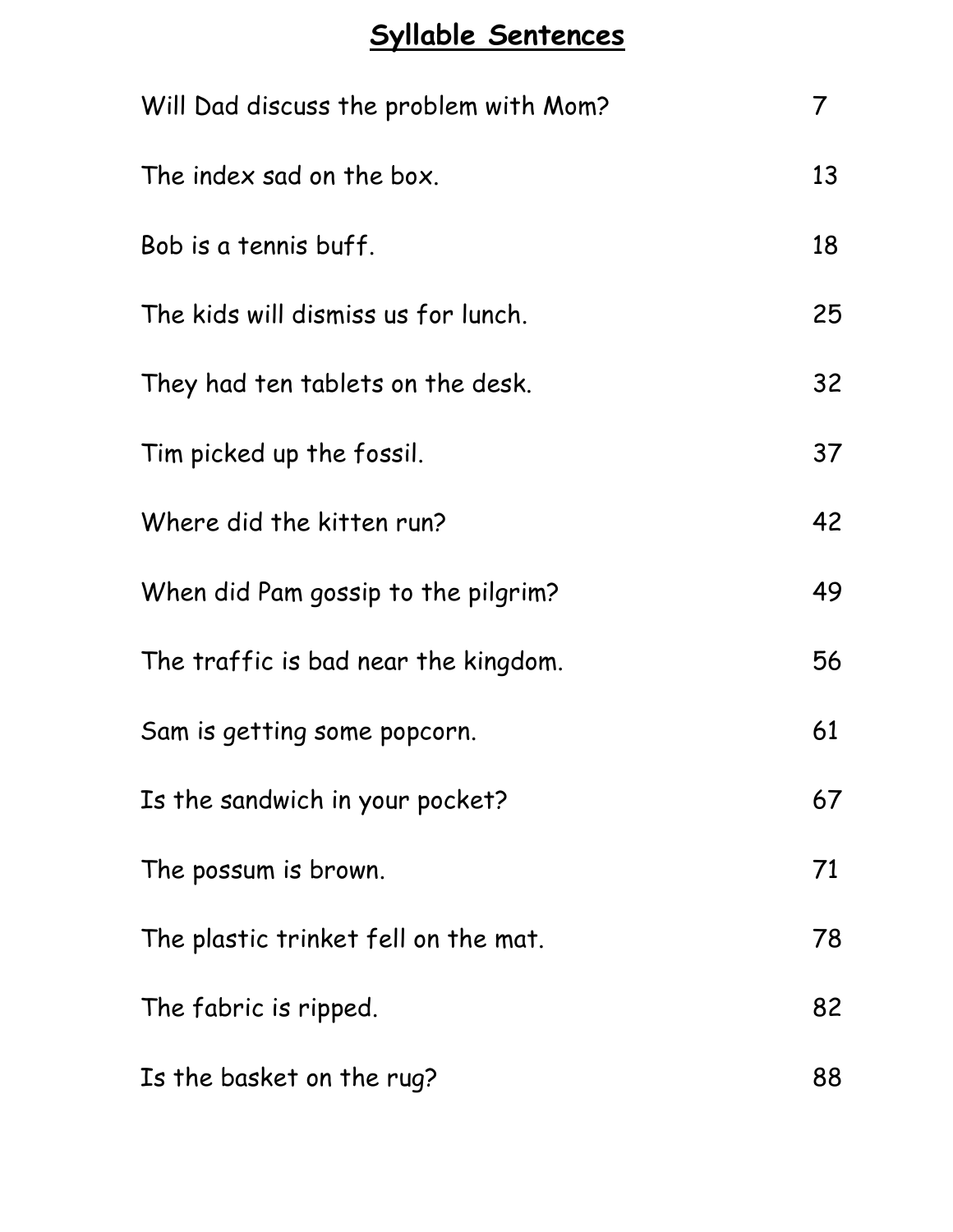# **Long A Words (Silent e)**

| 10    | 20    | 30    | 40    |
|-------|-------|-------|-------|
| shake | snake | stake | came  |
| take  | wake  | brake | flake |
| lake  | make  | quake | rake  |
| stage | bake  | cake  | fake  |
| page  | rage  | sage  | wage  |
| spade | trade | age   | cage  |
| wade  | blade | grade | shade |
| trace | fade  | jade  | made  |
| brace | grace | place | space |
| face  | lace  | pace  | race  |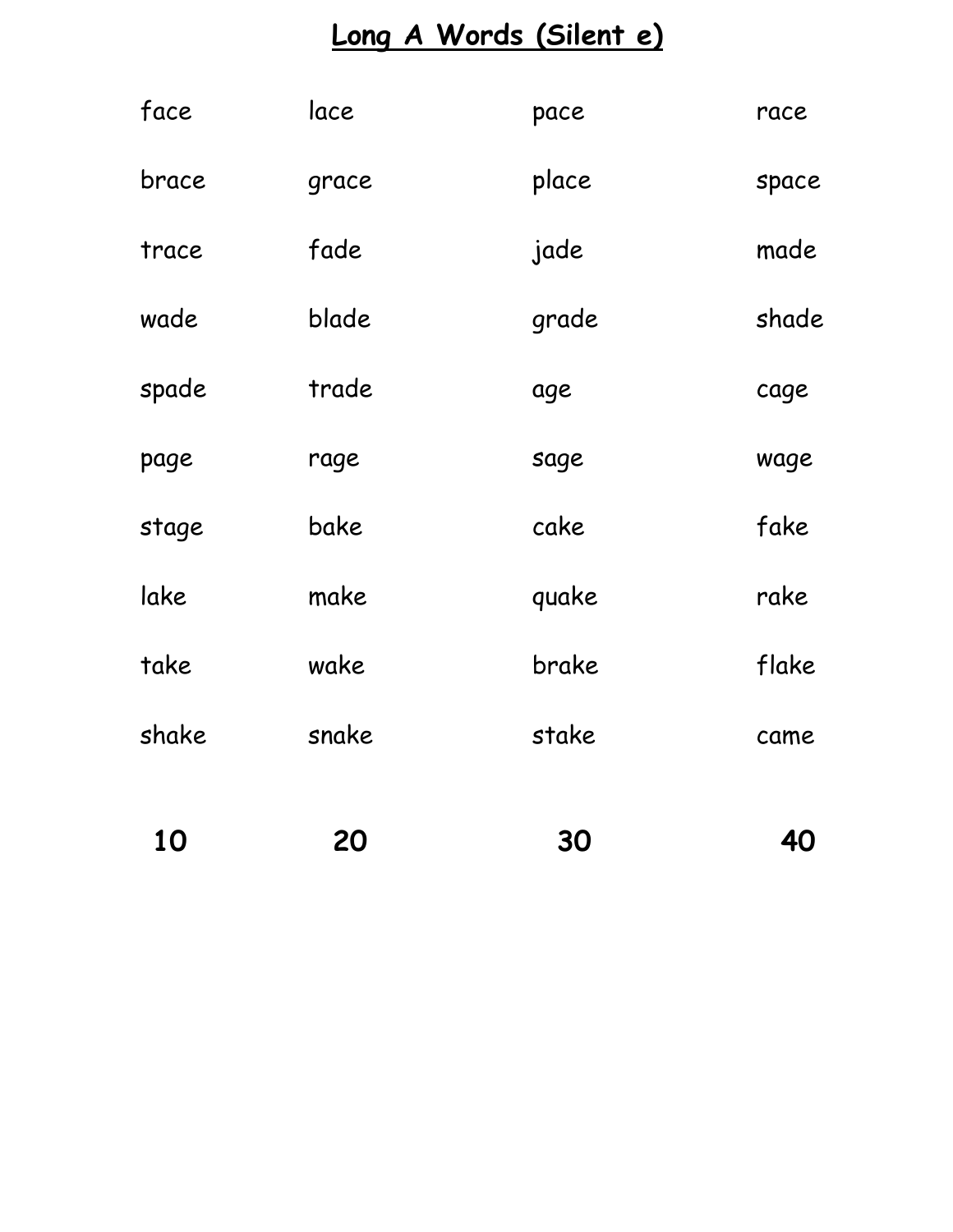| 10     | 20    | 30    | 40    |
|--------|-------|-------|-------|
| late   | mate  | rate  | crate |
| date   | fate  | gate  | hate  |
| paste  | taste | waste | ate   |
| vase   | chase | baste | haste |
| scrape | shape | base  | case  |
| cape   | tape  | drape | grape |
| pane   | vane  | crane | plane |
| shame  | cane  | lane  | mane  |
| tame   | blame | flame | frame |
| fame   | game  | name  | same  |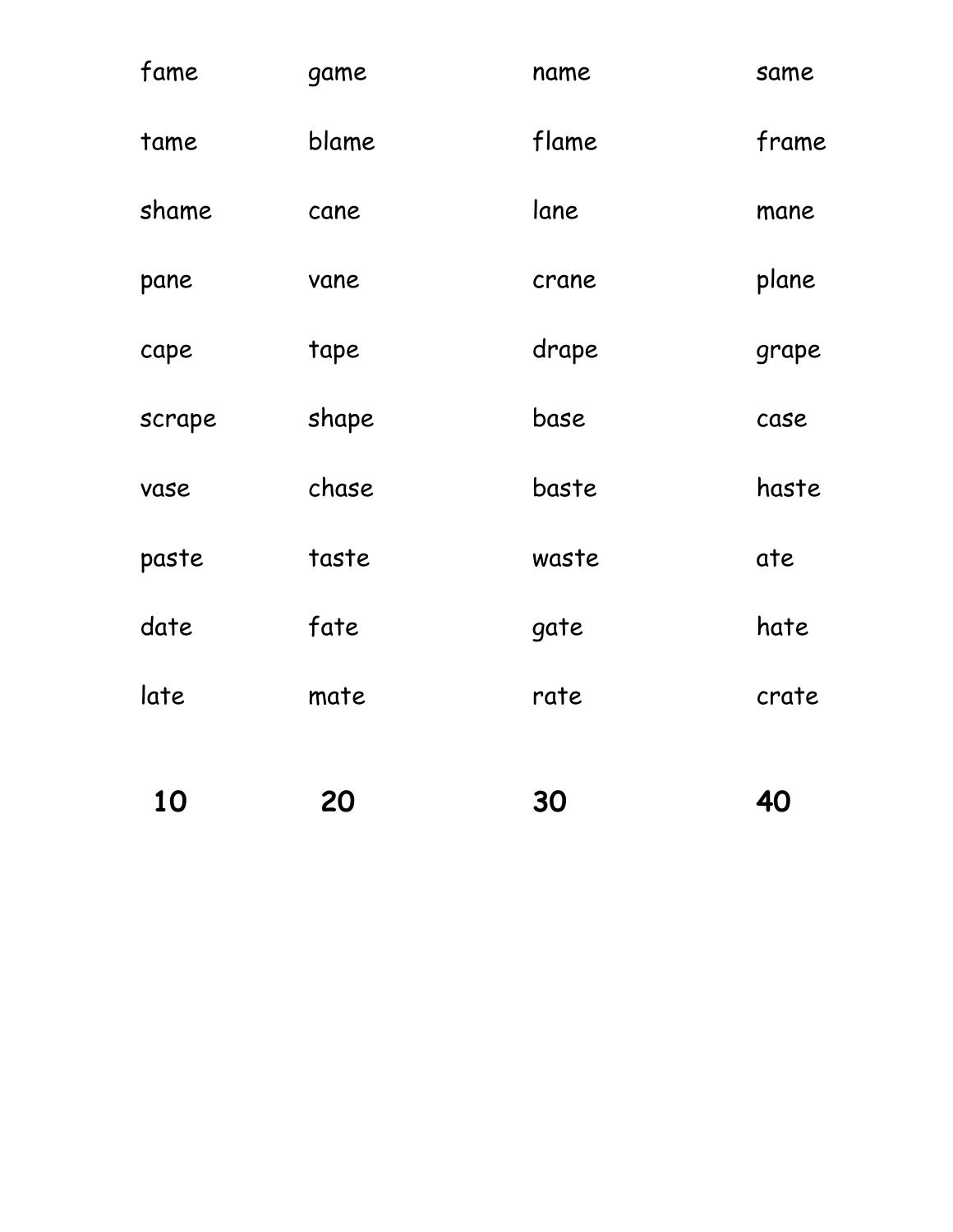# **Long I Words (Silent e)**

| 10    | 20    | 30     | 40     |
|-------|-------|--------|--------|
| mime  | time  | chime  | grime  |
| smile | while | dime   | lime   |
| file  | mile  | pile   | tile   |
| hike  | like  | spike  | strike |
| wife  | knife | bike   | dike   |
| pride | slide | stride | life   |
| tide  | wide  | bride  | glide  |
| twice | hide  | ride   | side   |
| nice  | rice  | price  | slice  |
| ice   | dice  | lice   | mice   |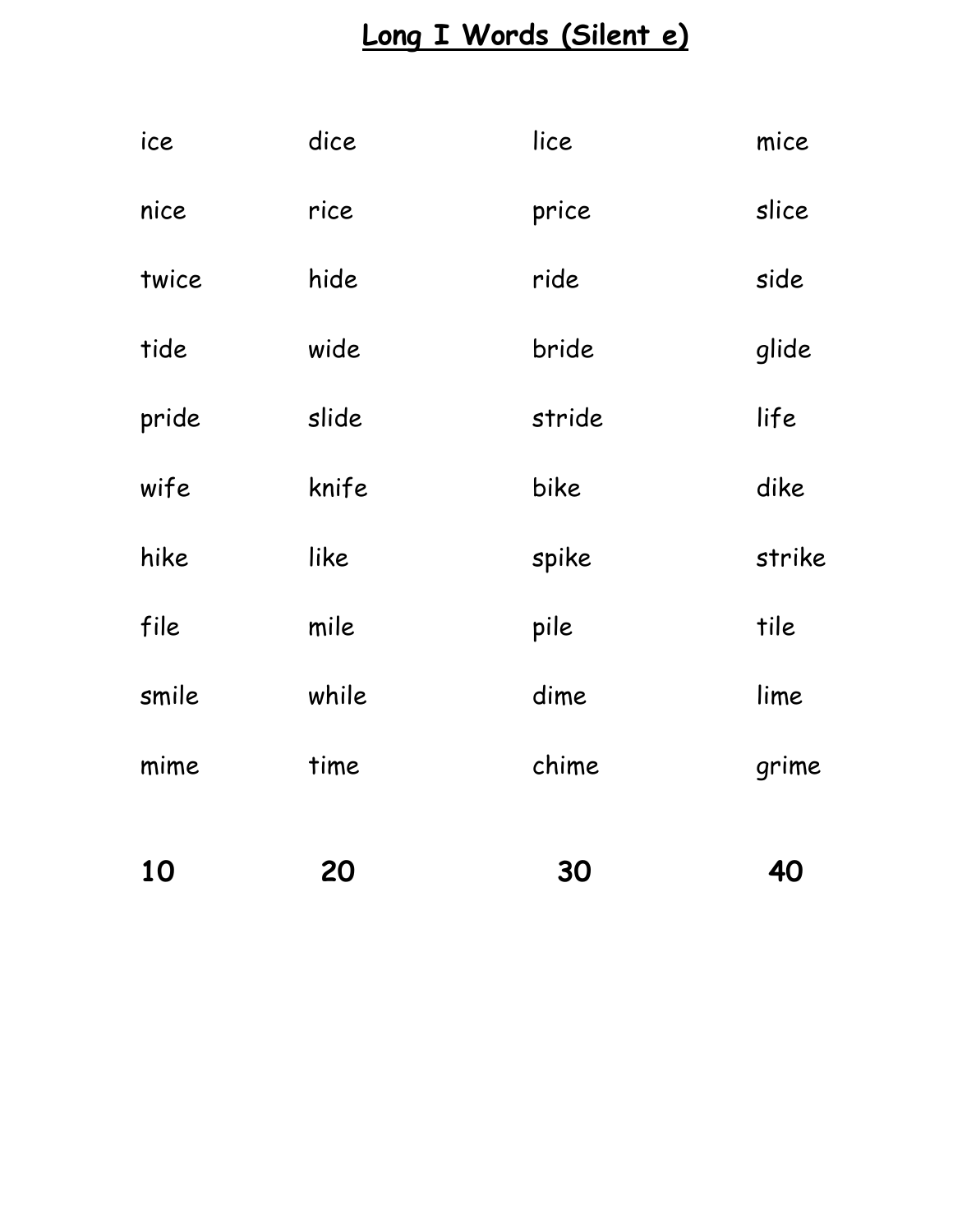| 9     | 18     | 27     | 36     |
|-------|--------|--------|--------|
| live  | drive  | strive | thrive |
| write | dive   | five   | hive   |
| quite | site   | spite  | white  |
| wire  | spire  | bite   | kite   |
| gripe | stripe | fire   | tire   |
| whine | pipe   | ripe   | wipe   |
| pine  | vine   | shine  | spine  |
| fine  | line   | mine   | nine   |
| crime | prime  | slime  | dine   |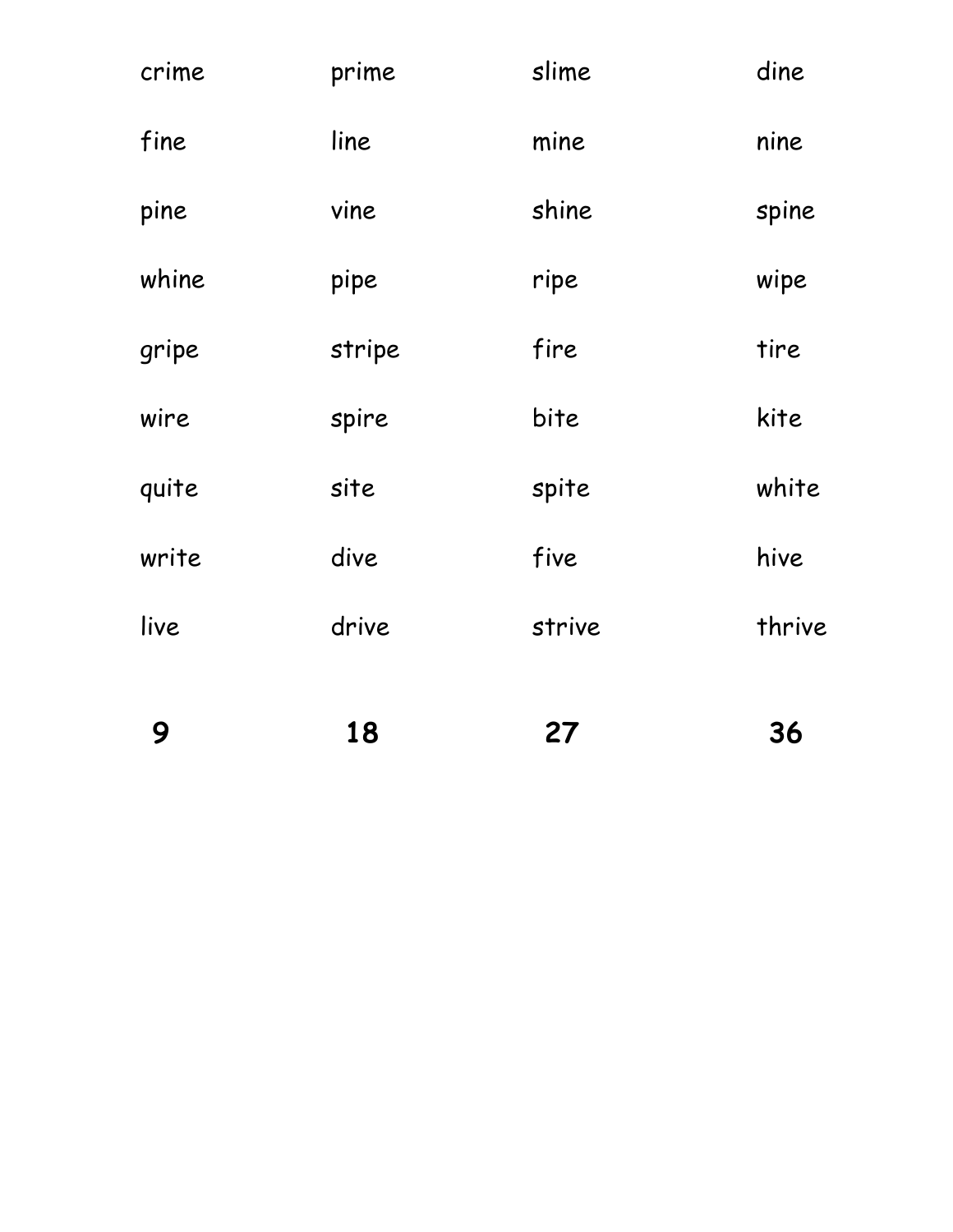# **Long O (Silent e)**

| code  | rode   | strode | joke   |
|-------|--------|--------|--------|
| poke  | woke   | yoke   | broke  |
| choke | smoke  | spoke  | stroke |
| hole  | mole   | pole   | role   |
| stole | whole  | dome   | home   |
| gnome | chrome | bone   | cone   |
| lone  | tone   | zone   | phone  |
| shone | stone  | cope   | hope   |
| mope  | rope   | scope  | slope  |
| hose  | nose   | pose   | rose   |
|       |        |        |        |
| 10    | 20     | 30     | 40     |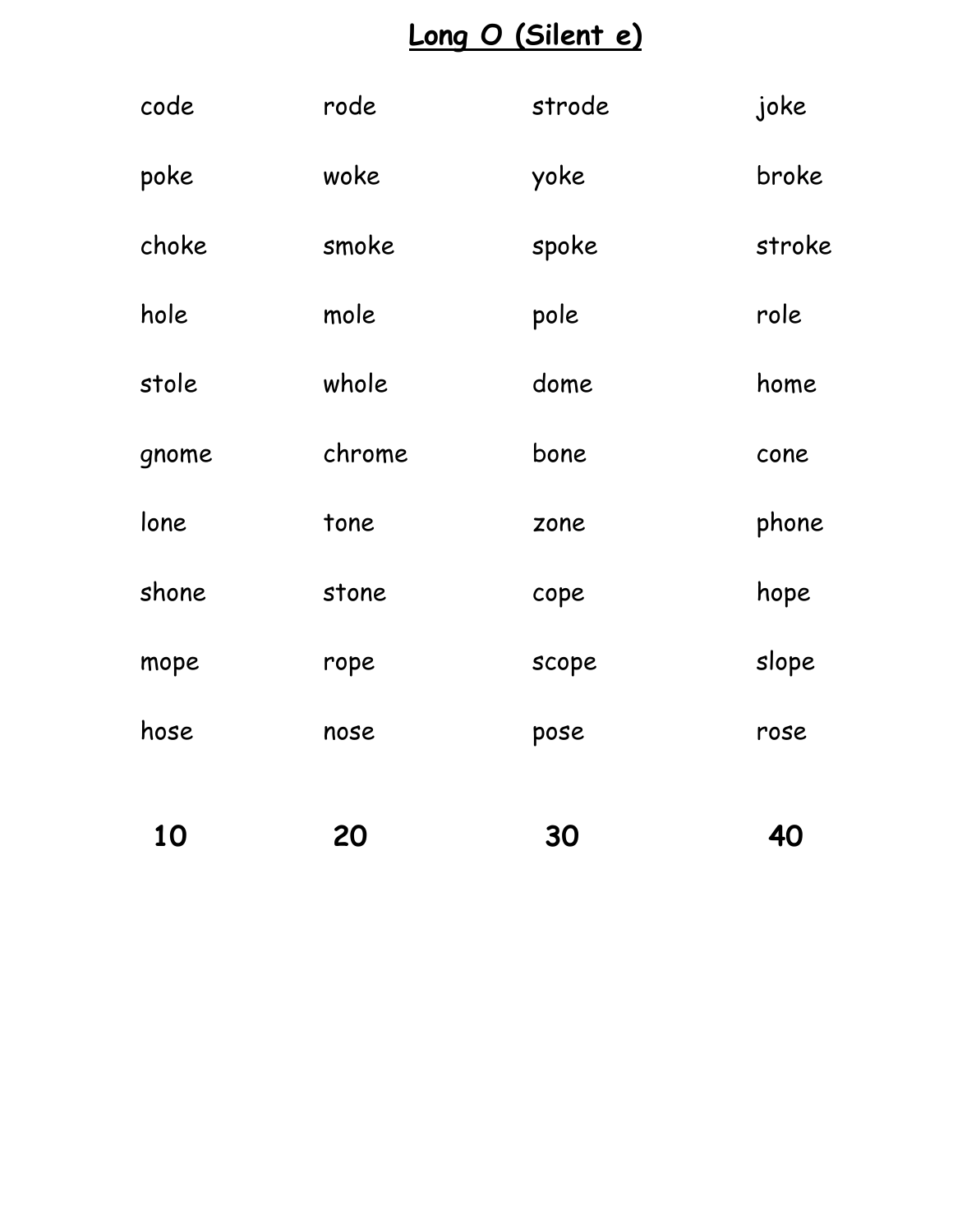# **Long U (Silent e)**

| cube   | cute  | fume  | fuse |
|--------|-------|-------|------|
| huge   | mule  | muse  | mute |
| use    | brute | crude | duke |
| dune   | flute | June  | lute |
| nude   | plume | prune | rude |
| spruce | tube  | tune  | rude |
| duke   |       |       |      |
|        |       |       |      |

| $\overline{7}$ | 13 | 19 | 25 |
|----------------|----|----|----|
|                |    |    |    |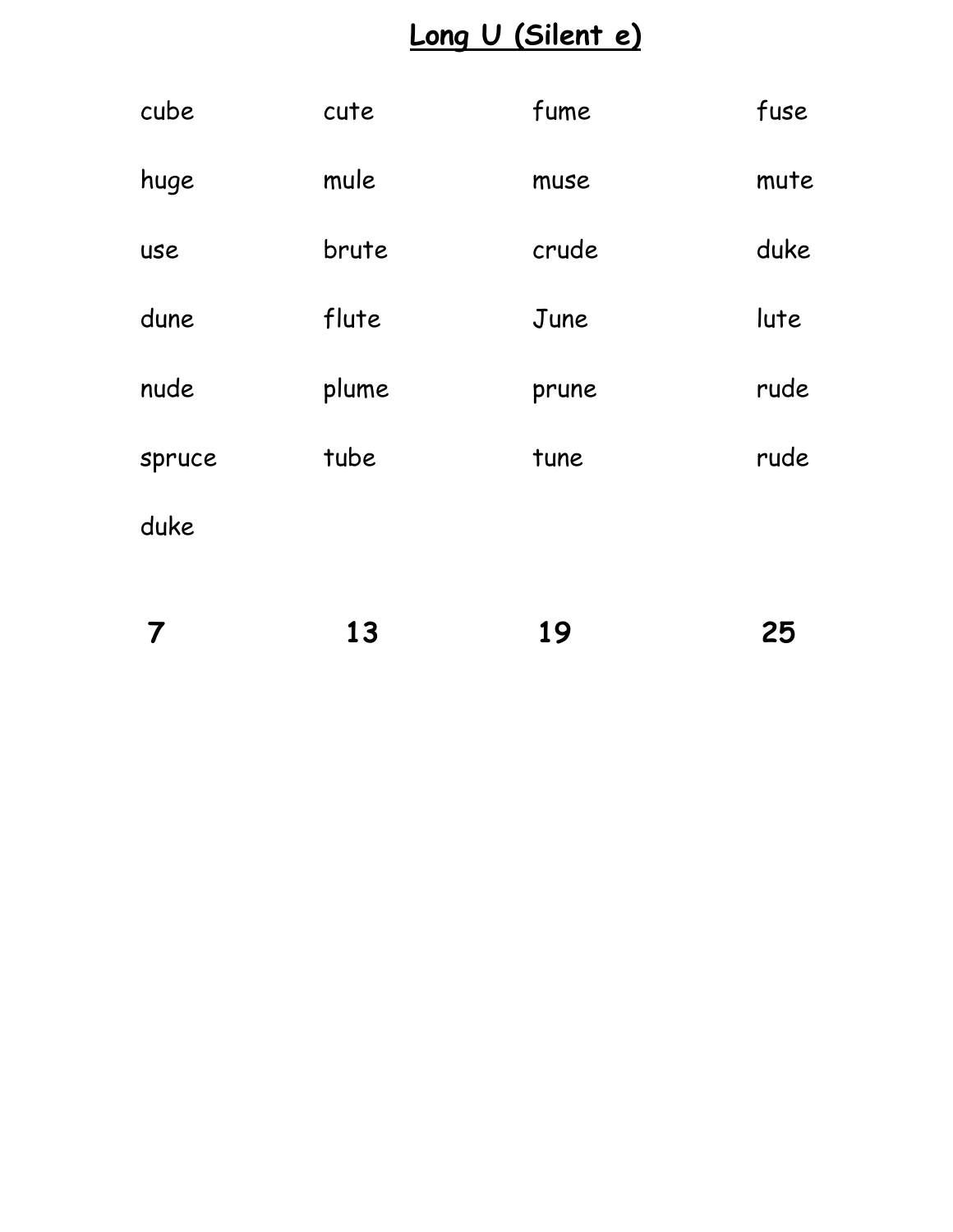# **Review Long Vowels Silent E**

| 10    | 20     | 30    | 40     |
|-------|--------|-------|--------|
| quite | grove  | store | tube   |
| white | note   | dune  | square |
| vine  | hose   | cute  | drape  |
| pine  | drove  | mule  | share  |
| five  | those  | flute | hare   |
| shine | bore   | June  | grape  |
| wage  | file   | mope  | flame  |
| stake | lime   | phone | use    |
| place | stride | pole  | duke   |
| face  | mile   | rope  | cube   |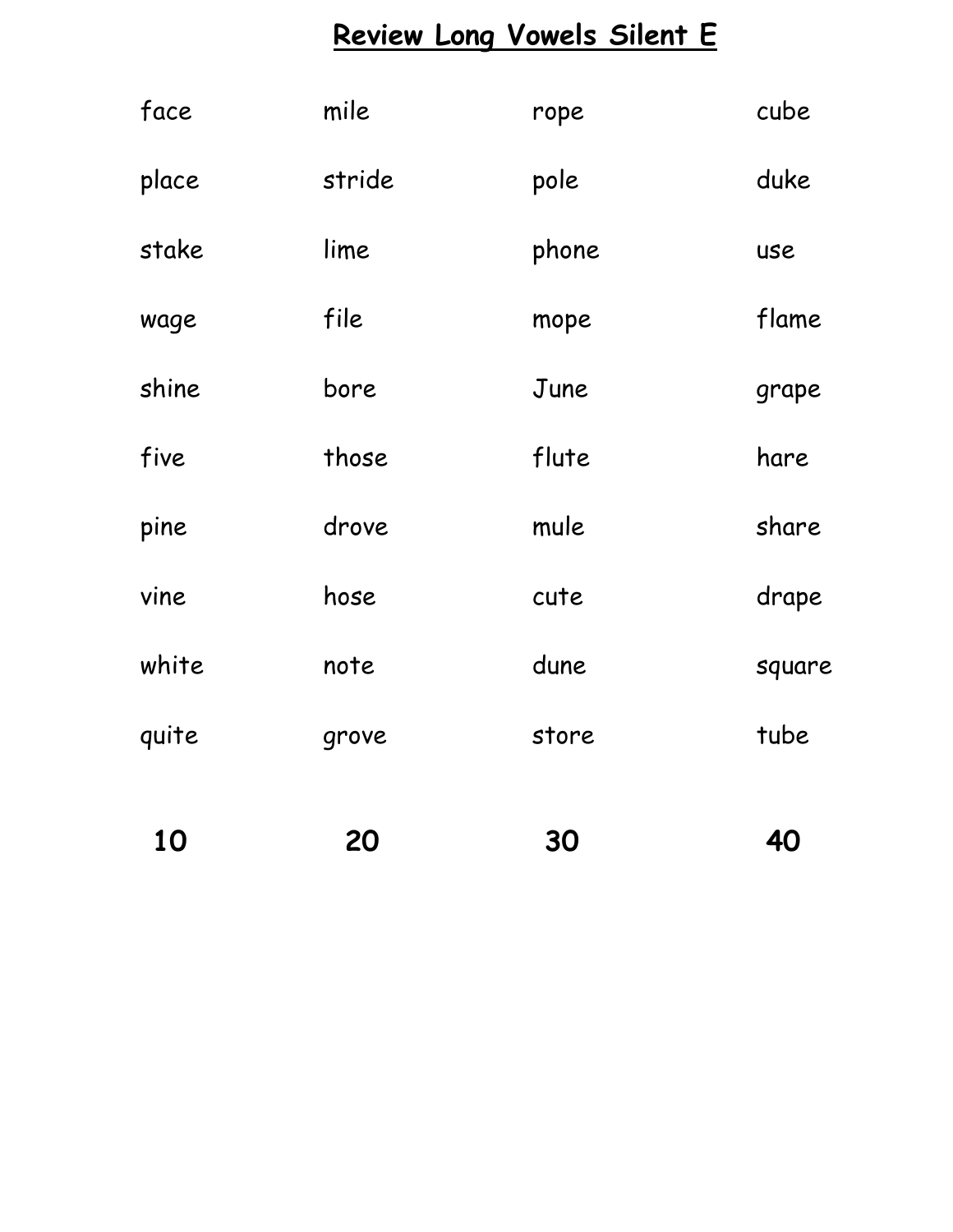| Silent E Nonsense Words |        |       |       |       |
|-------------------------|--------|-------|-------|-------|
| 1. bame                 | sope   | beve  | pime  | queve |
| 2. cofe                 | dife   | raxe  | hane  | seze  |
| 3. yade                 | jeme   | tabe  | lile  | vade  |
| 4. pife                 | gope   | whope | chane | fime  |
| 5. prote                | sabe   | tive  | zope  | glape |
| 6. smike                | tweste | rabe  | dode  | greme |
| 7. fide                 | vebe   | rive  | snepe | ope   |
| 8. reve                 | pone   | mafe  | quete | grode |
| 9. sline                | prate  | hine  | lele  | chake |
| 10. dode                | wheme  | teme  | mive  | bame  |
| 11. stote               | grode  | lile  | loshe | crebe |
| 12. sprope              | jope   | juse  | mone  | lale  |
| 13. cobe                | fote   | juse  | mone  | lefe  |
| 14. mune                | keze   | twise | chome | twile |
| 15. phabe               | pline  | chone | wode  | bebe  |
| 16. clile               | shope  | clibe | ave   | brine |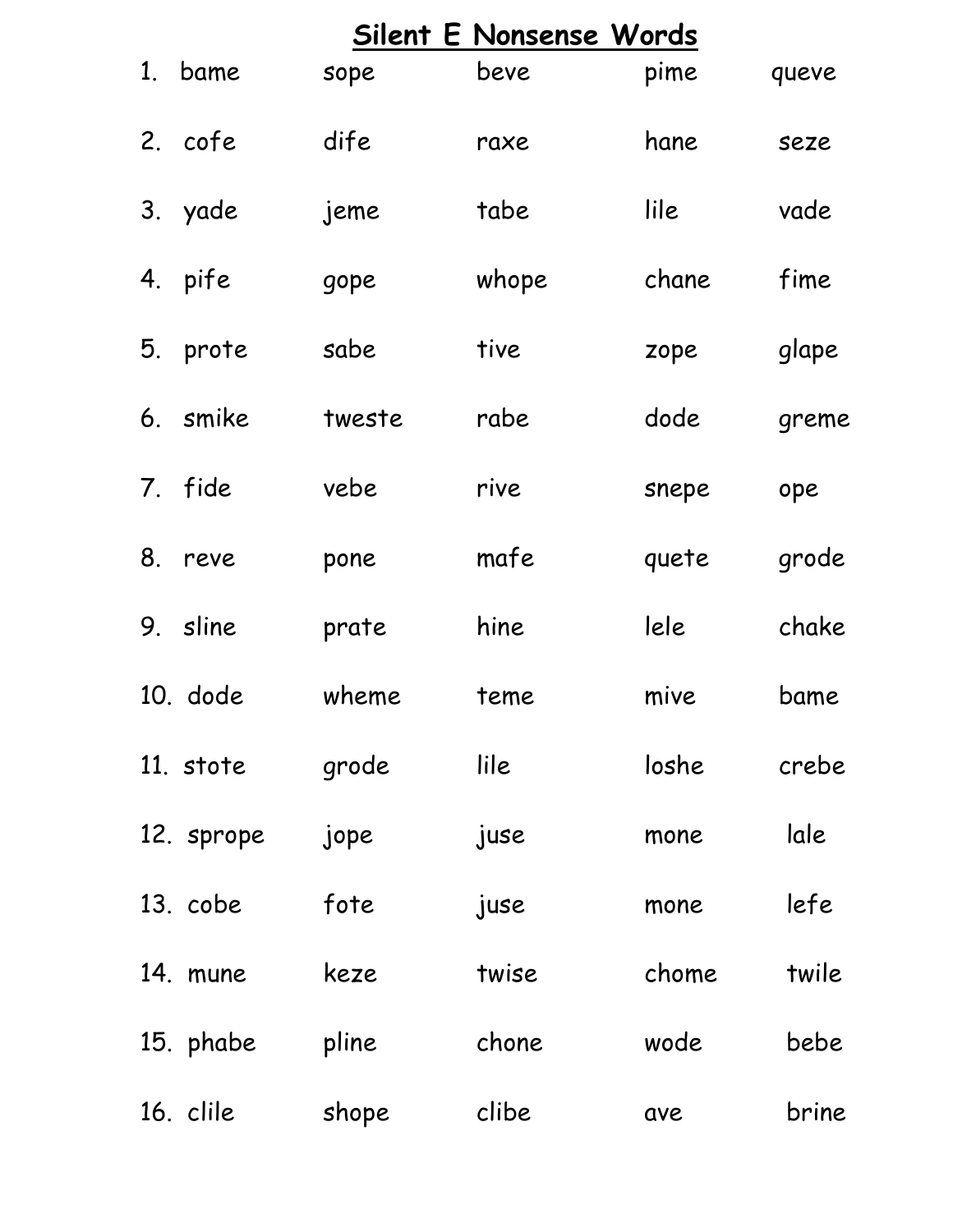| Review Long Vowels Silent E<br>She had a big bite of tube cake. | 8   |
|-----------------------------------------------------------------|-----|
| Did you see the mice race to the stove?                         | 17  |
| She is nice to me and I chase her.                              | 26  |
| Did you hide in the cave with the tribe?                        | 35  |
| I like my wife's cute smile.                                    | 41  |
| He has a red nose and a pink face.                              | 50  |
| We ran ten miles to get the prize mule.                         | 59  |
| He had a dime to save for the phone.                            | 68  |
| What time did the quake hit?                                    | 74  |
| I had a fine jade vase and Tom broke it.                        | 84  |
| The end zone line is here.                                      | 90  |
| Write a cube on the note with a pen.                            | 99  |
| The man had a big pine box on the stage.                        | 110 |
| Can you cut this pipe and this pile of logs?                    | 120 |
| Did you wipe the wet tile in the bath?                          | 129 |
| This is a nice red rose in the vase.                            | 138 |
| The base is too wide and not quite safe.                        | 147 |
| She gave me a dime for the cone.                                | 155 |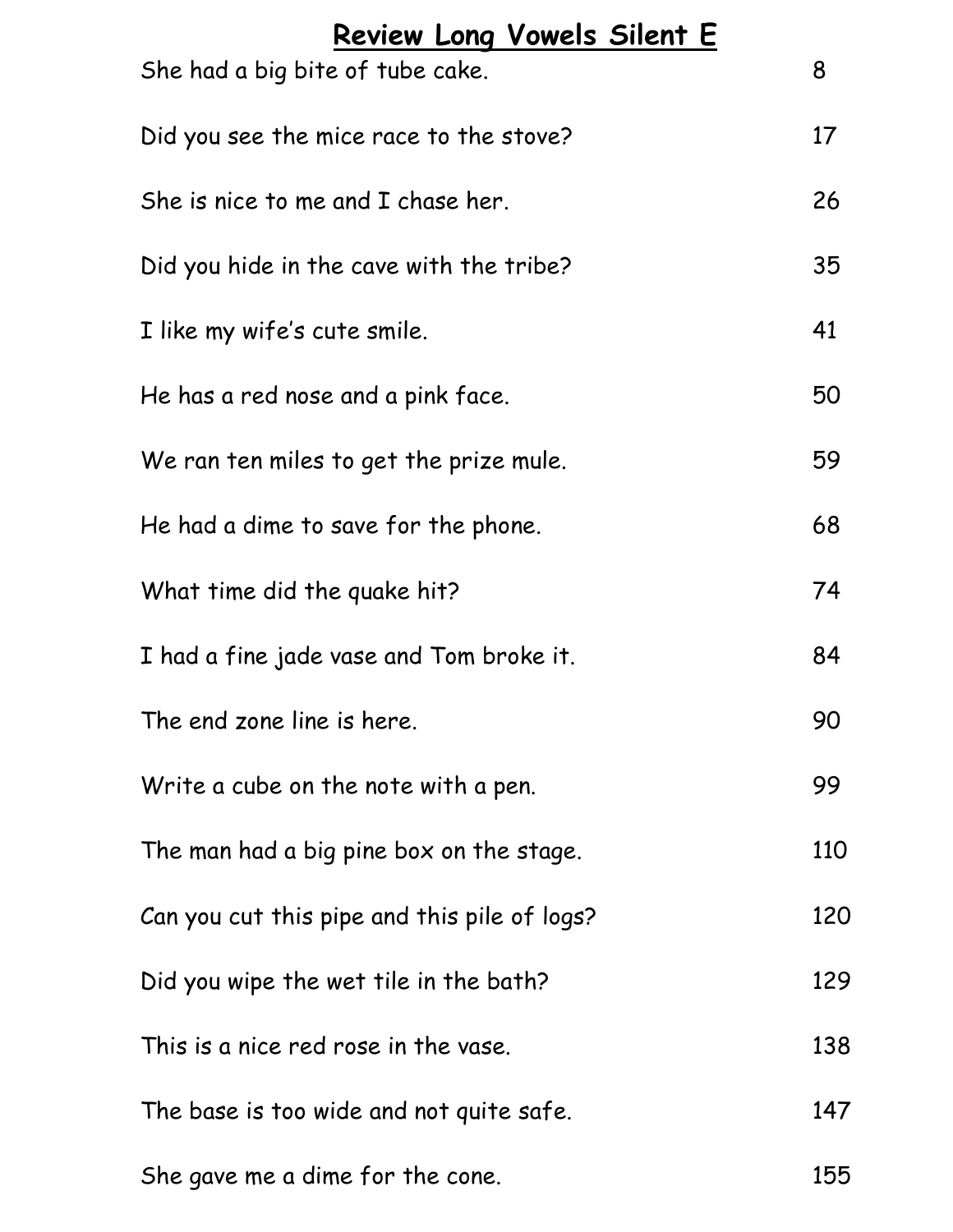| Review Long Vowels Silent E<br>He gave the globe to Fred. | 6   |
|-----------------------------------------------------------|-----|
| I came to wake him up and take him home.                  | 16  |
| I like to do the maze and win the prize.                  | 26  |
| Take the jade vase to Nick.                               | 32  |
| She led the men to the cave and the cub ran to the lake.  | 46  |
| The tale of the lost tune is on page ten.                 | 56  |
| He came to the game late on the bus.                      | 65  |
| Save the tape for the cut page and fix it.                | 75  |
| She made yams with the ribs and then froze them.          | 85  |
| Bob had a name tag for Kate.                              | 92  |
| I quote the price for the car.                            | 99  |
| I made five spice cakes.                                  | 105 |
| I came to see the bee hive and not poke it.               | 116 |
| He is a wise man and will not quit.                       | 125 |
| I like to dine in the place.                              | 132 |
| The wave wet my dog and me.                               | 139 |
| This gate is too close.                                   | 144 |
| The pen has a fine tip to write a note.                   | 154 |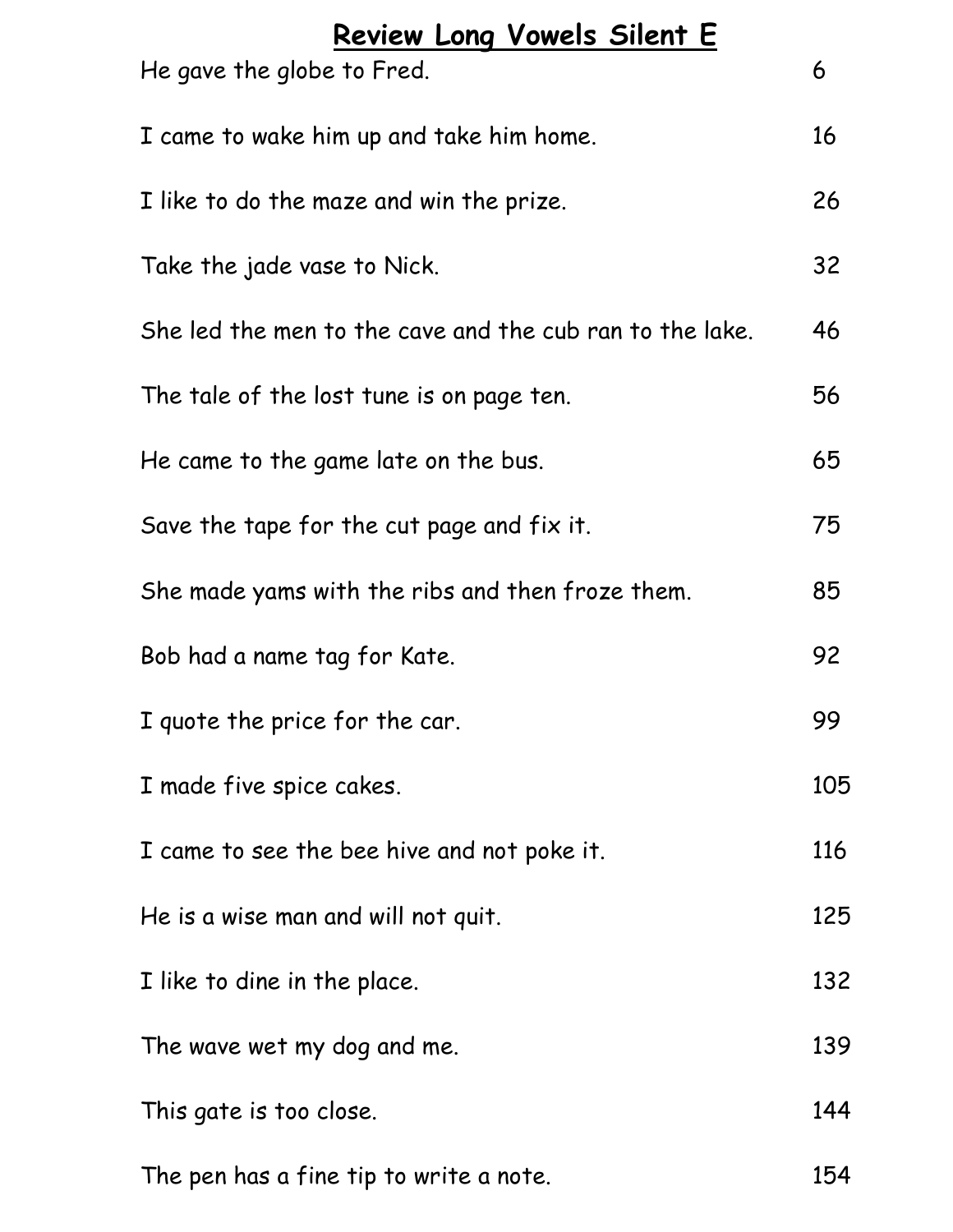# **Vowel Teams (Long A)**

| 10     | 20    | 30    | 40     |
|--------|-------|-------|--------|
| quaint | bay   | day   | hay    |
| train  | faint | paint | saint  |
| plain  | Spain | stain | strain |
| brain  | chain | drain | grain  |
| main   | pain  | rain  | vain   |
| wail   | frail | snail | trail  |
| quail  | rail  | sail  | tail   |
| jail   | mail  | nail  | pail   |
| raid   | braid | fail  | hail   |
| aid    | laid  | maid  | paid   |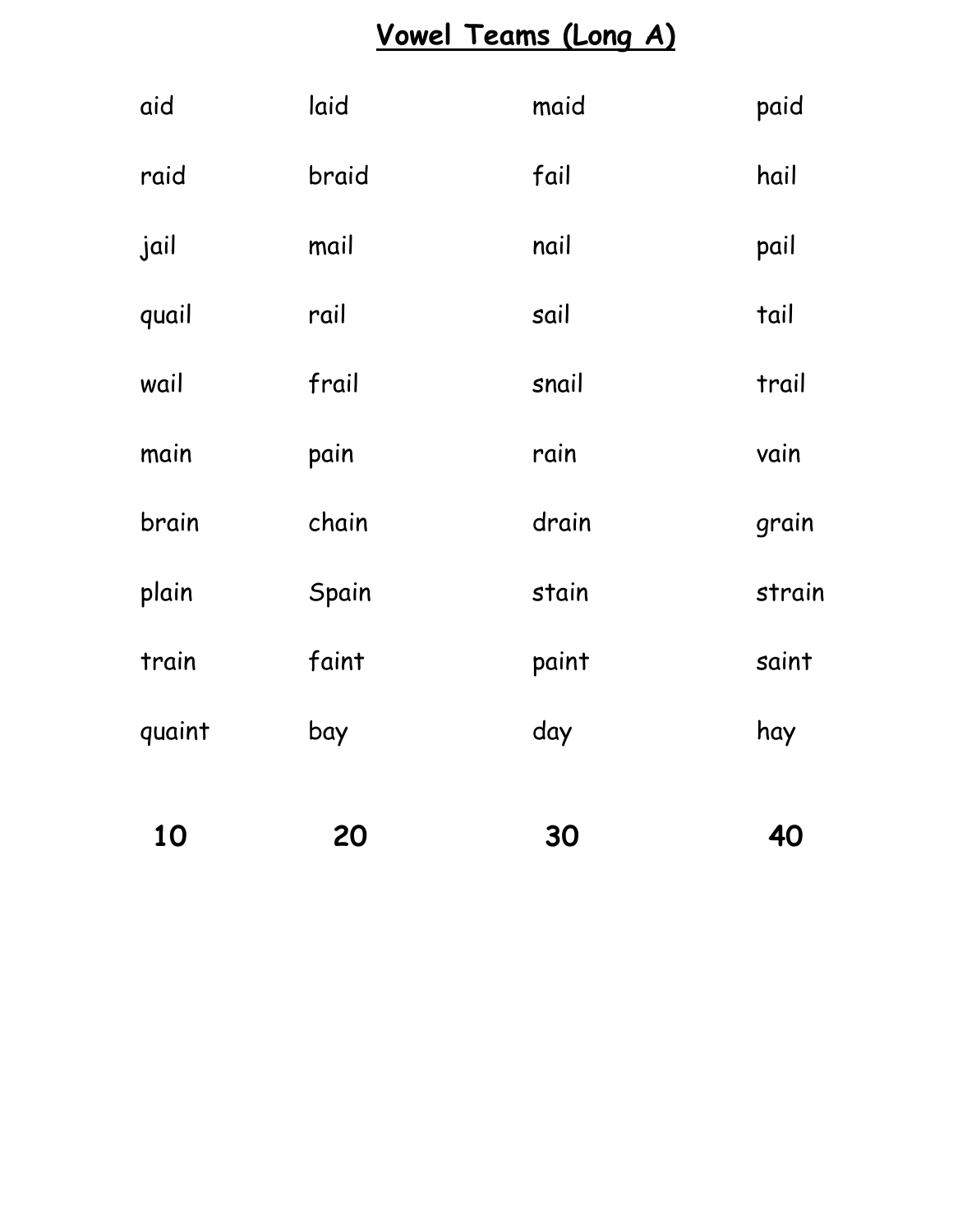# **Vowel Teams (Long E)**

| 10     | 20     | 30     | 40     |
|--------|--------|--------|--------|
| scream | stream | bean   | lean   |
| cream  | dream  | gleam  | steam  |
| steal  | beam   | seam   | team   |
| meal   | real   | seal   | squeal |
| squeak | streak | deal   | heal   |
| weak   | creak  | sneak  | speak  |
| beak   | leak   | peak   | teak   |
| lead   | read   | knead  | plead  |
| teach  | bleach | preach | bead   |
| each   | beach  | peach  | reach  |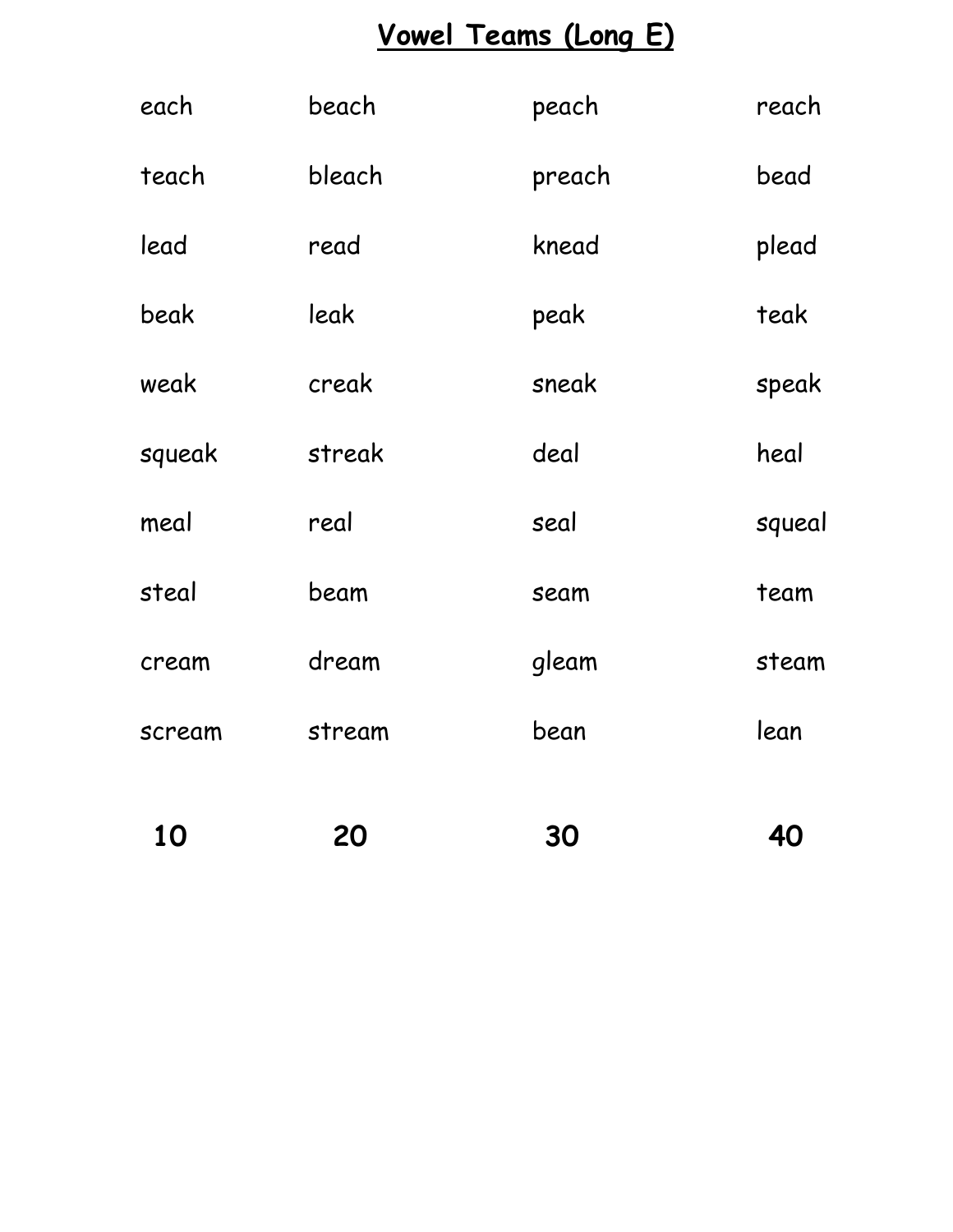| mean  | clean | heap  | leap  |
|-------|-------|-------|-------|
| reap  | cheap | feast | beast |
| east  | least | yeast | eat   |
| beat  | feat  | heat  | meat  |
| neat  | seat  | cheat | treat |
| pea   | sea   | flea  | plea  |
| wheat | bee   | fee   | see   |
| tee   | wee   | flee  | free  |
| glee  | knee  | tree  | deed  |
| feed  | need  | reed  | seed  |
| weed  | bleed | freed | greed |
| 11    | 22    | 33    | 44    |
|       |       |       |       |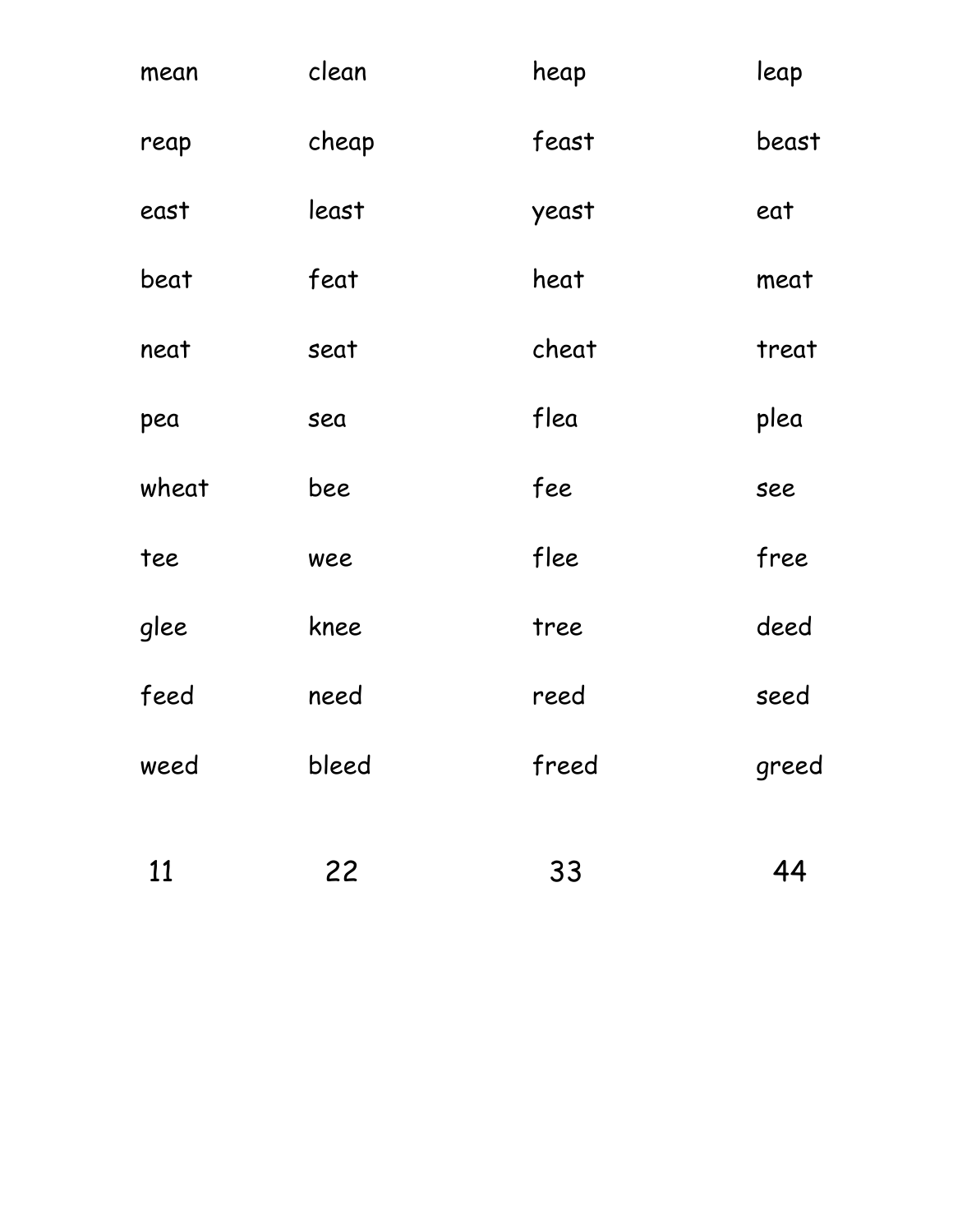| 11    | 22    | 33    | 44    |
|-------|-------|-------|-------|
| weed  | bleed | freed | greed |
| feed  | need  | reed  | seed  |
| glee  | knee  | tree  | deed  |
| tee   | wee   | flee  | free  |
| wheat | bee   | fee   | see   |
| pea   | sea   | flea  | plea  |
| neat  | seat  | cheat | treat |
| beat  | feat  | heat  | meat  |
| east  | least | yeast | eat   |
| reap  | cheap | feast | beast |
| mean  | clean | heap  | leap  |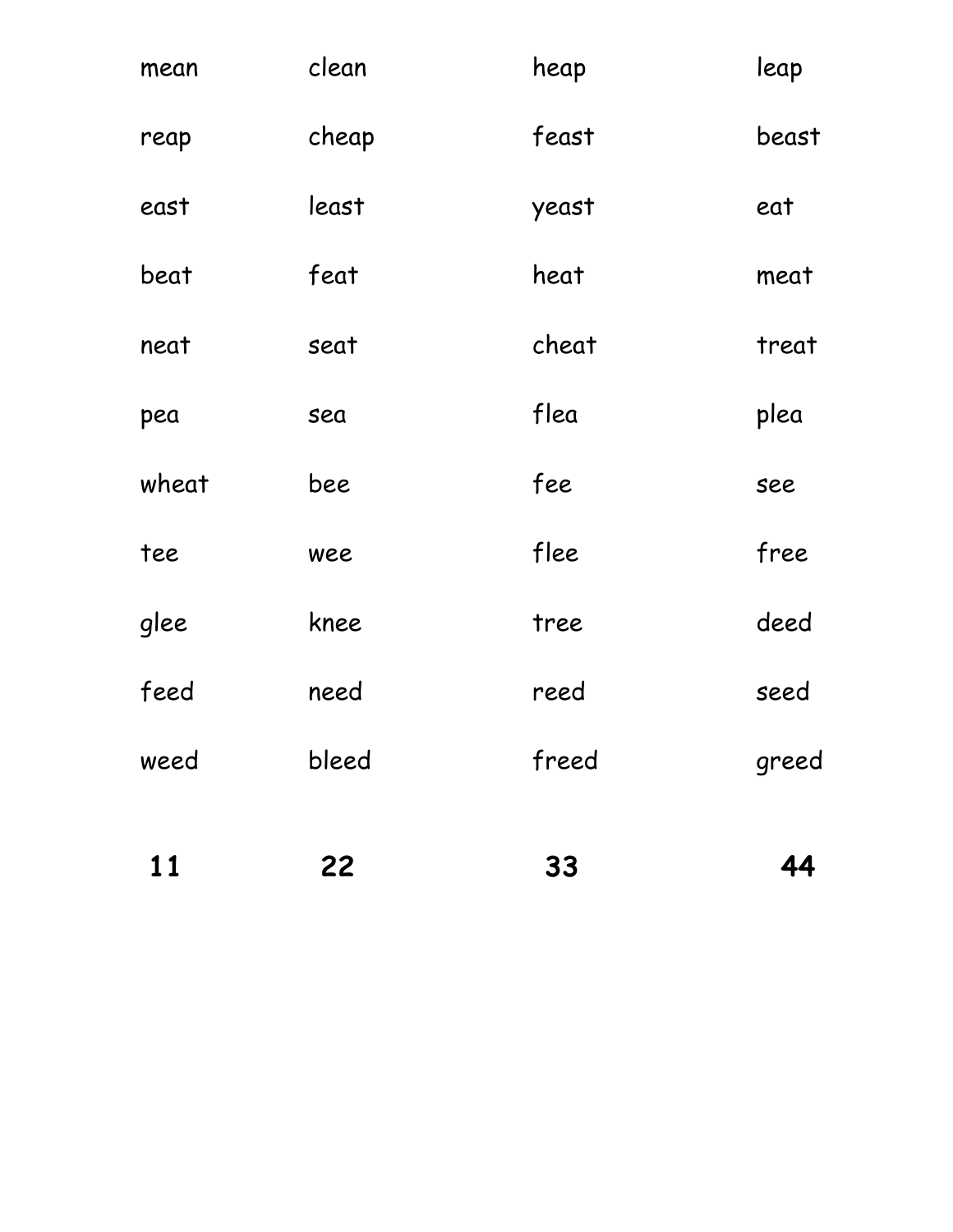| speed | steed | leek   | meek   |
|-------|-------|--------|--------|
| peek  | reek  | seek   | week   |
| cheek | creek | Greek  | sleek  |
| eel   | feel  | heel   | keel   |
| peel  | reel  | kneel  | steel  |
| wheel | keen  | queen  | seen   |
| teen  | green | screen | beep   |
| deep  | jeep  | keep   | peep   |
| seep  | weep  | creep  | sheep  |
| sleep | steep | sweep  | beet   |
| feet  | meet  | sheet  | street |
|       |       |        |        |

| <b>11</b> | 22 | 33 | 44 |
|-----------|----|----|----|
|           |    |    |    |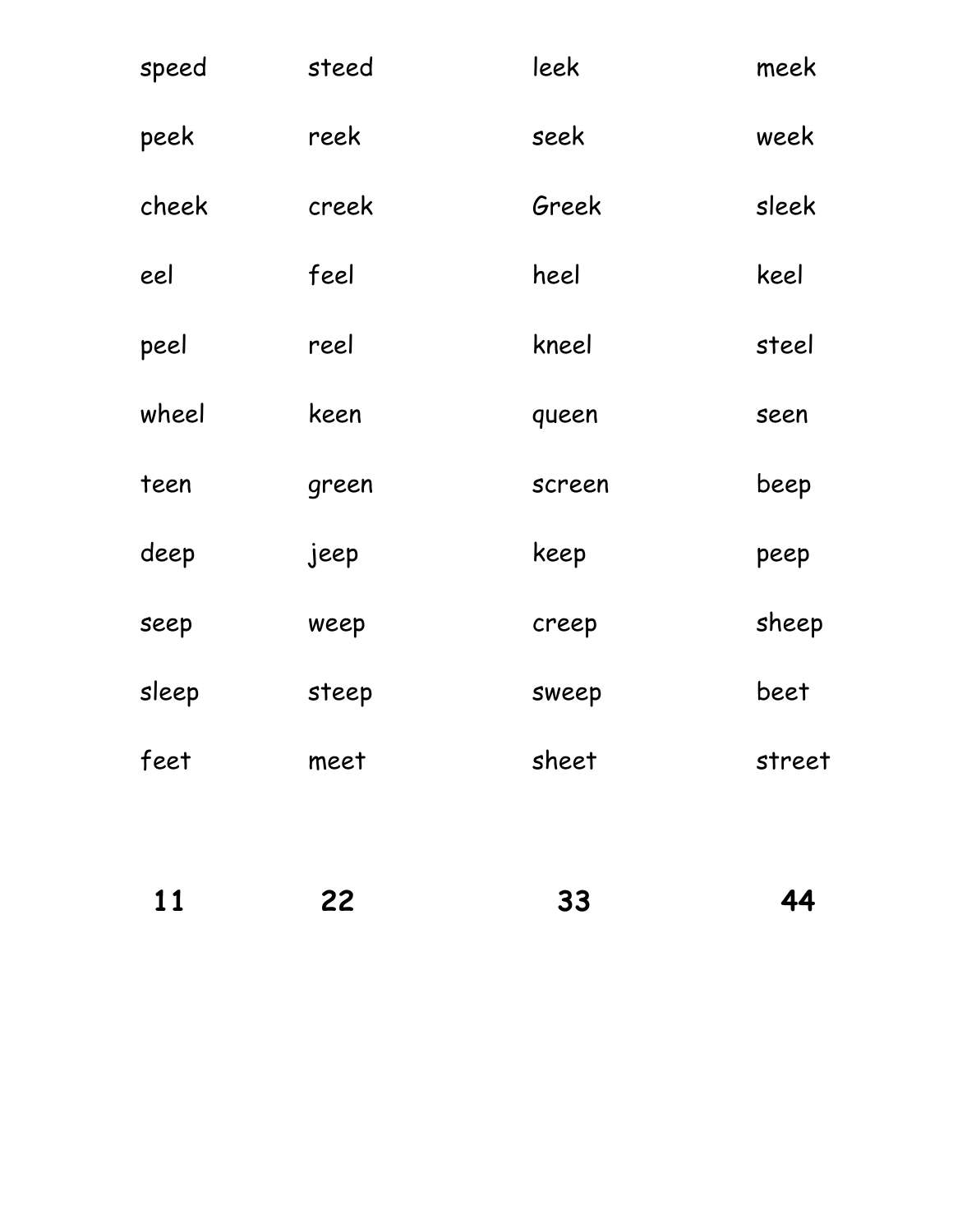# **Vowel Teams (Long 0)**

| 11    | 22     | 32          | 42    |
|-------|--------|-------------|-------|
| shown | thrown |             |       |
| blown | flown  | grown       | known |
| slow  | show   | <b>SNOW</b> | own   |
| flow  | glow   | grow        | know  |
| mow   | row    | blow        | crow  |
| gloat | throat | bow         | low   |
| coat  | goat   | moat        | float |
| roast | toast  | oat         | boat  |
| foal  | goal   | boast       | coast |
| soak  | cloak  | croak       | coal  |
| load  | road   | toad        | oak   |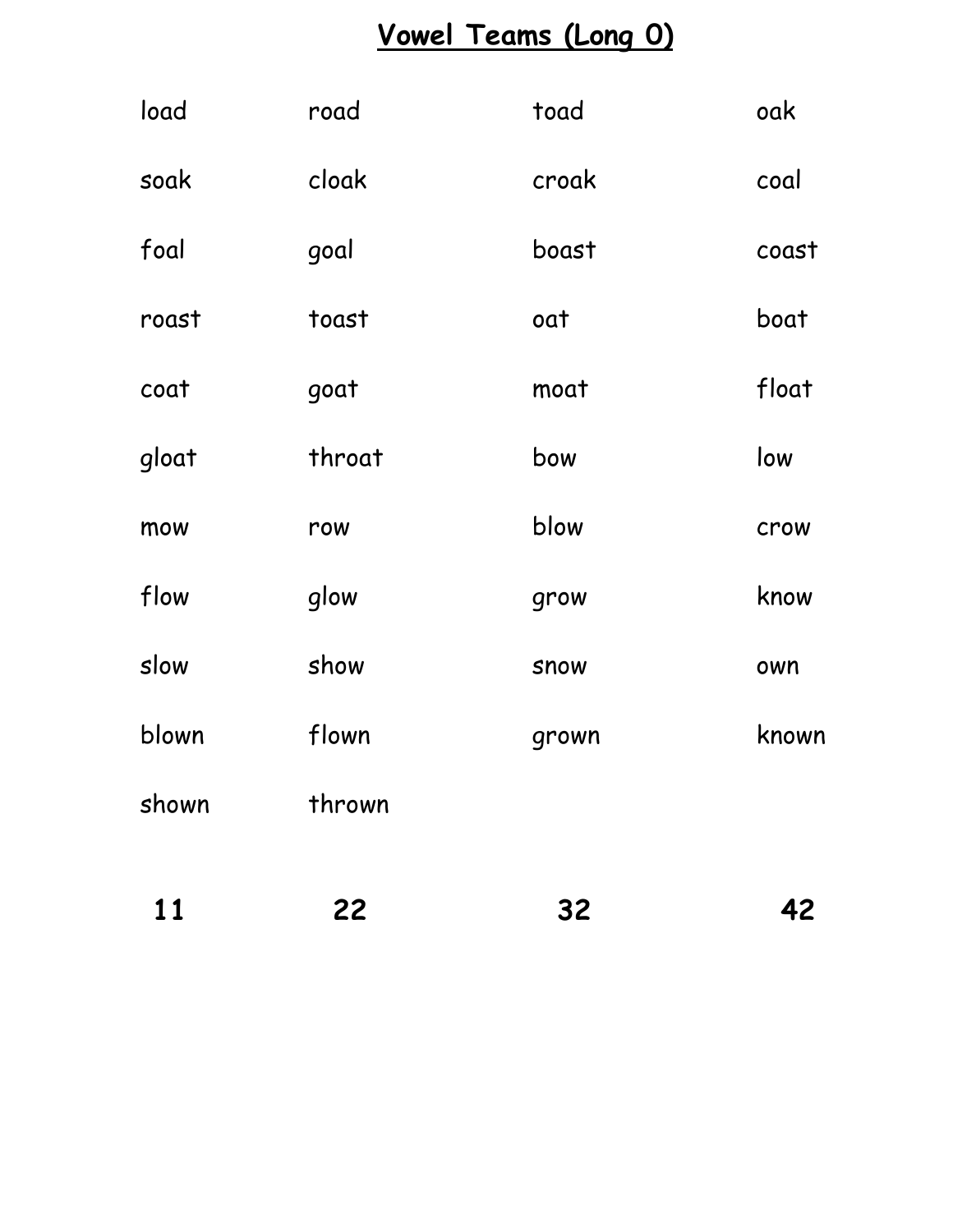### **Vowel Team Words**

| 10    | 20     | 30     | 40     |
|-------|--------|--------|--------|
| main  | treat  | float  | throat |
| pie   | frail  | tie    | gray   |
| teach | waist  | paid   | screen |
| tweet | tea    | street | claim  |
| train | praise | dream  | bee    |
| queen | reach  | creek  | play   |
| feast | snail  | spray  | cage   |
| leash | roast  | seat   | mail   |
| grain | play   | toe    | rain   |
| boat  | sail   | beach  | green  |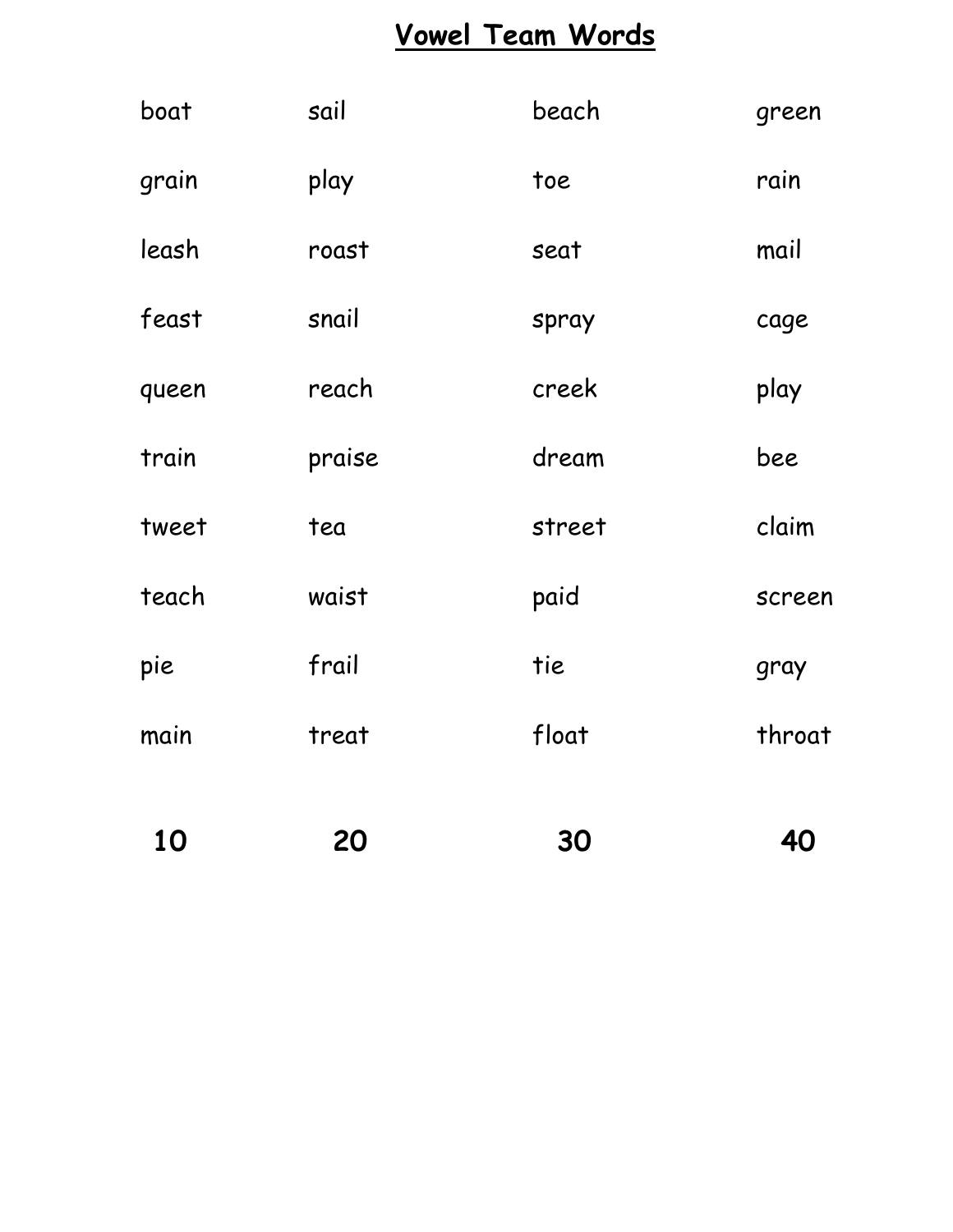| <b>Vowel Team Sentences</b><br>Bob and Ron swim waist deep. | 6   |
|-------------------------------------------------------------|-----|
|                                                             | 13  |
| Did the man run from the bee?                               |     |
| The ape is safe in the steel cage.                          | 21  |
| Pam will gaze at the screen.                                | 27  |
| Dave saves the stray dog.                                   | 32  |
| Luke's wrist has a sprain.                                  | 37  |
| Rick is nine and he gave a speech.                          | 45  |
| Dad and Mom claim to be rich.                               | 52  |
| When I sleep, I dream.                                      | 57  |
| The time was five o'clock and the train came.               | 66  |
| The ham and yams are on the tray.                           | 74  |
| He was paid for the fleet of ships.                         | 82  |
| They need to sweep the street.                              | 88  |
| Luke and Pete sit in the peach tree.                        | 96  |
| The meat is beef and we seem to like it.                    | 106 |
| June sings the sweet tune.                                  | 111 |
| I drink tea with sweet cream.                               | 117 |

#### **Vowel Team Sentences**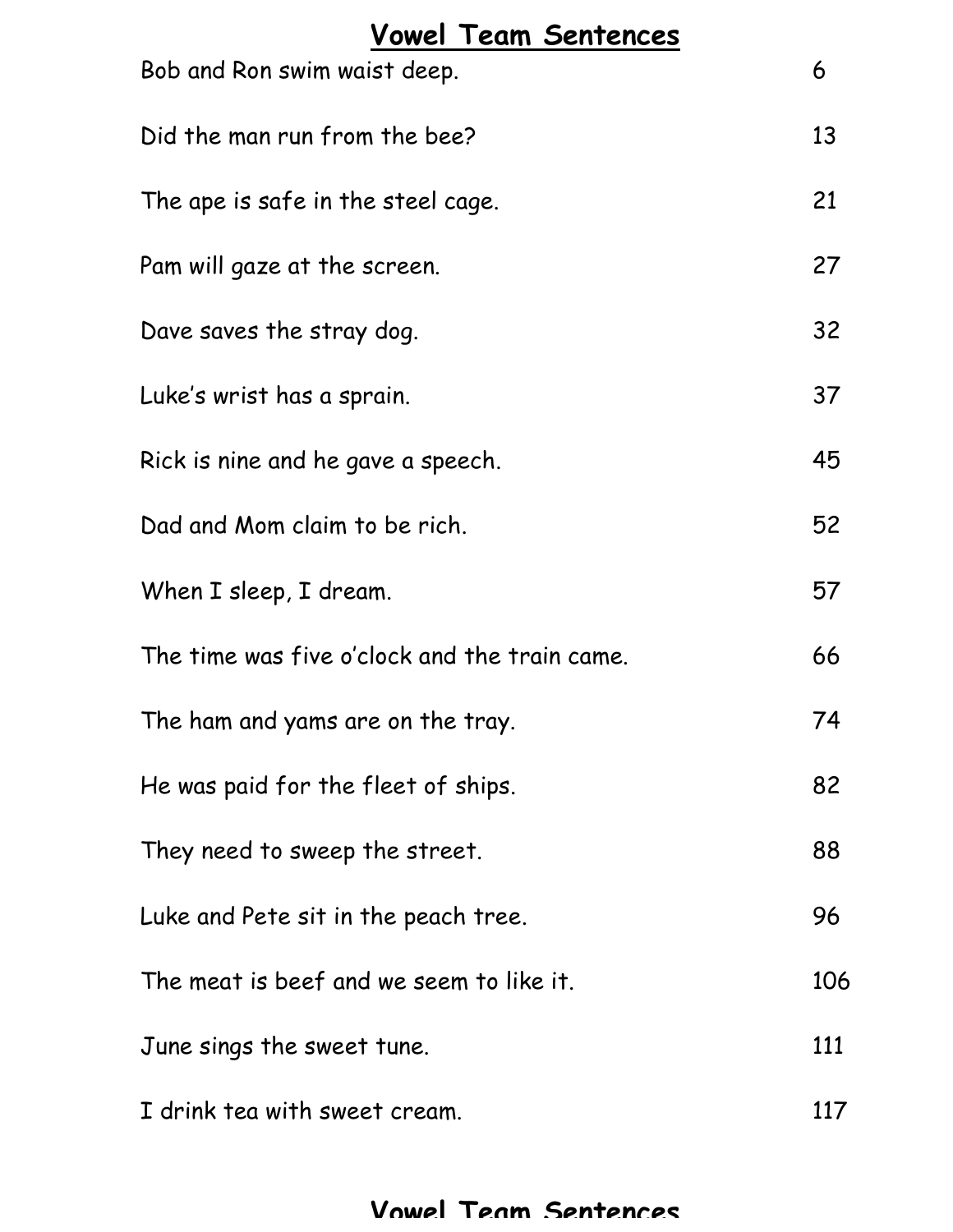| The king rules the land and we praise him.                      | 9   |
|-----------------------------------------------------------------|-----|
| I will go as fast as I can to catch the snail.                  | 21  |
| Duke makes a great cake with a mix.                             | 29  |
| Each bug has a shine and a plain shell.                         | 38  |
| The kids scream when the rap tune plays.                        | 46  |
| I use gray clay to make plates.                                 | 53  |
| Jane and Gail can not wait to reach the creek.                  | 63  |
| Will Jane play a queen?                                         | 68  |
| The meal was a real feast.                                      | 74  |
| Gail will have a mane and a tail when she is on stage.          | 86  |
| Dave will spray paint his bike.                                 | 92  |
| Did the man tame the beast with the tail?                       | 101 |
| I see the sail on the top of the boat and the bait in the pail. | 117 |
| Mike likes when it rains and hails.                             | 124 |
| The sun will shine and heat the blacktop.                       | 132 |
| The man will make a map of the coast line.                      | 142 |
| The dog will bite if I pull his leash.                          | 151 |
| He cut his toe on the vine and had pain.                        | 161 |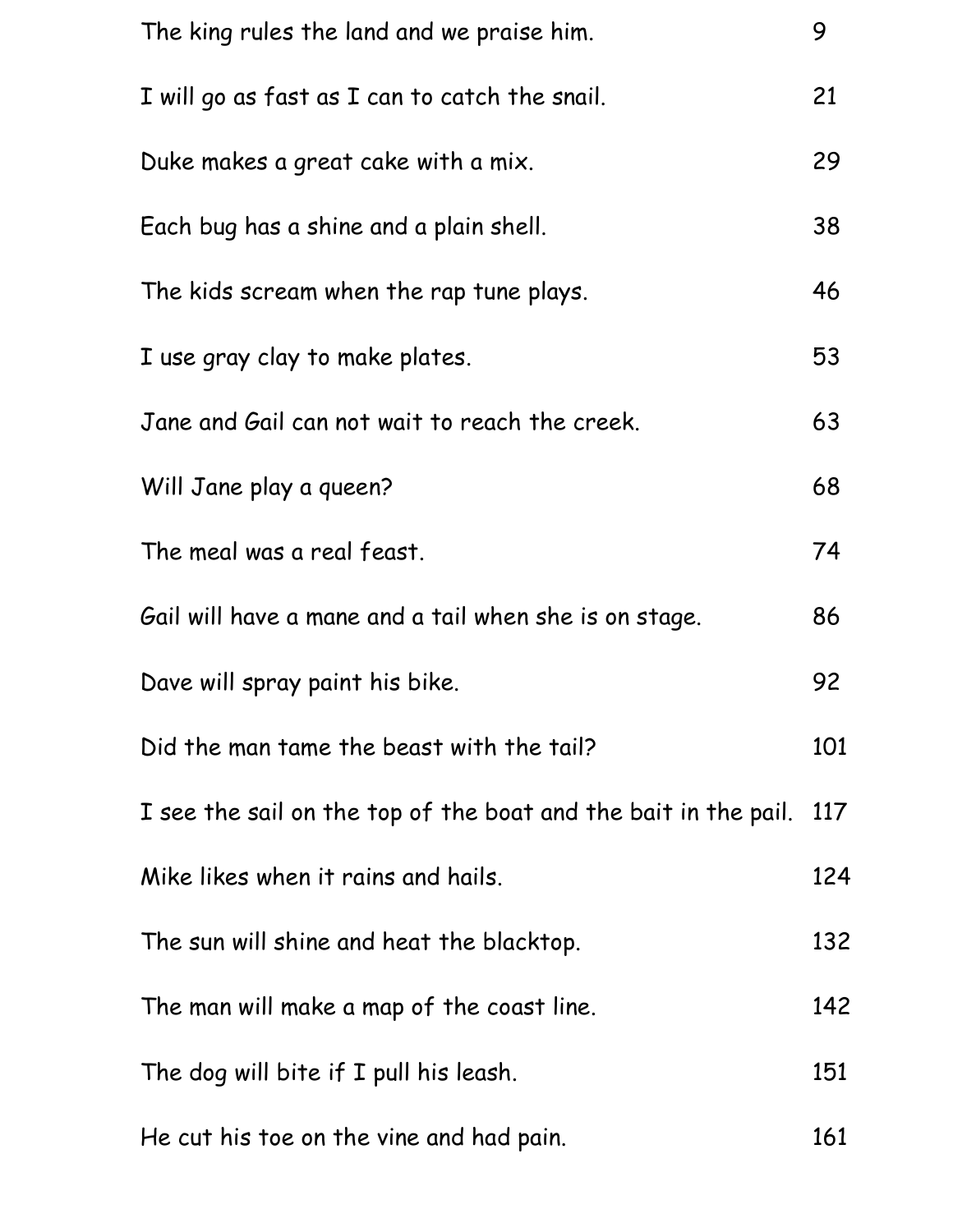# **Vowel Team Nonsense Words**

ai ay ea ee ey oa oe aw ue ui

|    | 1. baiz    | deev  | fay        | geas    | jow    |
|----|------------|-------|------------|---------|--------|
| 2. | koem       | leal  | mue        | neep    | tay    |
|    | 3. queaf   | rey   | soab       | toez    | veav   |
|    | 4. weet    | yais  | <b>ZOW</b> | beas    | keef   |
|    | 5. vay     | noak  | quaim      | reep    | saip   |
|    | 6. tees    | zay   | weaz       | yoab    | thraip |
|    | 7. prain   | eenst | sleach     | clow    | floant |
|    | 8. frow    | theam | whaip      | shay    | fleek  |
| 9. | pruip      | noan  | stroe      | thow    | scray  |
|    | 10. queast | tue   | queep      | chaip   | thoab  |
|    | 11. droe   | saish | boav       | streand | tuid   |
|    | 12. quaich | drow  | preesh     | tay     | cload  |
|    | 13. owb    | eef   | cleab      | phain   | troe   |
|    | 14. gleav  | vay   | cleeb      | whoap   | thraip |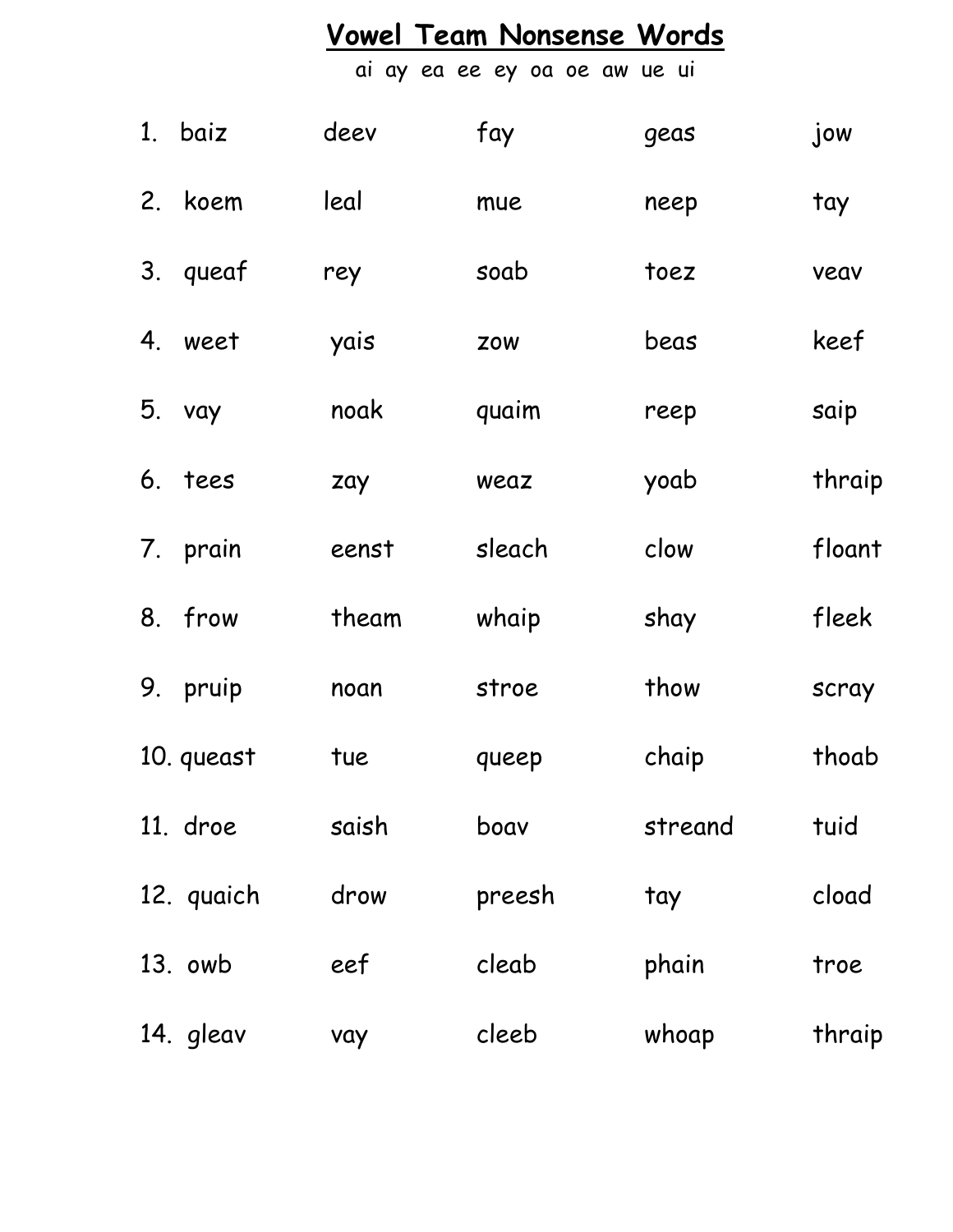# **"R" and "L" Controlled Vowel Words**

| 10    | 20     | 30     | 40    |
|-------|--------|--------|-------|
| nerve | serve  | swerve | fir   |
| tart  | chart  | smart  | start |
| art   | cart   | dart   | part  |
| charm | carp   | harp   | sharp |
| spark | stark  | farm   | harm  |
| lark  | mark   | park   | shark |
| large | charge | bark   | dark  |
| hard  | lard   | yard   | barge |
| tar   | scar   | star   | card  |
| bar   | car    | far    | jar   |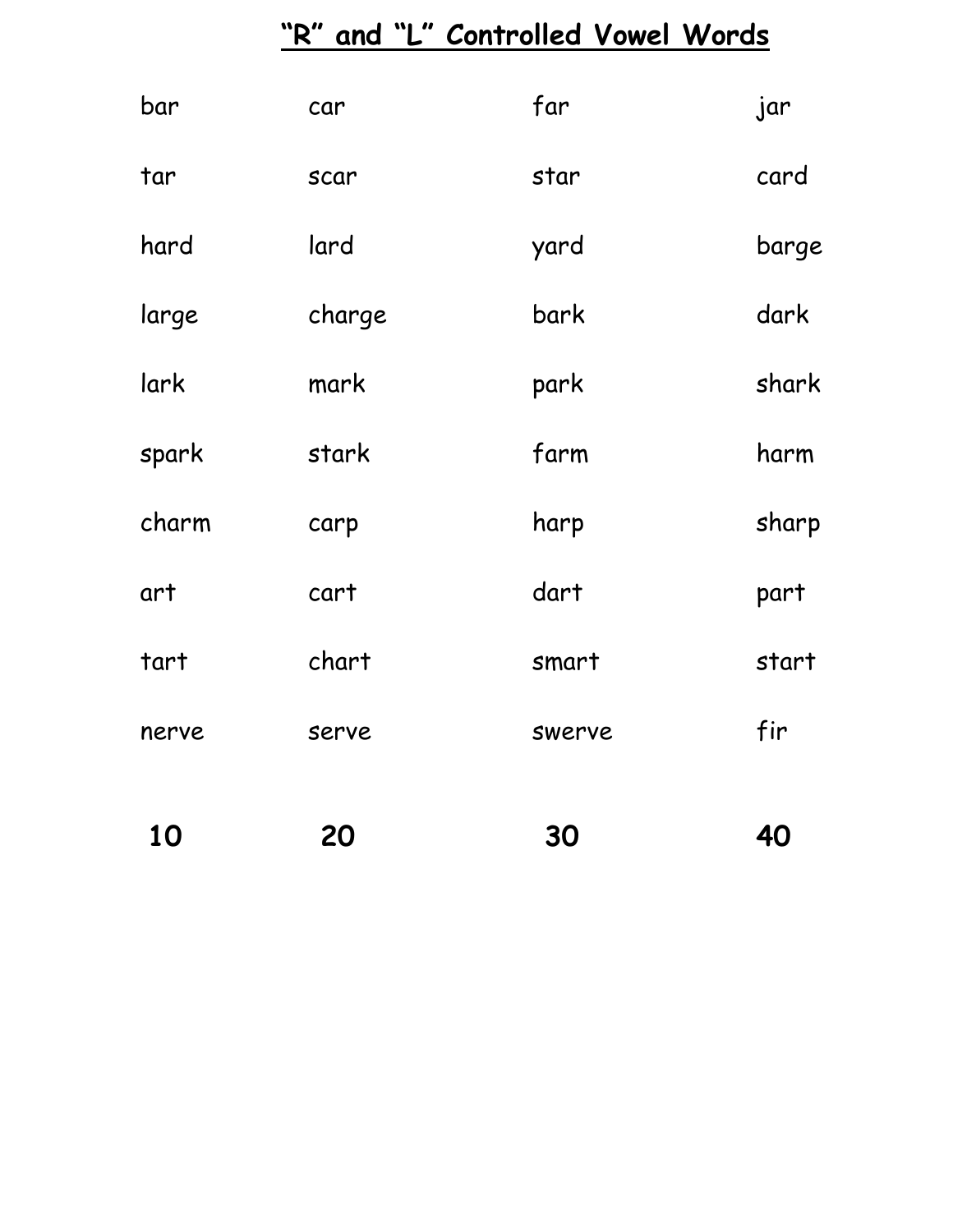| 11    | 22     | 33           | 43     |
|-------|--------|--------------|--------|
| tall  | wall   | small        |        |
| call  | hall   | fall         | squall |
| snort | sport  | ball         | mall   |
| fort  | port   | sort         | all    |
| torn  | worn   | <b>SCOLU</b> | short  |
| stork | born   | corn         | thorn  |
| sword | cork   | fork         | horn   |
| torch | scorch | cord         | pork   |
| burn  | turn   | churn        | chord  |
| shirt | skirt  | squirt       | porch  |
| sir   | stir   | whir         | dirt   |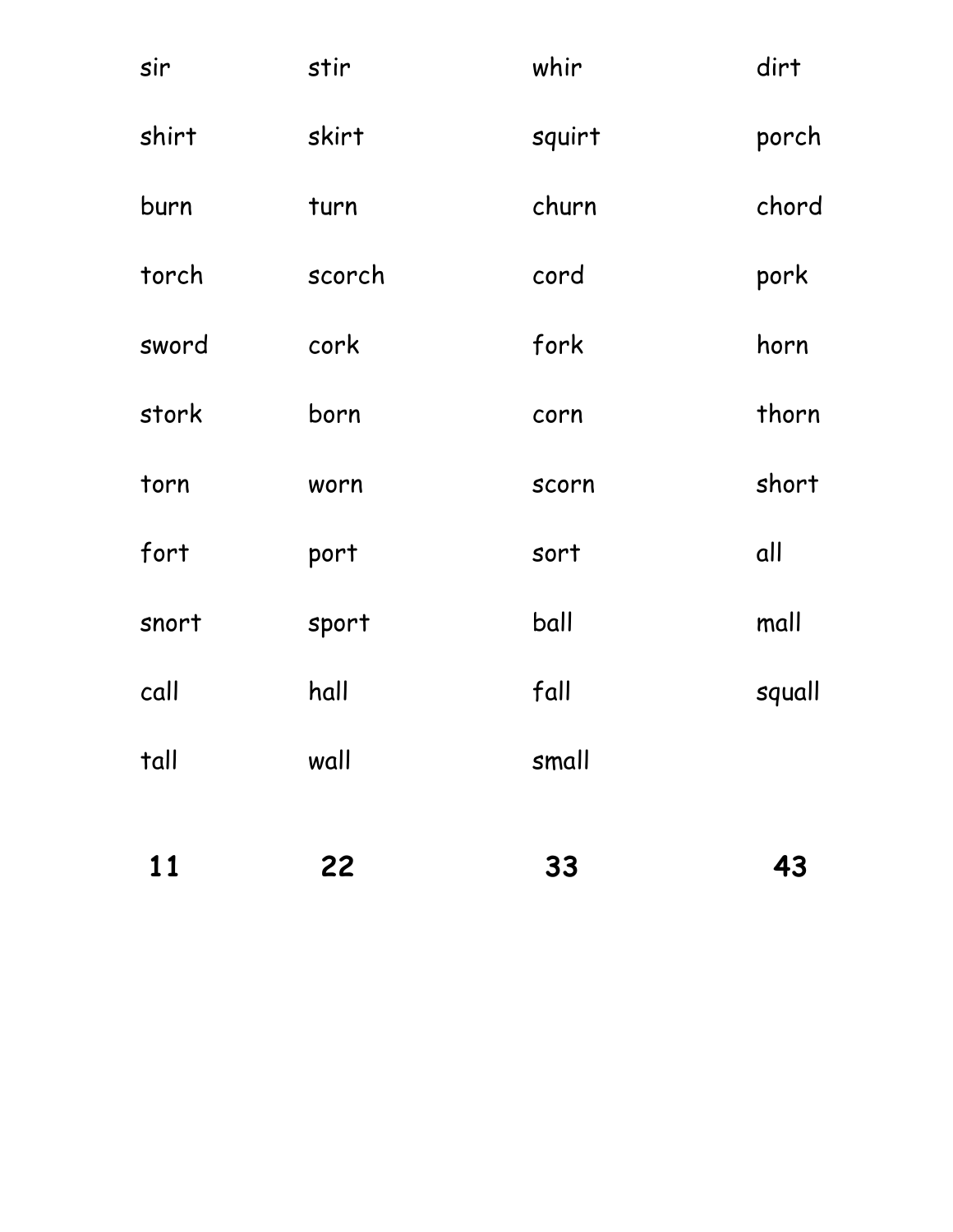| 11    | 22     | 33    | 44    |
|-------|--------|-------|-------|
| steer | oar    | boar  | roar  |
| leer  | peer   | cheer | sneer |
| shear | smear  | spear | deer  |
| near  | rear   | tear  | clear |
| dear  | fear   | gear  | hear  |
| spare | square | stare | ear   |
| glare | share  | scare | snare |
| pare  | rare   | blare | flare |
| dare  | fare   | hare  | mare  |
| chair | stair  | bare  | care  |
| air   | fair   | hair  | pair  |

#### **R Controlled Sentences**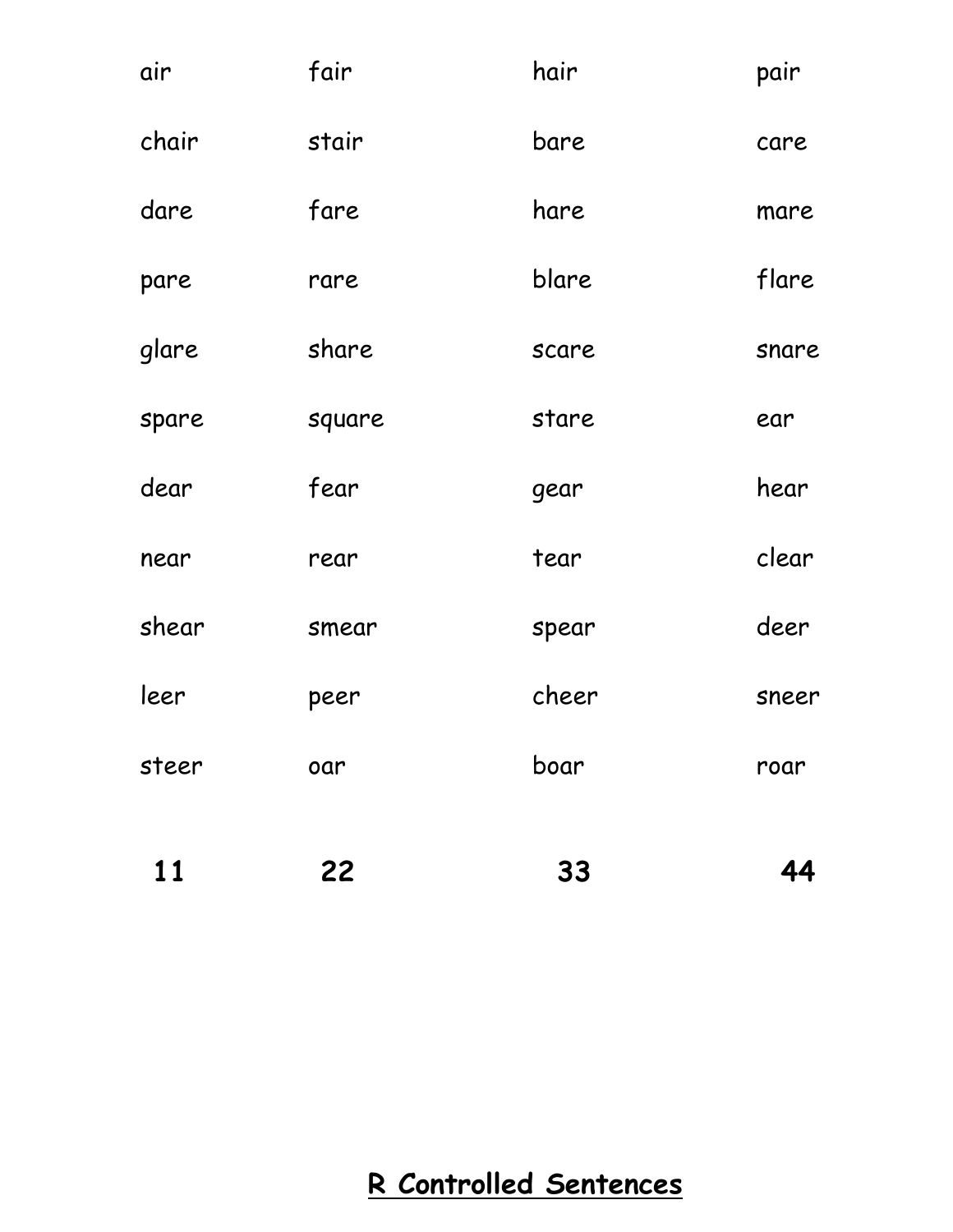| The shark had big teeth.                                  | 5   |
|-----------------------------------------------------------|-----|
| The fern had done well in the dark.                       | 13  |
| Ben went to the clerk to pay for the starch.              | 23  |
| Did the fire burn the house and the barn?                 | 32  |
| The dog will bark for the pork chop.                      | 40  |
| The chick was born in the morning.                        | 47  |
| Will the dog bark in the park?                            | 54  |
| Her mom is stern and strict.                              | 60  |
| That bird on the birch tree has a mark.                   | 69  |
| Dan likes to be first in the surf.                        | 77  |
| The fork and cork are on the cloth.                       | 85  |
| I will ask for the jar with a pen.                        | 94  |
| His arm made a jerk when it was stuck.                    | 103 |
| I am glad the red bird came in first and the stork third. | 116 |
| The cat's fur was soft and warm.                          | 123 |
| The sports car has a horn.                                | 129 |
| Her smart mom has a harp.                                 | 135 |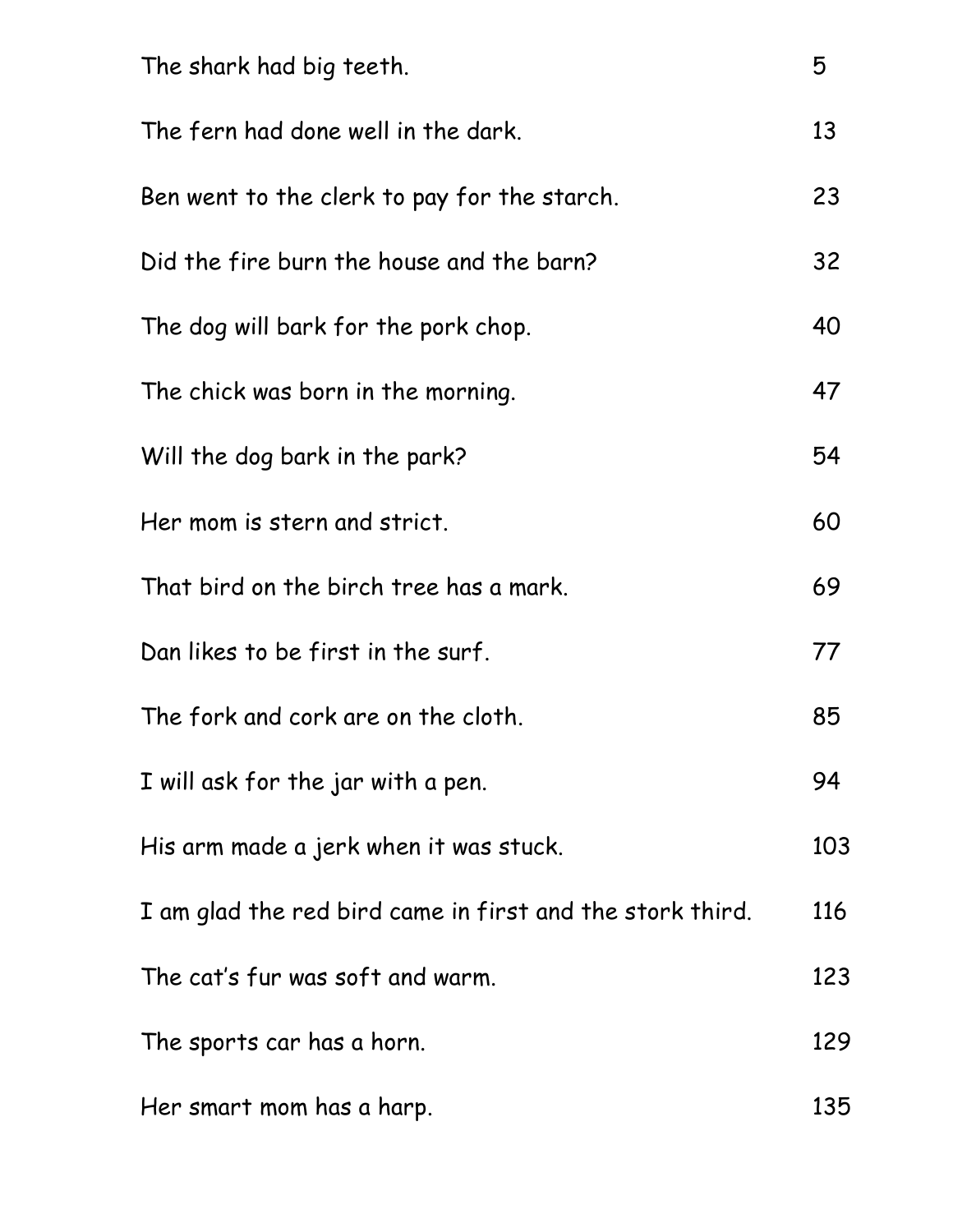# **R Controlled Nonsense Words**

|    | 1. dard    | bern   | squird  | harn   | blorn  |
|----|------------|--------|---------|--------|--------|
|    | 2. skirp   | ler    | furd    | burl   | churd  |
|    | 3. scurp   | harst  | surt    | larm   | slort  |
|    | 4. scorb   | snarn  | stearch | nort   | seark  |
| 5. | tarst      | dirk   | nerch   | lork   | tirk   |
| 6. | blerk      | clerd  | twur    | sporsh | slerk  |
| 7. | nurst      | quirl  | chirt   | clorb  | plerp  |
| 8. | berck      | swer   | zirst   | sarck  | charf  |
| 9. | varsh      | swerb  | slirk   | querb  | dorf   |
|    | 10. farb   | blery  | mearl   | slirl  | chorb  |
|    | $11.$ verf | morft  | lerd    | horst  | lorx   |
|    | 12. shorts | dard   | mern    | sparm  | larst  |
|    | 13. parm   | turst  | wurnt   | twearn | dearl  |
|    | 14. dorn   | dearch | quirb   | shirp  | sherst |
|    | 15. ferl   | flird  | hurm    | larp   |        |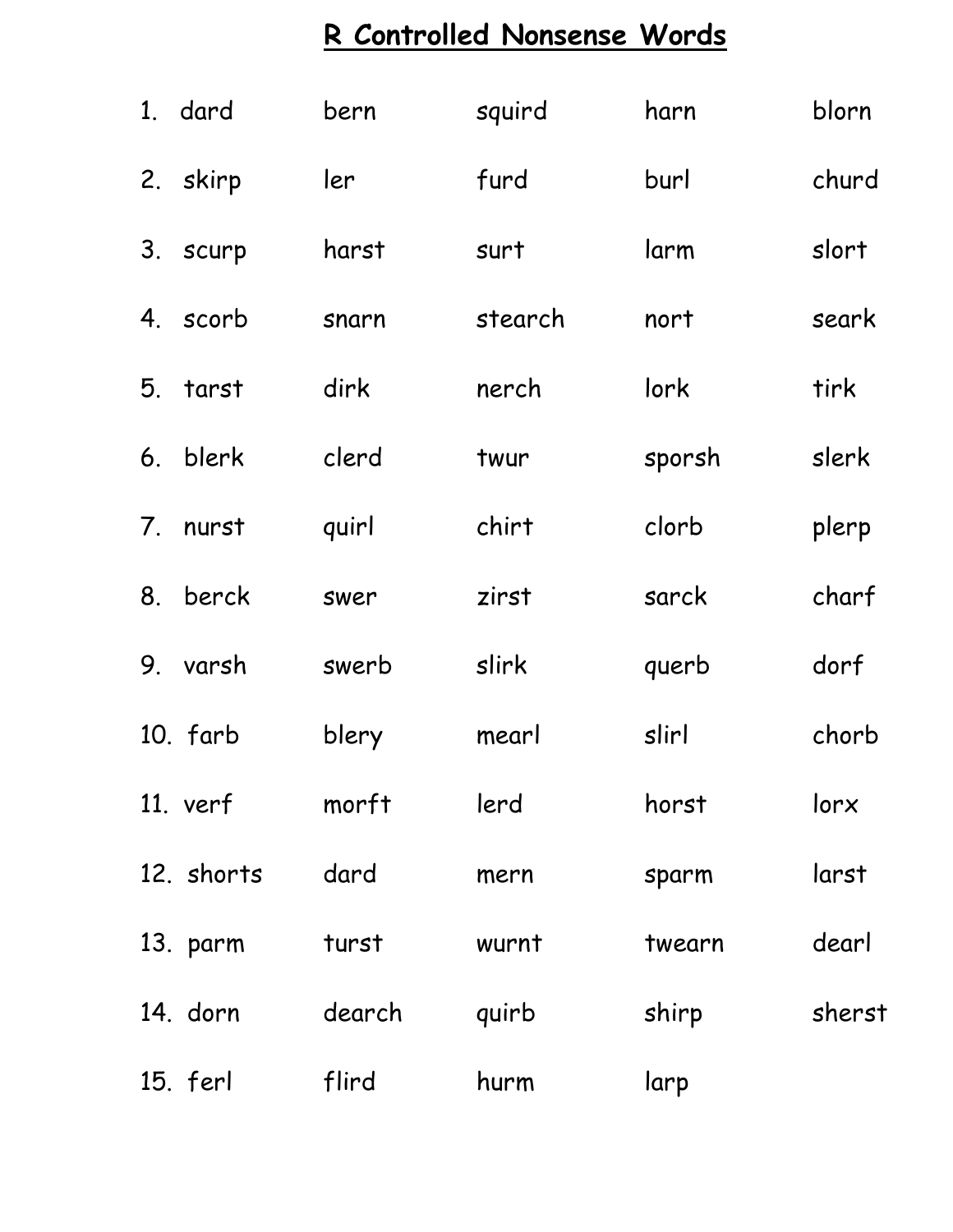### **Diphthongs**

| 10     | 20     | 30         | 40         |
|--------|--------|------------|------------|
| crook  | shook  | cool       | fool       |
| look   | nook   | took       | brook      |
| mood   | book   | cook       | hook       |
| hood   | wood   | stood      | food       |
| moo    | too    | <b>Z00</b> | good       |
| lawn   | pawn   | yawn       | drawn      |
| slaw   | straw  | dawn       | fawn       |
| claw   | draw   | flaw       | gnaw       |
| law    | paw    | raw        | <b>Saw</b> |
| caught | taught | cause      | jaw        |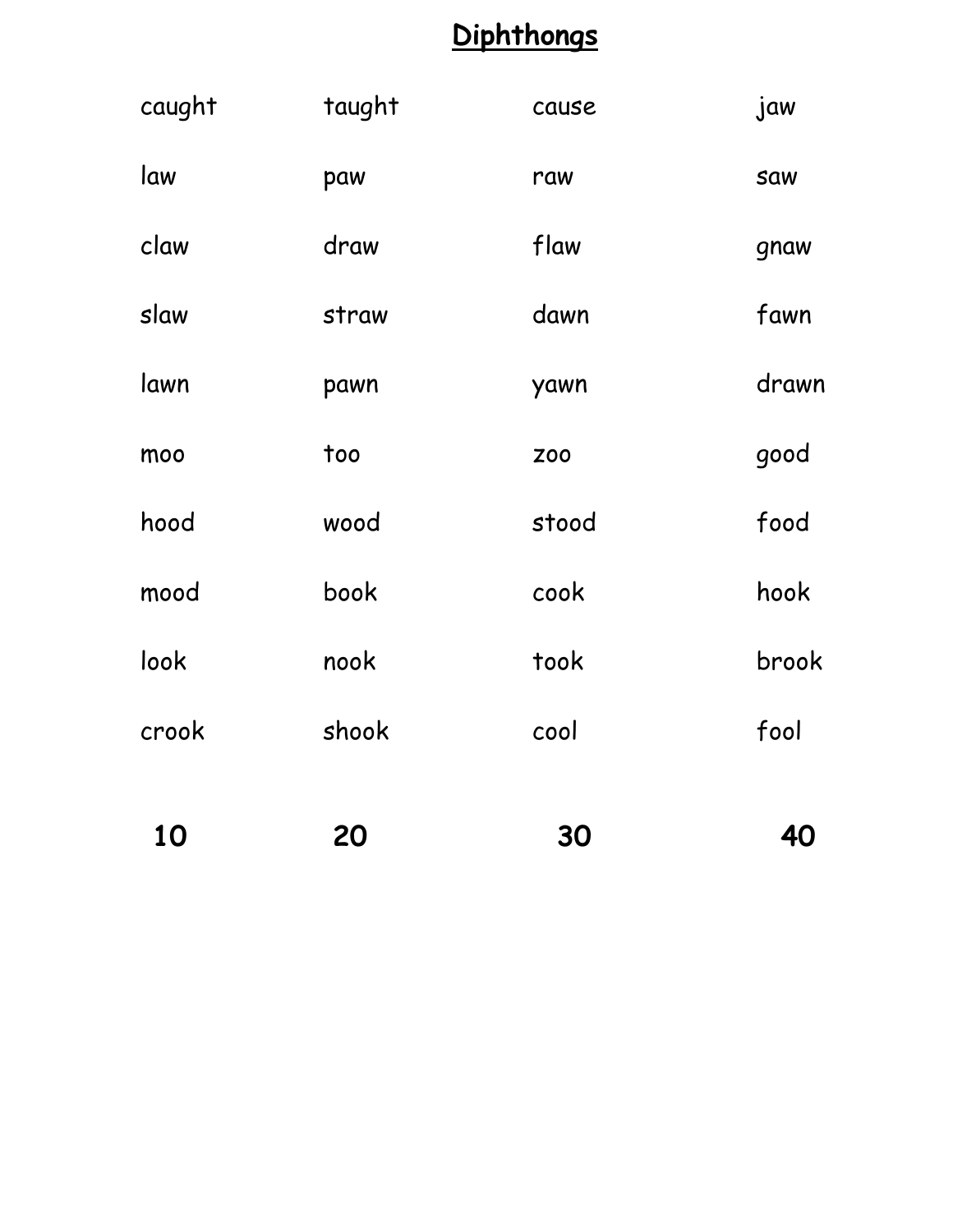| 11    | 22           | 33     | 44     |
|-------|--------------|--------|--------|
| spoil | couch        | pouch  | crouch |
| coil  | foil         | soil   | broil  |
| scoot | shoot        | join   | boil   |
| moose | boot         | hoot   | root   |
| swoop | troop        | goose  | loose  |
| droop | <b>SCOOP</b> | snoop  | stoop  |
| spoon | coop         | hoop   | loop   |
| groom | moon         | noon   | soon   |
| room  | zoom         | bloom  | broom  |
| stool | boom         | doom   | loom   |
| pool  | tool         | school | spool  |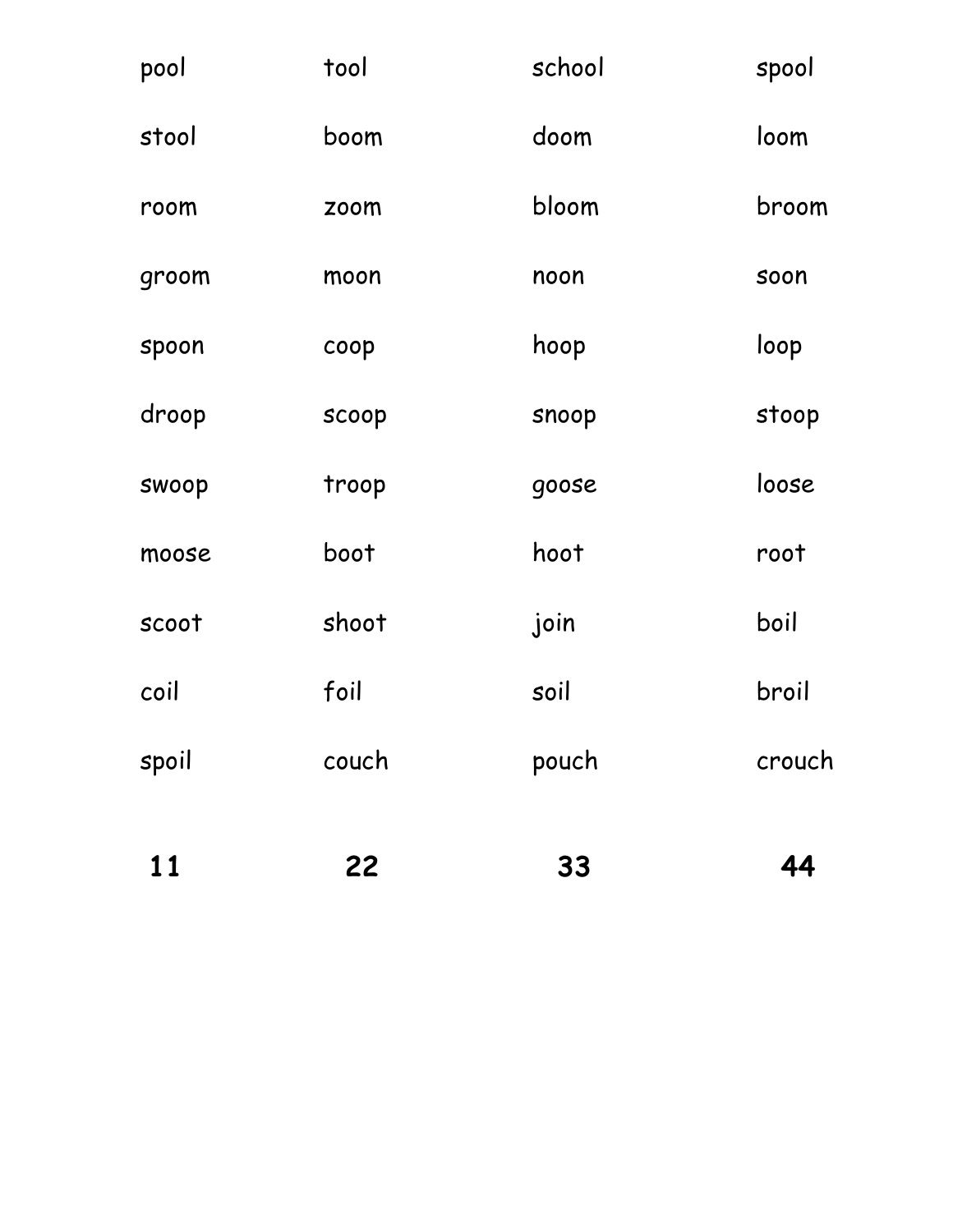| 11     | 22           | 33     | 44     |
|--------|--------------|--------|--------|
| prowl  | scowl        | down   | gown   |
| owl    | fowl         | howl   | growl  |
| stout  | trout        | mouth  | south  |
| shout  | snout        | spout  | sprout |
| blouse | out          | pout   | scout  |
| flour  | <b>SCOUP</b> | house  | mouse  |
| ground | our          | hour   | sour   |
| pound  | round        | sound  | wound  |
| bound  | found        | hound  | mound  |
| proud  | ounce        | bounce | pounce |
| grouch | slouch       | loud   | cloud  |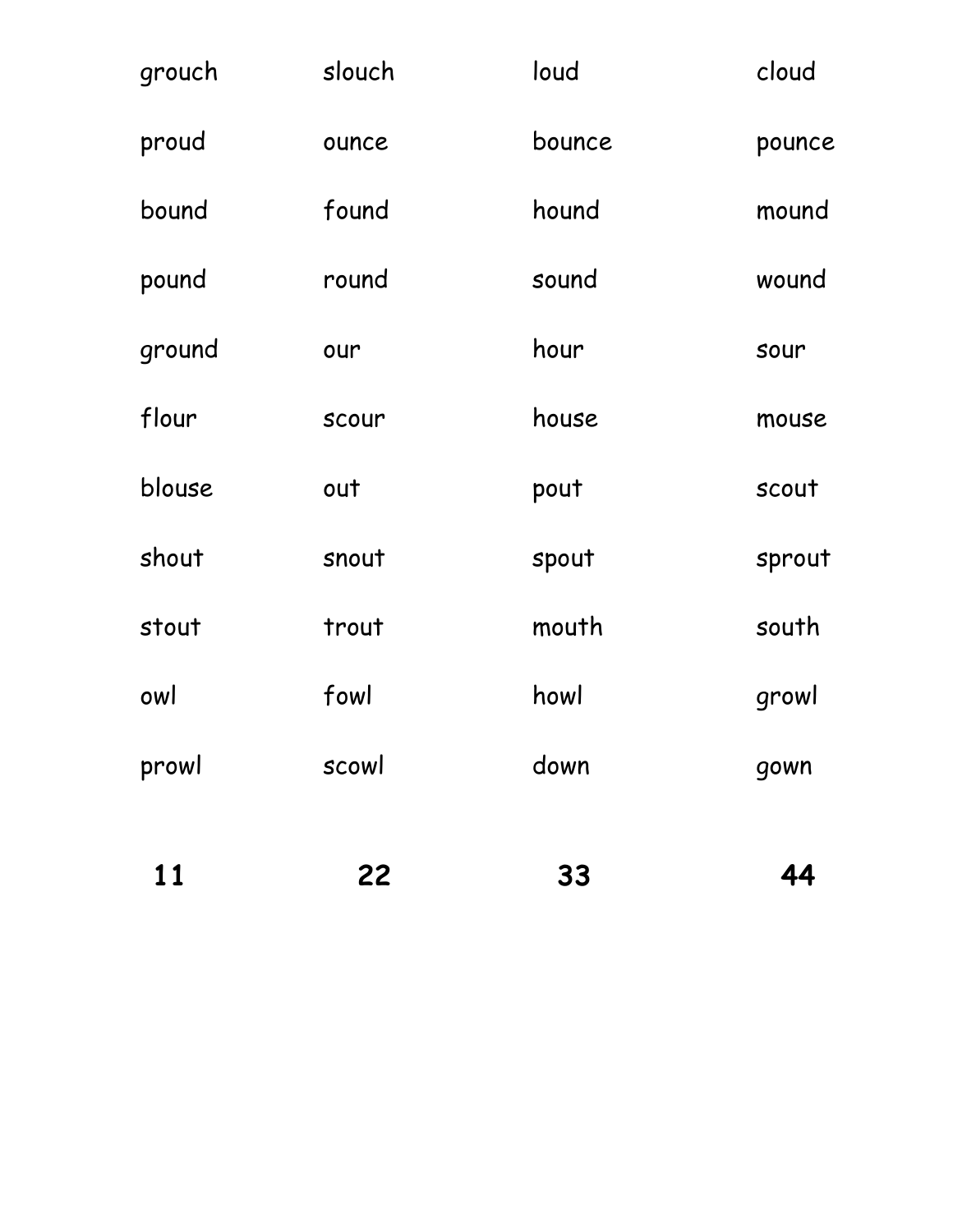### **Sentences with Diphthongs**

| The crook stood in the room full of gold.                  | 9   |
|------------------------------------------------------------|-----|
| In the woods, the brook ran down the slope.                | 18  |
| The book was on the desk at school.                        | 26  |
| His tooth fell out of his mouth.                           | 33  |
| The dog will snoop around the room to help find the crook. | 45  |
| The bride and groom will join hands.                       | 53  |
| Do you have proof that Dad is a good cook?                 | 63  |
| The clowns made a loud noise.                              | 69  |
| Mom will boil the beets and broil the meat.                | 78  |
| It was a joy to see him smile and not pout.                | 89  |
| He threw the spoon on the ground and Ted found it.         | 100 |
| The oil made a pool near her car.                          | 108 |
| I took the hound dog to school for share day.              | 118 |
| Plants need good moist soil to bloom.                      | 125 |
| The roof on the house looks like brown tile.               | 134 |
| Soon the troops will come back too.                        | 141 |
| Do not be a fool and goof up the moon trip.                | 152 |